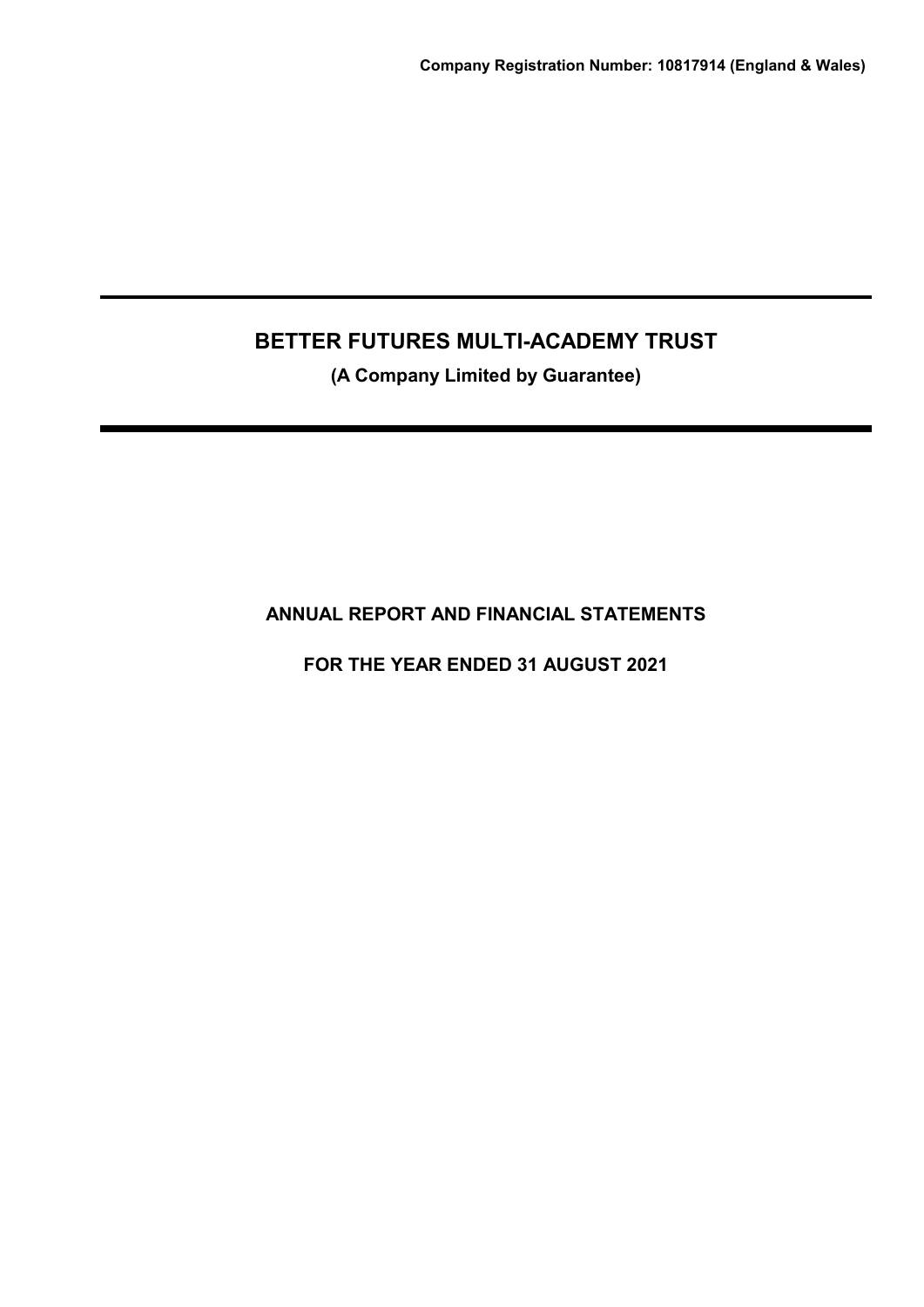**(A Company Limited by Guarantee)**

## **CONTENTS**

|                                                                                | Page      |
|--------------------------------------------------------------------------------|-----------|
| <b>Reference and Administrative Details</b>                                    | $1 - 2$   |
| <b>Trustees' Report</b>                                                        | $3 - 20$  |
| <b>Governance Statement</b>                                                    | $21 - 29$ |
| <b>Statement on Regularity, Propriety and Compliance</b>                       | 30        |
| <b>Statement of Trustees' Responsibilities</b>                                 | 31        |
| <b>Independent Auditor's Report on the Financial Statements</b>                | $32 - 35$ |
| <b>Independent Reporting Accountant's Report on Regularity</b>                 | $36 - 37$ |
| Statement of Financial Activities Incorporating Income and Expenditure Account | $38 - 39$ |
| <b>Balance Sheet</b>                                                           | $40 - 41$ |
| <b>Statement of Cash Flows</b>                                                 | 42        |
| <b>Notes to the Financial Statements</b>                                       | $43 - 68$ |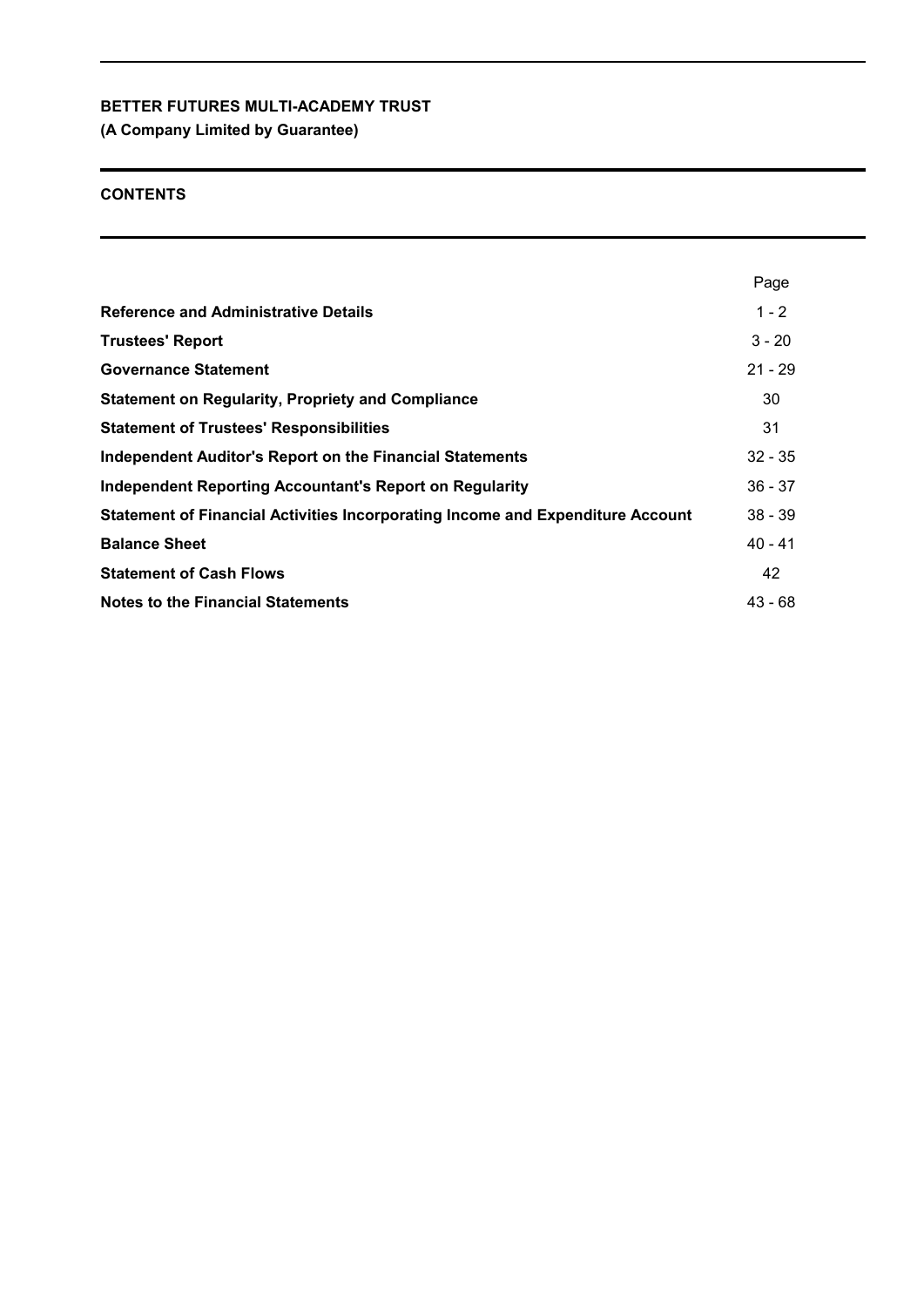## **(A Company Limited by Guarantee)**

## **REFERENCE AND ADMINISTRATIVE DETAILS**

| <b>Members</b>                            | Professor John Latham CBE<br><b>Philip Hamilton OBE</b><br>David Frost CBE<br>John Dishman<br><b>Kate Quantrell</b>                                                                                                                                                                                                                                                               |
|-------------------------------------------|-----------------------------------------------------------------------------------------------------------------------------------------------------------------------------------------------------------------------------------------------------------------------------------------------------------------------------------------------------------------------------------|
| Trustees                                  | Eileen Hartley, Chair<br>Guy Daly, Vice Chair<br>Lorraine Gearing<br><b>Kate Quantrell</b><br>Joseph Kevin Grindley<br>Ulysses Lyons, Chief Executive Officer<br>John Kirk (resigned 24 November 2021)<br>Greg Langston<br>Norman MacDonald (appointed 25 March 2021)<br>Simon Wright (resigned 10 September 2021)<br>Graham Parker (resigned 23 October 2020)                    |
| <b>Company registered</b><br>number       | 10817914                                                                                                                                                                                                                                                                                                                                                                          |
| <b>Company name</b>                       | Better Futures Multi-Academy Trust                                                                                                                                                                                                                                                                                                                                                |
| <b>Principal and registered</b><br>office | Alan Berry Building<br><b>Coventry University</b><br><b>Priory Street</b><br>Coventry<br>CV1 5FB                                                                                                                                                                                                                                                                                  |
| <b>Company secretary</b>                  | Jacqueline Twigger                                                                                                                                                                                                                                                                                                                                                                |
| <b>Executive Team</b>                     | Ulysses Lyons, Chief Executive Officer<br>Christopher Timothy, Chief Development Officer<br>Lee Sands, Chief Technology Officer<br>Charlotte Allen-Neale, Chief Finance Officer<br>Eleanor Jones, Director of Student Leadership<br>James Bagley, Principal at Gateway College<br>David Shaw, Principal at Bilborough College<br>Stuart Noss, Principal at King Edward VI College |
| <b>Bankers</b>                            | <b>Barclays Bank</b><br><b>High Street</b><br>Coventry<br><b>CV1 1ZZ</b>                                                                                                                                                                                                                                                                                                          |
|                                           | <b>Allied Irish Bank</b><br><b>Park View House</b><br>58 The Ropewalk<br>Nottingham<br>NG1 5DW                                                                                                                                                                                                                                                                                    |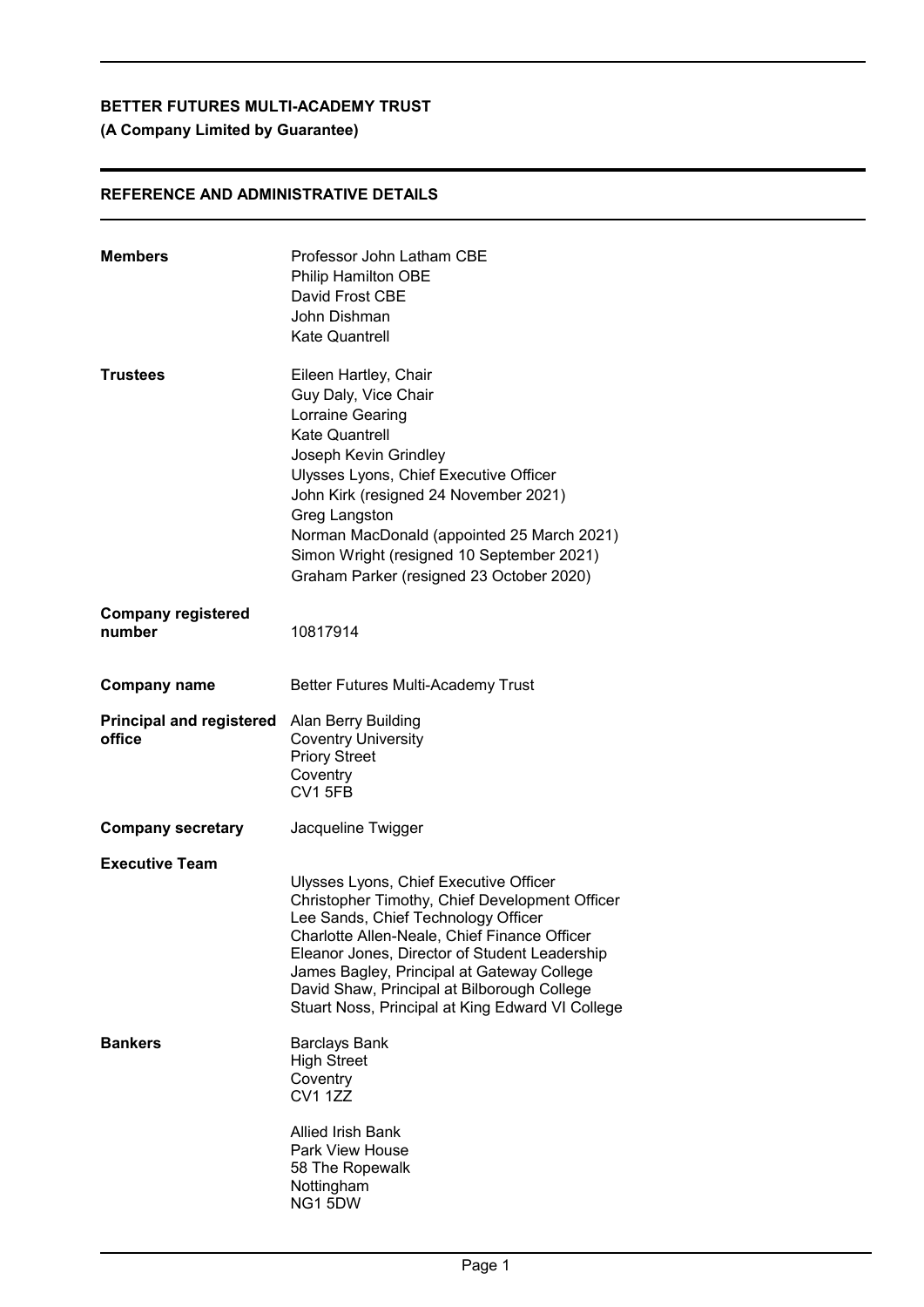**(A Company Limited by Guarantee)**

## **REFERENCE AND ADMINISTRATIVE DETAILS (CONTINUED) FOR THE YEAR ENDED 31 AUGUST 2021**

**Solicitors** Eversheds Sutherland 115 Colmore Row Birmingham B3 3AL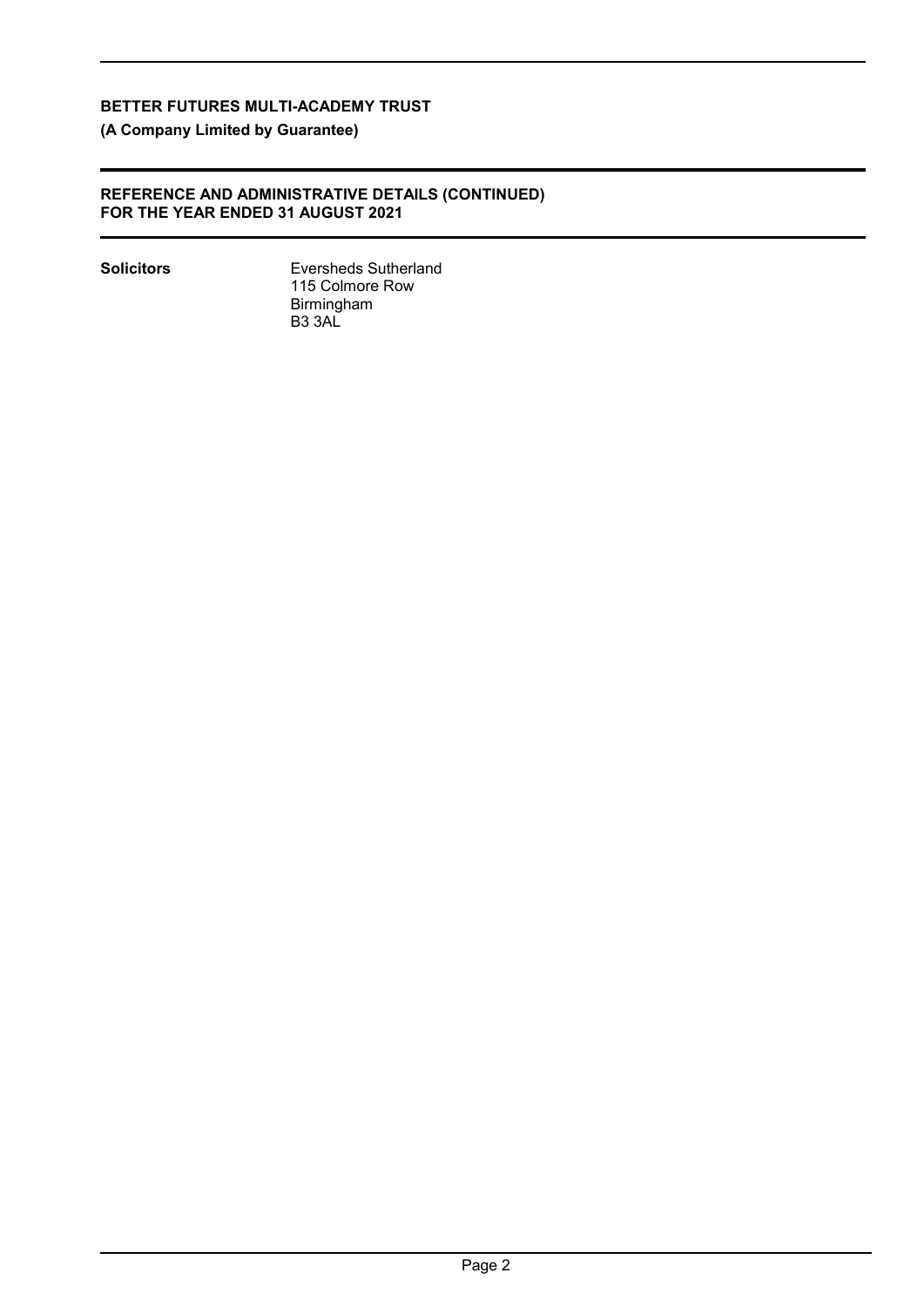### **(A Company Limited by Guarantee)**

### **TRUSTEES' REPORT FOR THE YEAR ENDED 31 AUGUST 2021**

The Trustees present their annual report together with the Financial Statements and auditor's report of the charitable company for the year to 31 August 2021. The annual report serves the purposes of both a Trustees' report, and a Directors' report under company law.

The Academy Trust operates three 16-19 academies. King Edward VI College (Nuneaton) joined the Trust in January 2019, followed by Bilborough College (Nottingham) in November 2019 and Gateway College (Leicester) in April 2020. Collectively, the academies have circa 4,500 learners on roll for the 2021-22 academic year. The Academy Trust is sponsored by Coventry University.

### **Structure, governance and management**

### **a. Constitution**

The Academy Trust is a company limited by guarantee and an exempt charity. The charitable company's memorandum and articles of association are the primary governing documents of the Academy Trust. The Trustees of Better Futures Multi Academy Trust are also the directors of the charitable company for the purposes of company law. The charitable company operates as Better Futures Multi Academy Trust.

Details of the Trustees who served during the year, and to the date these accounts are approved are included in the Reference and Administrative Details on page 1.

### **b. Members' liability**

Each Member of the charitable company undertakes to contribute to the assets of the charitable company in the event of it being wound up while they are a Member, or within one year after they cease to be a Member, such amount as may be required, not exceeding £10, for the debts and liabilities contracted before they ceased to be a Member.

### **c. Trustees' indemnities**

Trustees benefit from indemnity insurance purchased at the Academy Trust's expense to cover their liability which by virtue of any rule of law would otherwise attach to them in respect of negligence, default or breach of duty of which they may be guilty in relation to the Academy Trust, provided that any such insurance shall not extend to any claim arising from any act or omission which the Trustees knew to be a breach of trust of duty or not, and provided also that any such insurance shall not extend to the costs of any unsuccessful defence to a criminal prosecution brought against the Trustees in their capacity as Directors of the Academy Trust.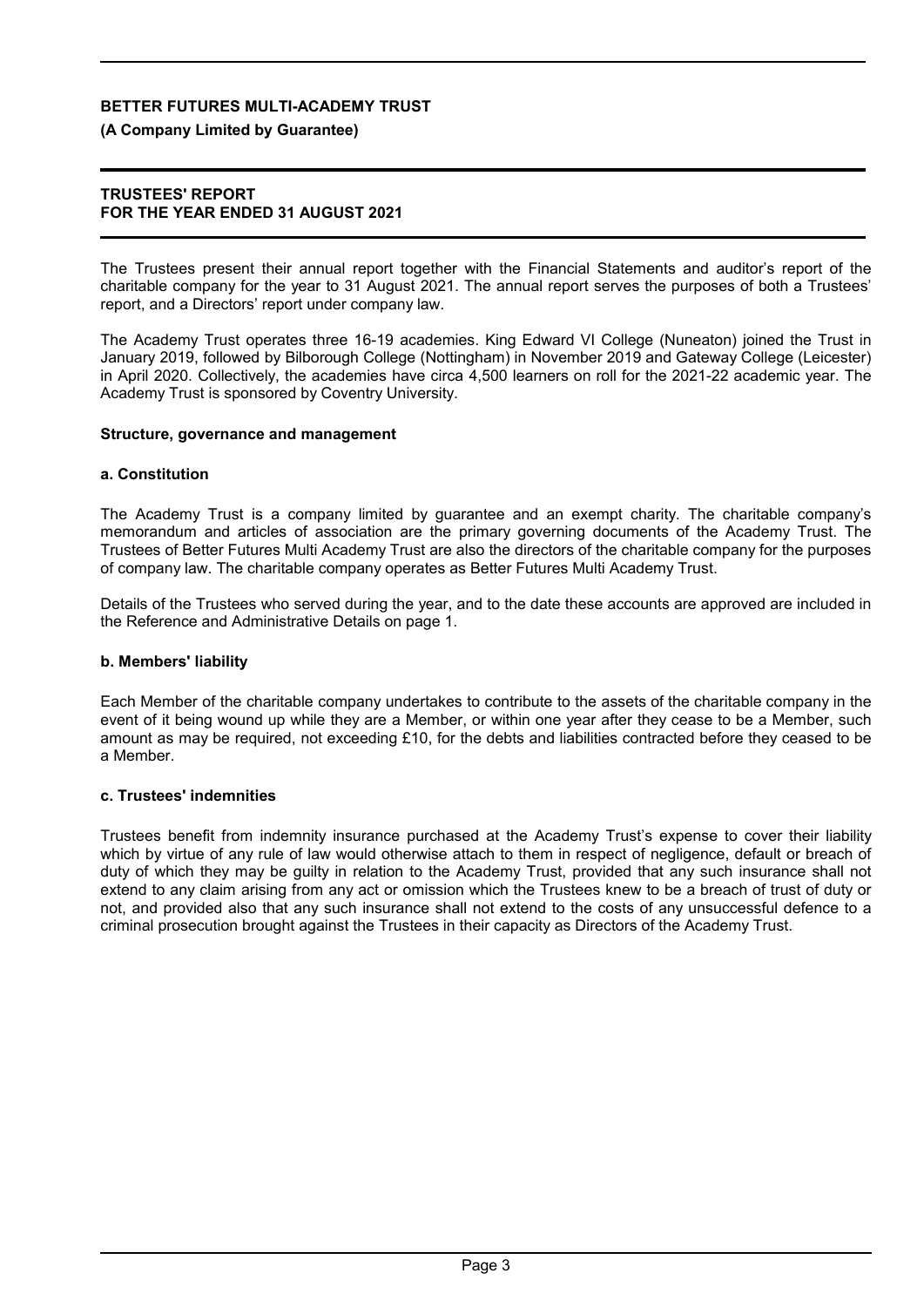**(A Company Limited by Guarantee)**

### **TRUSTEES' REPORT (CONTINUED) FOR THE YEAR ENDED 31 AUGUST 2021**

### **Structure, governance and management (continued)**

### **d. Method of recruitment and appointment or election of Trustees**

New appointments to the Academy Trust are a matter for consideration by the Board of Trustees as a whole. The Search and Governance Committee, whose membership includes the Chair, Vice Chair and CEO, is responsible for making recommendations to the Board. Trustees are appointed by both the Members and Coventry University as the Sponsor.

Trustees are appointed for a term of office not exceeding four years. Upon expiration of their term, a Trustee can apply to be re-appointed. Re-appointments are subject to review and recommendation by the Search and Governance Committee. Whilst the Articles do not state a limit on the number of repeat terms of office that may be served, the Scheme of Delegation reflects widely recognised best practice that a maximum of 2 terms or 8 years (whichever greater) is served with the option to extend further in exceptional circumstances.

The Academy Trust has made provision within its Scheme of Delegation for there to be at least two Parent Local Governors on each of the constituent Local Governing Bodies.

### **e. Policies adopted for the induction and training of Trustees**

A comprehensive induction framework is in place for new Trustees. Trustees are encouraged to participate in regular training and during the pandemic this has been facilitated by a programme of training webinars delivered by the Sixth Form Colleges Association. Briefings on various issues relating to the Academy Trust's operations or new/updated legislation are regularly held at Board meetings and at dedicated strategy events. These briefings have been delivered by staff members and external organisations.

### **f. Organisational structure**

The Trustees are responsible for the governance of the company, supported by a Company Secretary. The CEO is the Accounting Officer and has delegated authority for the day to day management/running of the organisation. The CEO is supported by an Executive Team that includes a CFO.

Each of the Academies has a Principal that reports to the CEO. The Academies have powers delegated to them for operational and budgetary matters through a Scheme of Delegation which is reviewed at least annually.

### **g. Arrangements for setting pay and remuneration of key management personnel**

Trustees receive recommendations from the Executive Performance and Remuneration Committee on the remuneration of Executive Post-Holders. The Committee bases its recommendations on independent research data provided by the Sixth Form Colleges Association and the advice of other industry representatives, as considered appropriate. A robust pay policy ensures that decisions regarding levels of Executive pay (including salary and any other benefits) are transparent, proportionate and justifiable.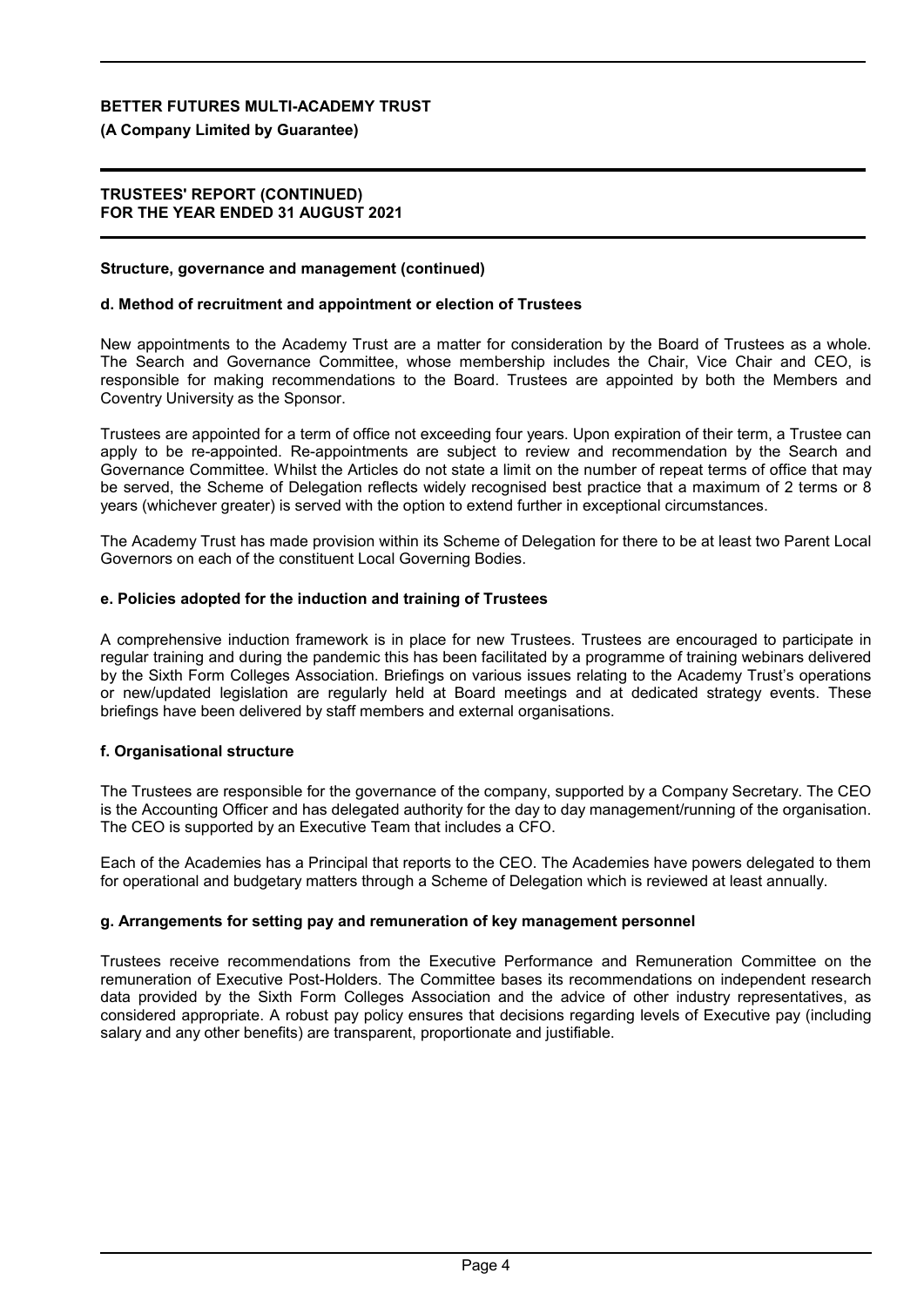### **(A Company Limited by Guarantee)**

### **TRUSTEES' REPORT (CONTINUED) FOR THE YEAR ENDED 31 AUGUST 2021**

| Structure, governance and management (continued)                                                              |                        |      |
|---------------------------------------------------------------------------------------------------------------|------------------------|------|
| h. Trade union facility time                                                                                  |                        |      |
| <b>Relevant union officials</b>                                                                               |                        |      |
| Number of employees who were relevant union officials during the year<br>Full-time equivalent employee number | 5<br>4                 |      |
| Percentage of time spent on facility time                                                                     |                        |      |
| <b>Percentage of time</b>                                                                                     | Number of<br>employees |      |
| $0\%$<br>1%-50%<br>51%-99%<br>100%                                                                            | 5                      |      |
| Percentage of pay bill spent on facility time                                                                 | £000                   |      |
| Total cost of facility time<br>Total pay bill<br>Percentage of total pay bill spent on facility time          | 9<br>17,209<br>0.052   | $\%$ |
| Paid trade union activities                                                                                   |                        |      |
| Time spent on paid trade union activities as a percentage of total paid facility time<br>hours                | 2.37                   | %    |

### **i. Related parties and other connected charities and organisations**

The Academy Trust has entered into a Sponsorship Agreement with Coventry University under which the University contributes £300k towards Academy Trust expenditure with a further £100k retained towards any Academy Trust expenditure directly incurred by the Sponsor.

The Academy Trust works with Coventry University on a number of different initiatives. These include a Franchise Agreement for teaching HE students at KEC. During the year to 31 August 2021 the Academy Trust did not procure any other services from Coventry University.

The Academy Trust works in partnership with many stakeholders. These include staff, students and parents; the Education and Skills Funding Agency; the Regional Schools Commissioner, local authorities, employers and communities; trade unions; sector representative organisations; and other FE institutions. The Academy Trust recognises the importance of these partnerships and engages in regular communication with them.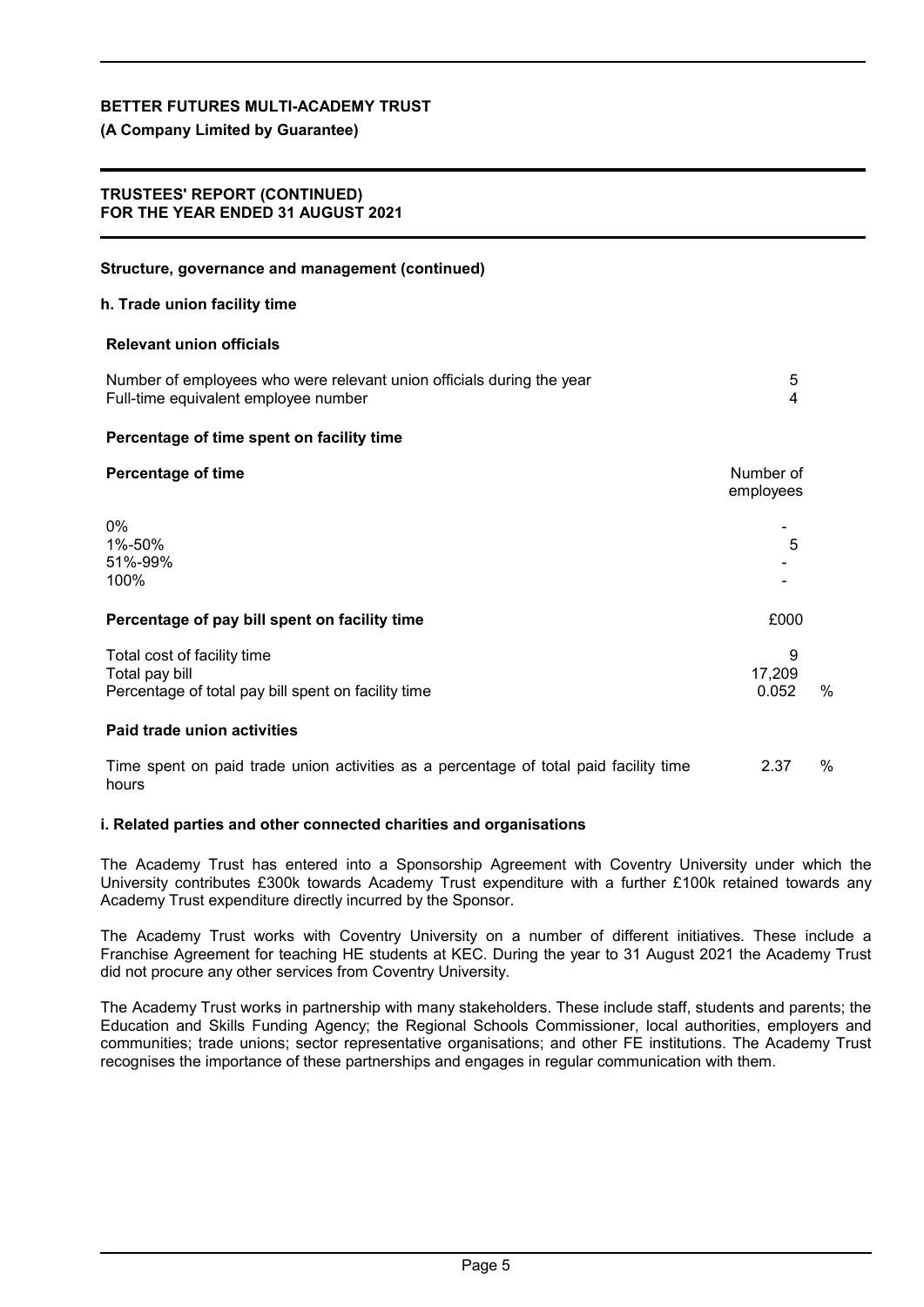**(A Company Limited by Guarantee)**

### **TRUSTEES' REPORT (CONTINUED) FOR THE YEAR ENDED 31 AUGUST 2021**

### **Structure, governance and management (continued)**

### **j. Engagement with employees (including disabled persons) (Section 172 Statement)**

The Colleges have effective consultation processes in place which enable them to meet both statutory requirements for consultation, for example health and safety matters and the Colleges' economic situation, as well as recommended good practice. Employee views are regularly sought on wider issues affecting the Trust, Colleges and its employees such as new ways of working, developments in teaching and learning. Each College has a joint negotiation and consultation panel comprising managers and representatives from each recognised trade union which meets on a regular basis in accordance with the trade union recognition and procedural agreement. These formal mechanisms for consultation are supplemented by a number of informal means of consultation – regular staff surveys and staff meetings as well as specific staff focus groups on a cross-Trust and cross-College basis. Intranet bulletins, email and other electronic communication forums are also in place to support extensive staff consultation.

Employees at all levels are involved in each College's annual self-assessment review (SAR) which is an integral part of performance review in the education sector. Employees are jointly responsible with managers for formulating quality improvements plans for their area of work which are linked to the whole College plan. Employees are regularly involved in discussions about College performance – for example student outcomes, compared to national benchmarks for the sector, in-year financial performance and other performance indicators such as student recruitment and retention. Feedback and suggestions from staff are regularly sought through the consultation mechanisms highlighted above.

Employees across the organisation benefit from a comprehensive training and development programme which incorporates regular briefing on the factors affecting College performance - for example changes to the Ofsted framework, national criteria for measuring student outcomes etc. Employees are actively involved in key College activities which affect performance such as student recruitment and are briefed on performance against all key performance indicators on a regular basis such as student retention and College income/expenditure.

All Colleges are committed to meeting the requirements of the public sector equality duty which includes a requirement to advance equality of opportunity for disabled persons as well as others who have a protected characteristic under the Equality Act. All job adverts have the 'disability confident' symbol to illustrate that disabled candidates will be guaranteed an interview if they meet the basis requirements of the job. Employees who become disabled will be provided with support through the College's employee welfare processes and reasonable adjustments put in place to enable them to continue in their job role effectively in line with occupational health advice. The Colleges undertakes equality impact assessments on career progression and promotion and takes active steps to ensure equality of opportunity where possible disadvantage could arise.

In addition to the above, the Trust has also embarked on a new People Strategy which has employee engagement at its centre. The strategy is grounded in four underlying principles, each with an associated commitment and a series of actions and measures of success. The commitments are as follows: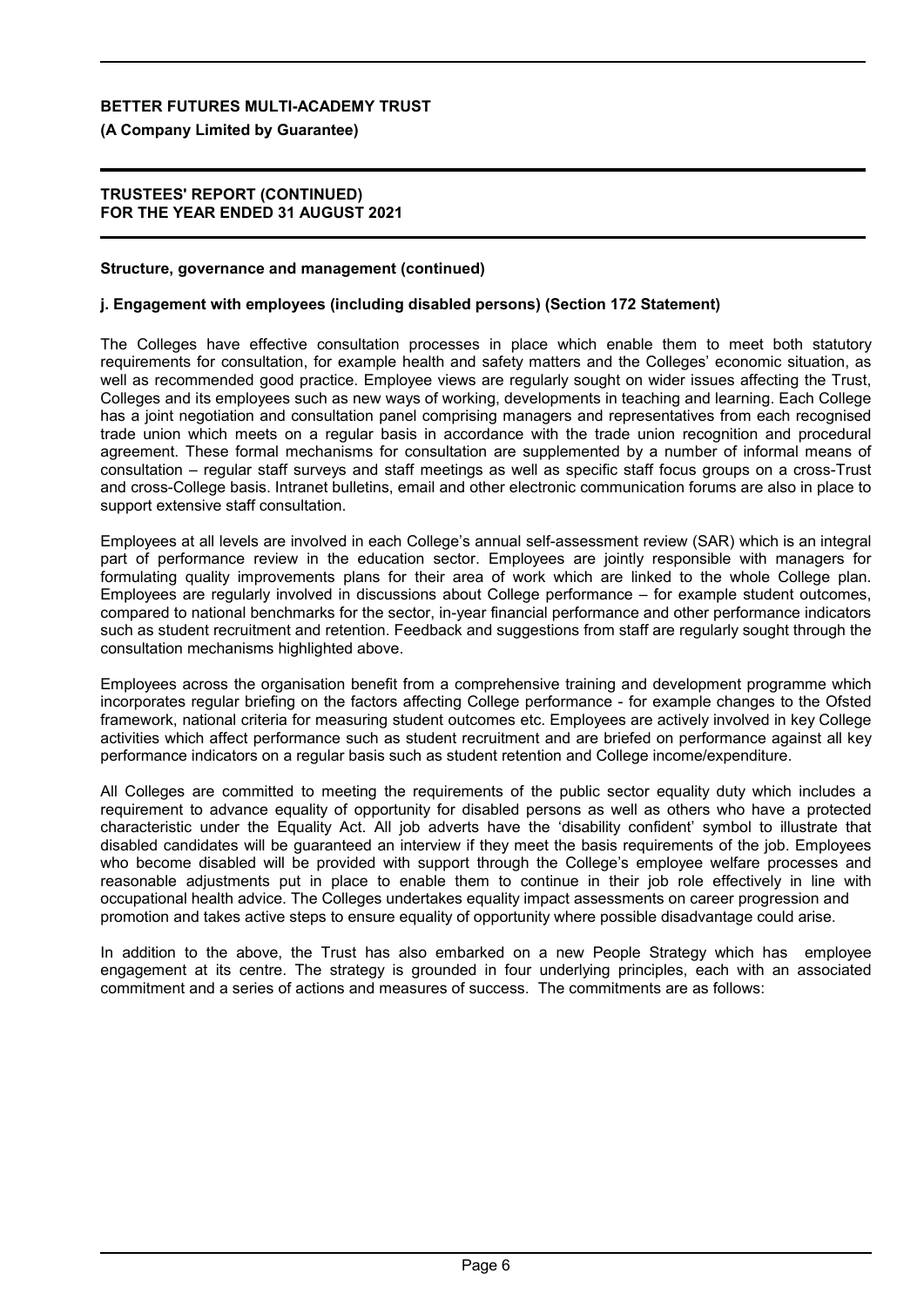## **(A Company Limited by Guarantee)**

### **TRUSTEES' REPORT (CONTINUED) FOR THE YEAR ENDED 31 AUGUST 2021**

### **Structure, governance and management (continued)**

## **Engagement with employees (including disabled persons) (Section 172 Statement) (continued)**

| Underlying Principles and Assumptions (and related Trust Values)                                                                                                                   | Commitment to our staff                                                           |
|------------------------------------------------------------------------------------------------------------------------------------------------------------------------------------|-----------------------------------------------------------------------------------|
| People are systematically considered to be good; self-motivated,<br>intelligent, trustworthy and reliable.<br>(supportive & optimistic)                                            | Increasing trust & developing<br>autonomy in all our staff                        |
| People are more engaged in their work when they are clear how it<br>contributes to a 'bigger picture' they understand and can invest in.<br>(ambitious & Involved)                 | Creating a shared<br>understanding of why we exist<br>and how we should get there |
| People can only really thrive when they bring their whole selves to work.<br>There is no success without inclusion, diversity and equality. (genuine &<br>involved)                | Creating an inclusive<br>environment where we can be<br>our whole selves at work  |
| We will always believe in and promote the ability of our staff and<br>students to further develop their skills, abilities and self-efficacy.<br>(curious, supportive & optimistic) | Continuous and deliberate<br>development of our staff                             |

### **k. Engagement with suppliers, customers and others in a business relationship with the Academy Trust (Section 172 Statement)**

Our approach with suppliers and other key stakeholders is strongly grounded in our values of being genuine, supportive and involved. This approach has ensured we have maintained and strengthened our relationships through the challenges of the past 12 months, particularly around lockdown. In particular, our relationships with our transport and catering suppliers have relied on this transparent, supportive approach to ensure a continuation of service while remaining a sustainable provision.

Our other key set of 'customers/stakeholder/beneficiaries' are our students. We pride ourselves on developing processes, systems and a culture where students feel listened to and able to help improve and shape our provision as we move forward. To further facilitate this Trustees have appointed an Executive Director of Student Leadership to oversee this work and report on its progress on a regular basis.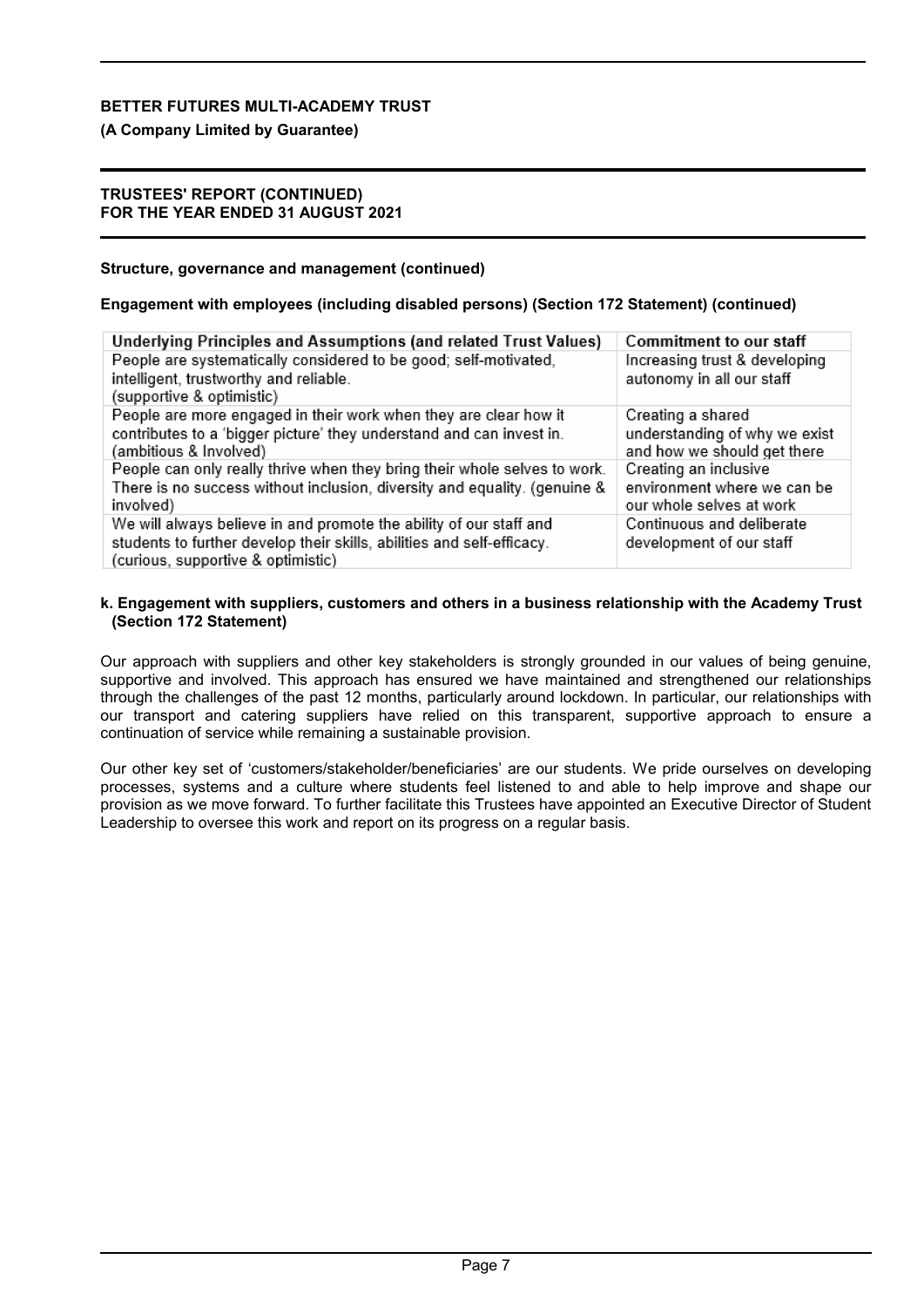## **(A Company Limited by Guarantee)**

### **TRUSTEES' REPORT (CONTINUED) FOR THE YEAR ENDED 31 AUGUST 2021**

### **Objectives and activities**

### **a. Objects and aims**

BFMAT's objectives are specifically restricted to the advancement for the public benefit education provision, managing and developing schools and 16-19 academies offering a curriculum appropriate to the needs of its students. These Objectives are articulated through our Mission, Vision, Values and Educational Objectives

**Mission**: To transform the futures of young people through excellence, innovation and opportunity.

**Vision**: To become a national hub for excellence in 16-19 education.

### **Values**:

| <b>Ambitious</b>  | We are committed to creating exceptional learning experiences for our students, staff and<br>communities.<br>We seek creative solutions to our challenges and are always striving to connect new ideas with<br>concrete realities. |
|-------------------|------------------------------------------------------------------------------------------------------------------------------------------------------------------------------------------------------------------------------------|
| <b>Curious</b>    | We have a love of learning and a strong desire to know more. We constantly ask questions of<br>ourselves and others, embrace new approaches and aren't afraid to make mistakes.                                                    |
| <b>Involved</b>   | We are inclusive, open and are all actively engaged to make a difference to the communities we<br>serve. We value and celebrate our communities' diversity of thought, expertise, experience and<br>background.                    |
| <b>Supportive</b> | We support each other's work and we support each other as individuals, both professionally and<br>personally. We help each other to make decisions that improve our work and benefit our students,<br>staff and community.         |
| <b>Genuine</b>    | We always tell the truth, own up when we've made mistakes and deal with the consequences of<br>our actions. Our actions reflect the things we say and the values we believe in.                                                    |
| Optimistic        | We view everything with a positive eye and an open mind. We strive to foster an environment<br>of optimism, even in the toughest of situations.                                                                                    |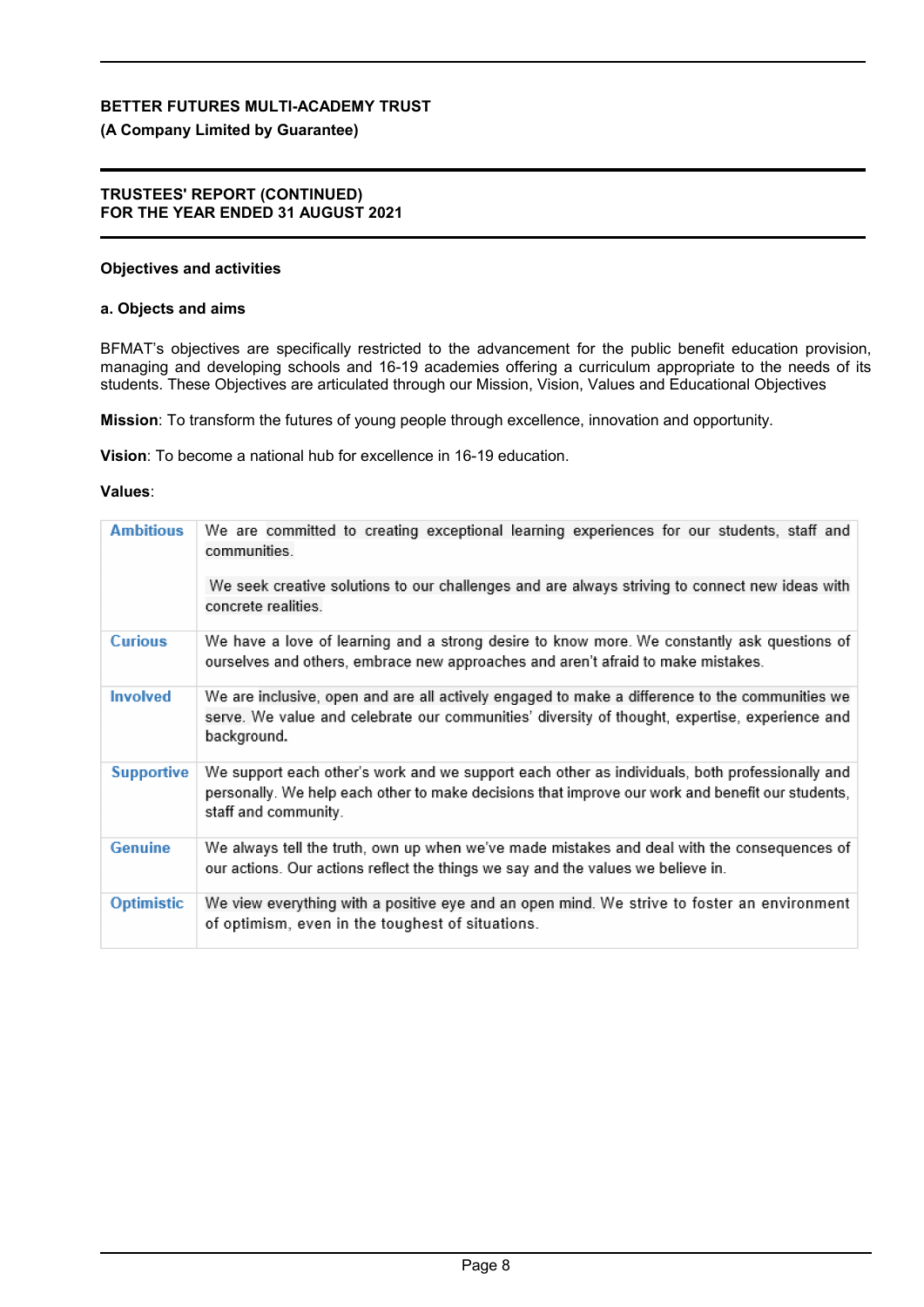## **(A Company Limited by Guarantee)**

### **TRUSTEES' REPORT (CONTINUED) FOR THE YEAR ENDED 31 AUGUST 2021**

## **Objectives and activities (continued)**

**Educational Objectives:** Our educational objectives bring together our mission, vision and values. They help us measure our progress toward achieving our vision as set out in our strategic aims and objectives and encourage the application of our values.

| Value                                    |              | <b>Educational Objectives</b>                                                                                                                      |
|------------------------------------------|--------------|----------------------------------------------------------------------------------------------------------------------------------------------------|
| <b>Ambitious &amp;</b><br><b>Curious</b> | Leading to   | Excellent teaching and learning experiences creating students who are<br>engaged, curious and achieving beyond their initial expectations.         |
| <b>Involved</b>                          | Encouraging  | The holistic development of students, ready for the wider world and<br>already active in making a positive contribution to that world.             |
| <b>Genuine</b>                           | Resulting in | An open and reflective culture where all staff and students are willing to<br>take risks and learn from their mistakes in order to keep improving. |
| <b>Supportive</b><br>& Optimistic        | Co-creating  | A collaborative culture of continuous improvement based on feedback<br>that helps us thrive and move forward.                                      |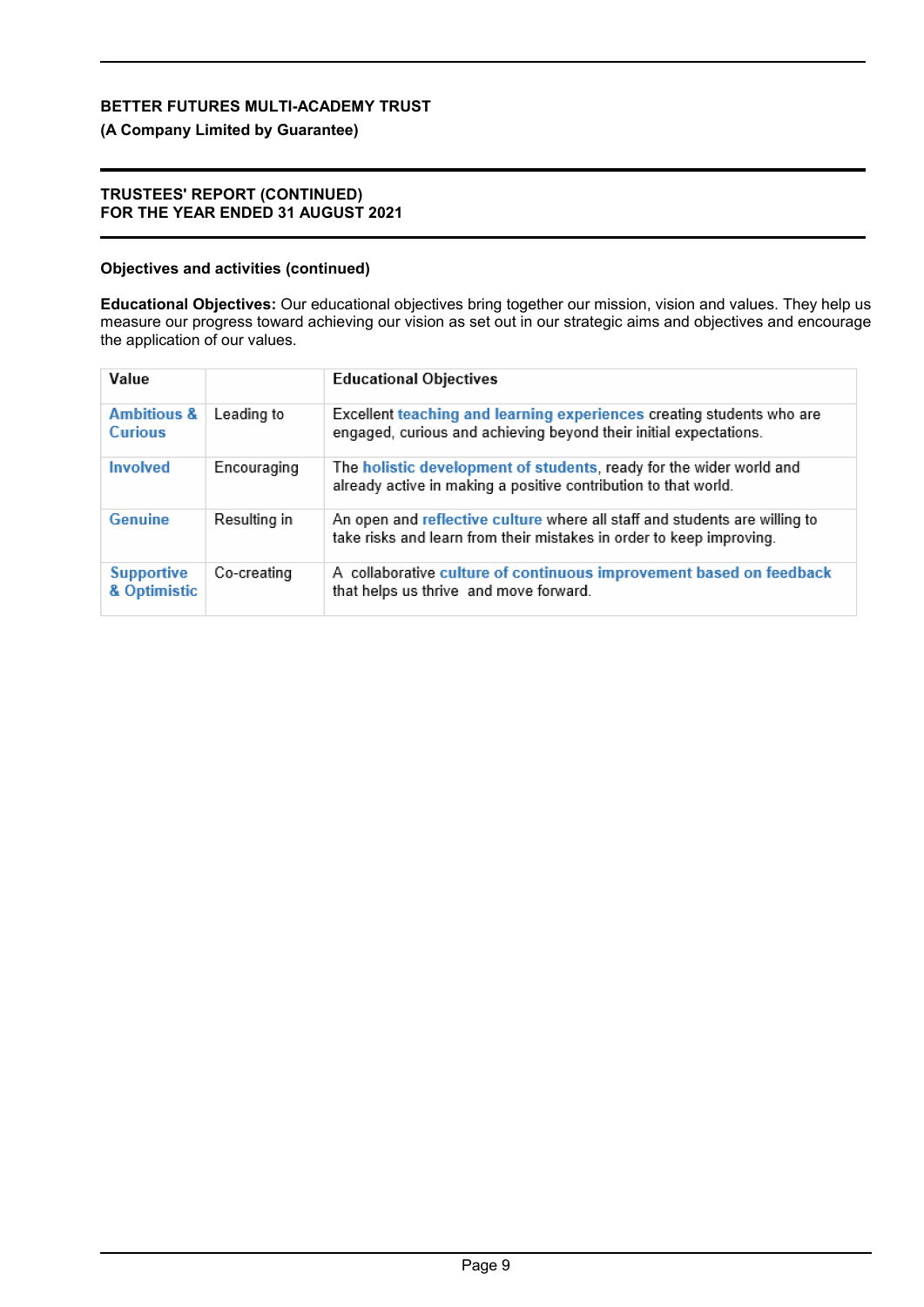**(A Company Limited by Guarantee)**

### **TRUSTEES' REPORT (CONTINUED) FOR THE YEAR ENDED 31 AUGUST 2021**

## **Objectives and activities (continued)**

## **b. Objectives, strategies and activities**

The main strategic objectives and strategies for achieving them are outlined in the strategic plan.

| Aim One<br>leading to transformative provision for students and staff                                                                                                                   | The Deliberately Developmental Organisation: Establish new ways of approaching 16-19 education,                                                                                                                                                                                                                                                                                          |
|-----------------------------------------------------------------------------------------------------------------------------------------------------------------------------------------|------------------------------------------------------------------------------------------------------------------------------------------------------------------------------------------------------------------------------------------------------------------------------------------------------------------------------------------------------------------------------------------|
| By the end of the Plan we will have:                                                                                                                                                    | Midpoint milestones (September 2022)                                                                                                                                                                                                                                                                                                                                                     |
| 1.1 Embedded systems which<br>facilitate a culture of effective<br>collaboration across the Trust                                                                                       | Significant increase in amount of cross-college and<br>University collaborations and 'CPD' leading to new ways of<br>working and delivering.<br>Digital Platforms developed/implemented that better<br>٠<br>facilitate ongoing collaborative development between<br>college- staff and students.<br>Aligned year plans and timetable slots that facilitate<br>collaborative working      |
| 1.2 Highly developed leaders at<br>all levels of the organisation that<br>promote and facilitate a culture of<br>collaboration and deliberate<br>development                            | Significant numbers of senior leaders enrolled on bespoke<br>٠<br>people centred MBA style course to develop understanding<br>of how to develop the organisation in line with our values.<br>New system for leadership development and review<br>implemented.<br>Staff and student feedback will indicate higher levels of<br>satisfaction with leadership across the colleges and Trust |
| 1.3 A culture of continuous and<br>deliberate development that<br>facilitates the finding of solutions<br>to specific and stubborn<br>problems faced by colleges, staff<br>and students | Pilot system for new approaches to KPIs and use of data<br>٠<br>piloted in at least one college<br>Series of projects developed and started exploring 'stubborn<br>problems'<br>common<br>the<br>colleges<br>across<br>e.g.<br>Pastoral/Curriculum divide, lightening the assessment load,<br>ongoing underperformance in some subjects etc.                                             |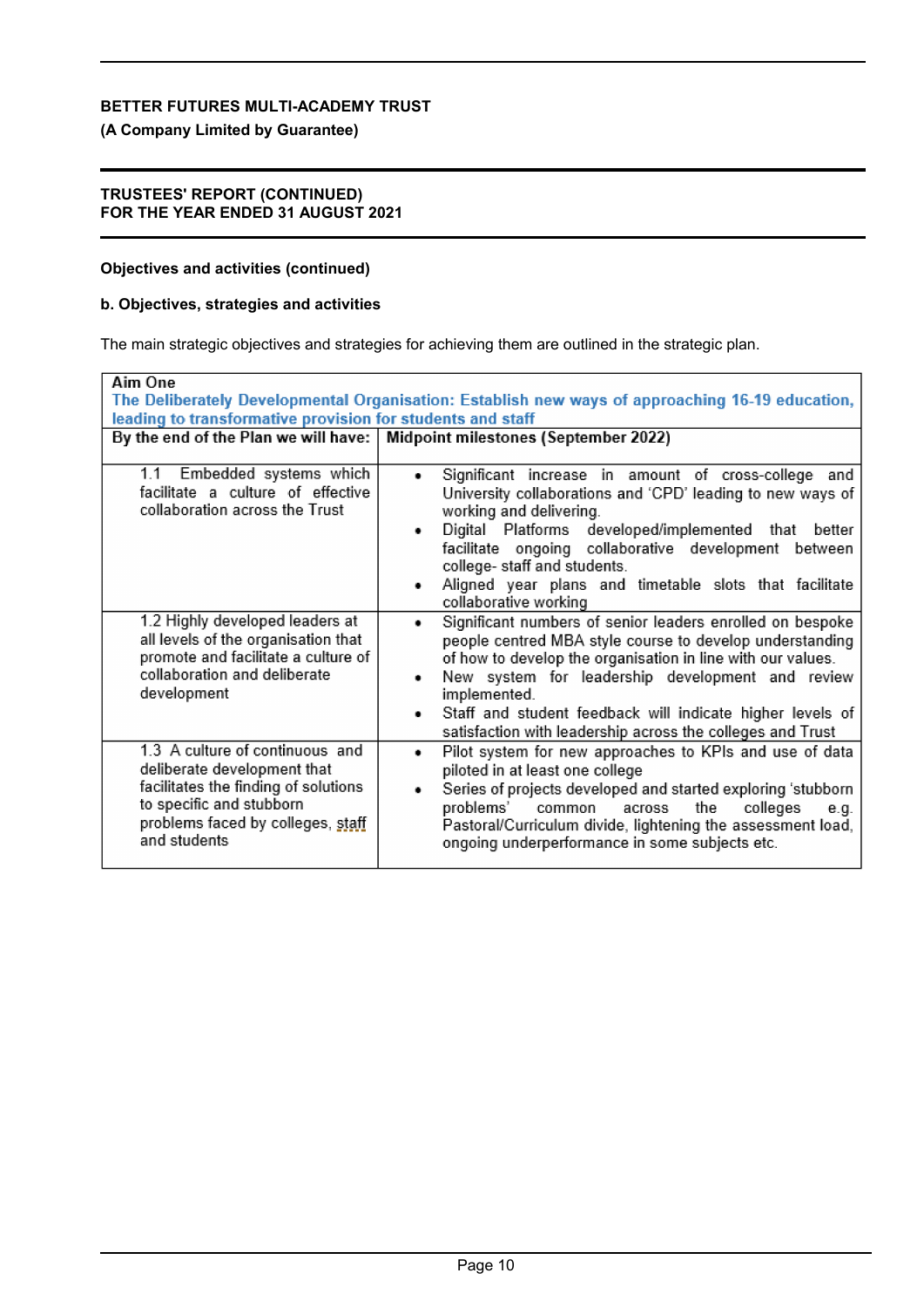**(A Company Limited by Guarantee)**

### **TRUSTEES' REPORT (CONTINUED) FOR THE YEAR ENDED 31 AUGUST 2021**

## **Objectives and activities (continued)**

| <b>Aim Two</b><br>Students: Maximise the agency of students in improving the design, delivery, evaluation and<br>leadership of our provision and its outcomes.                                                                                        |                                                                                                                                                                                                                                   |  |  |
|-------------------------------------------------------------------------------------------------------------------------------------------------------------------------------------------------------------------------------------------------------|-----------------------------------------------------------------------------------------------------------------------------------------------------------------------------------------------------------------------------------|--|--|
| By the end of the Plan we will have:                                                                                                                                                                                                                  | Midpoint milestones(September 2022)                                                                                                                                                                                               |  |  |
| 2.1 Established ourselves as a<br>national leader in developing student<br>voice to improve provision                                                                                                                                                 | All member colleges to work within Learner voice framework<br>to student leadership across the Trust. Have Student Voice<br>leadership development programme and have designed a<br>digital platform to support student feedback. |  |  |
| 2.2<br>Implemented a framework for<br>developing and formally recognising<br>the broad range of skills and attributes<br>students need in order to thrive at<br>college, University or in the world of<br>work.                                       | Future Proof - the BFMAT Skills and Wellbeing Passport - to<br>٠<br>be co-designed with the CUG and being piloted in at least<br>one of the member colleges.                                                                      |  |  |
| 2.3 Developed bespoke learner<br>analytics systems that lead to<br>effective, timely assessment and self-<br>assessment of student progress and<br>development needs at every step of<br>their journey from enrolment to<br>University or employment. | Co-develop a suite of learner analytics with CUG. Pilot suite<br>in at least one founding college for roll out across the Trust<br>by September 2022                                                                              |  |  |
| 2.4 Established a culture with<br>students playing an active, key role in<br>the design, planning and at times<br>delivery of study programmes                                                                                                        | Have introduced at least one pilot of student<br>led<br>planning/delivery of aspects of study programmes and<br>designed mechanism to roll this out across the Trust                                                              |  |  |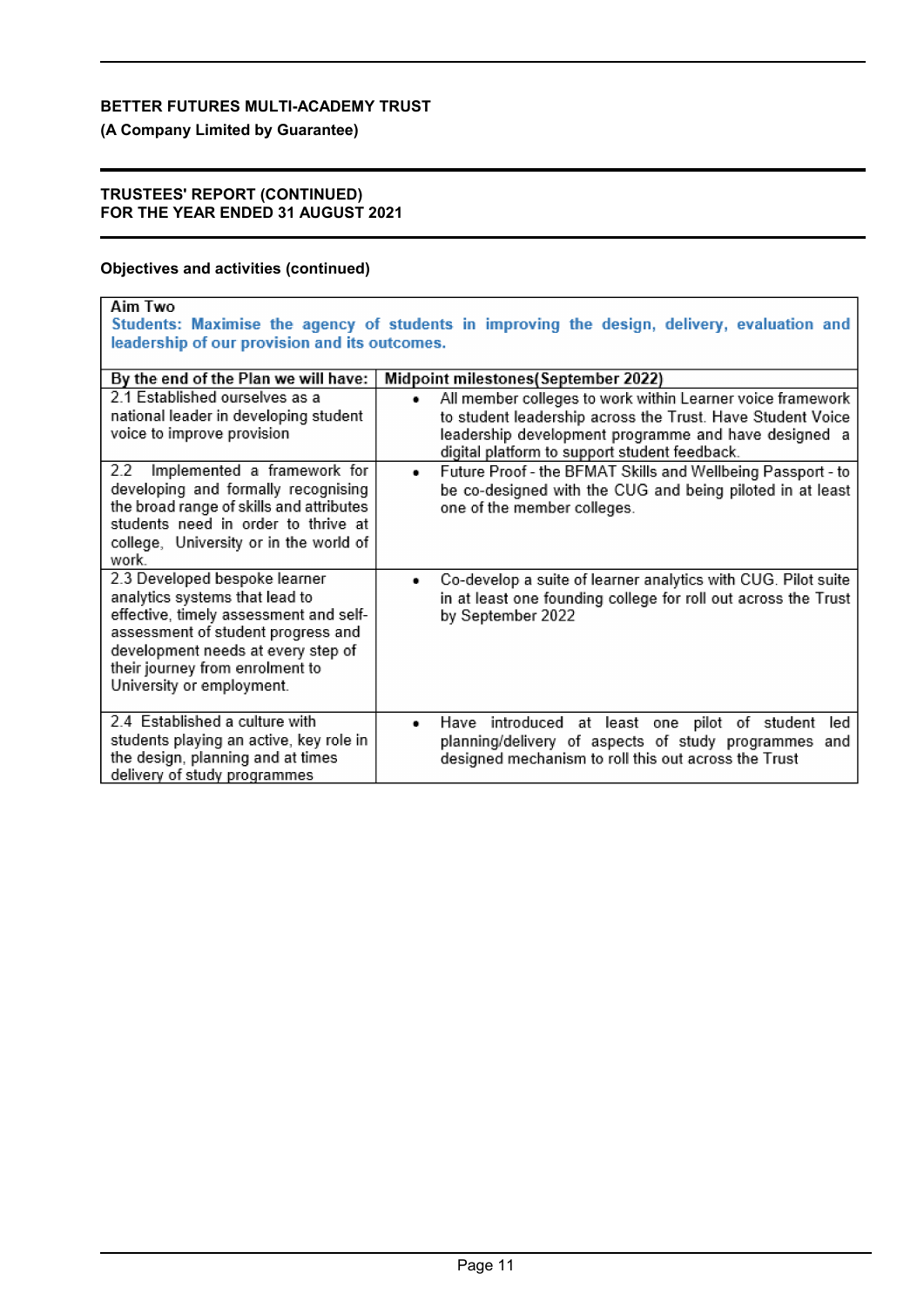**(A Company Limited by Guarantee)**

### **TRUSTEES' REPORT (CONTINUED) FOR THE YEAR ENDED 31 AUGUST 2021**

## **Objectives and activities (continued)**

| <b>Aim Three</b>                                                                                                                                                                                                             | People: Create and embed an inclusive culture where all of our people can become the best they<br>can be, to thrive, enjoy their work and better navigate the challenges of an ever changing world.                                                                                                                                                                 |
|------------------------------------------------------------------------------------------------------------------------------------------------------------------------------------------------------------------------------|---------------------------------------------------------------------------------------------------------------------------------------------------------------------------------------------------------------------------------------------------------------------------------------------------------------------------------------------------------------------|
| By the end of the Plan we will have:                                                                                                                                                                                         | Midpoint milestones (September 2022)                                                                                                                                                                                                                                                                                                                                |
| 3.1 Embedded systems,<br>processes and ways of working<br>built on high levels trust,<br>distributed authority and<br>collective intelligence and<br>accountability                                                          | Pilots in new system for professional Review and<br>٠<br>development starting to be rolled out across trust<br>New approaches to recruitment and onboarding of staff<br>٠<br>rolled out                                                                                                                                                                             |
| 3.2 Staff throughout the Trust<br>with high levels of understanding<br>of and engagement in why we<br>exist, where we want to go and<br>how we should get there.                                                             | Co-creation of BFMAT behaviours framework across Trust.<br>٠<br>underpinning most of our People systems<br>Systems for staff and stakeholder engagement across the<br>٠<br>MAT developed<br>Innovation Funds and 'bottom up' project development<br>٠<br>teams resourced and rolled out                                                                             |
| 3.3 Created a highly inclusive<br>environment where staff thrive by<br>bringing whole selves at work,<br>developing our understanding of<br>and celebrating both our<br>differences and the things that<br>bring us together | EDI training and development programme created and<br>٠<br>piloted in a t least one college<br>Staff and student wellbeing strategies co-developed and<br>rolled out<br>Reduction in staff turnover and applications for jobs will be<br>increased and more diverse.                                                                                                |
| 3.4 Embedded a culture of<br>optimism that believes in and<br>promotes the ability of our staff<br>and students to further develop<br>their skills, abilities and self-<br>efficacy                                          | Staff and student surveys and other forms of feedback will<br>٠<br>indicate improved levels of belief in self and others' capacity<br>to develop.<br>individual based Developmental<br>Team and<br>Review<br>processes will be rolled out across Trust<br>Cross trust Coaching Programmes and initiatives<br>at all<br>٠<br>levels of organisation will be embedded |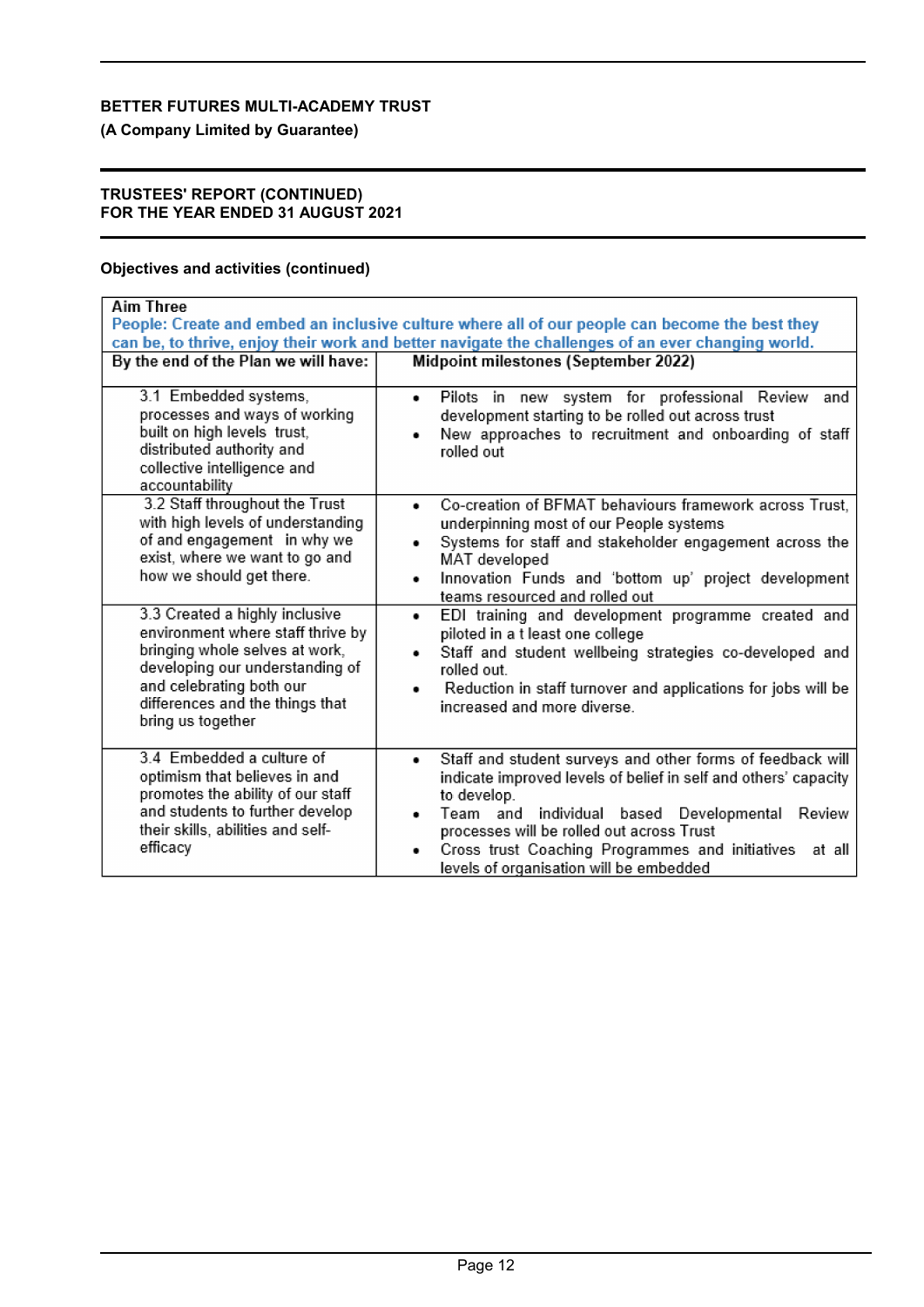**(A Company Limited by Guarantee)**

### **TRUSTEES' REPORT (CONTINUED) FOR THE YEAR ENDED 31 AUGUST 2021**

## **Objectives and activities (continued)**

| <b>Aim Four</b><br>Resources: Securing financial strength to ensure the maximisation of resources to facilitate teaching,<br>learning and student support.                |                                                                                                                                                                                                                                                                                                                                                                                                                                                                              |  |  |
|---------------------------------------------------------------------------------------------------------------------------------------------------------------------------|------------------------------------------------------------------------------------------------------------------------------------------------------------------------------------------------------------------------------------------------------------------------------------------------------------------------------------------------------------------------------------------------------------------------------------------------------------------------------|--|--|
| By the end of the Plan we will have:                                                                                                                                      | Mid-point milestones (September 2022)                                                                                                                                                                                                                                                                                                                                                                                                                                        |  |  |
| 41<br>Secured<br>financially<br>a<br>sustainable provision across all<br>academies in the Trust                                                                           | All colleges to have met target enrolment numbers for<br>۰<br>2022.<br>All colleges to have curriculum and staffing plans that<br>٠<br>are costed and sustainable and delivering a surplus<br>budget.<br>CU Recruitment and Admissions teams to have co-<br>٠<br>developed marketing and recruitment strategy with<br>member colleges for roll out in 2023.                                                                                                                  |  |  |
| Developed<br>high<br>quality.<br>4.2<br>cohesive financial and shared<br>service systems and<br>provision<br>that is aligned and is well placed<br>for Trust expansion    | Trust Central Team in place including CFO <cto and<br="">۰<br/>leads on other aspects of Professional Services<br/>Cross Trust systems and processes are implemented<br/>across colleges (e.g. Sage financial system, Pro-<br/>Solutions MIS etc.)<br/>Central services offer refined with CUG as part of<br/>۰<br/>sponsor/grant agreement.<br/>A menu of services developed that colleges can buy<br/>۰<br/>into as part of the central contribution to Trust.<br/>۰</cto> |  |  |
| 4.3 Equipped leaders at all levels<br>with the skills to ensure effective<br>financial management that<br>enhance the student experience.                                 | Financial management training programme rolled out<br>٠<br>with senior and middle leaders across the Trust<br>Number of Senior Leaders enrolled on bespoke,<br>۰<br>people-centred MBA style programme to develop<br>financial leadership skills aligned to our values.                                                                                                                                                                                                      |  |  |
| 4.4 Developed innovative<br>models for structural<br>relationships with other post 16<br>providers and Coventry<br>University Group other than the<br>academisation route | Co-develop a model with Coventry University Group<br>٠<br>and target colleges for potential structural relationships<br>in the future.                                                                                                                                                                                                                                                                                                                                       |  |  |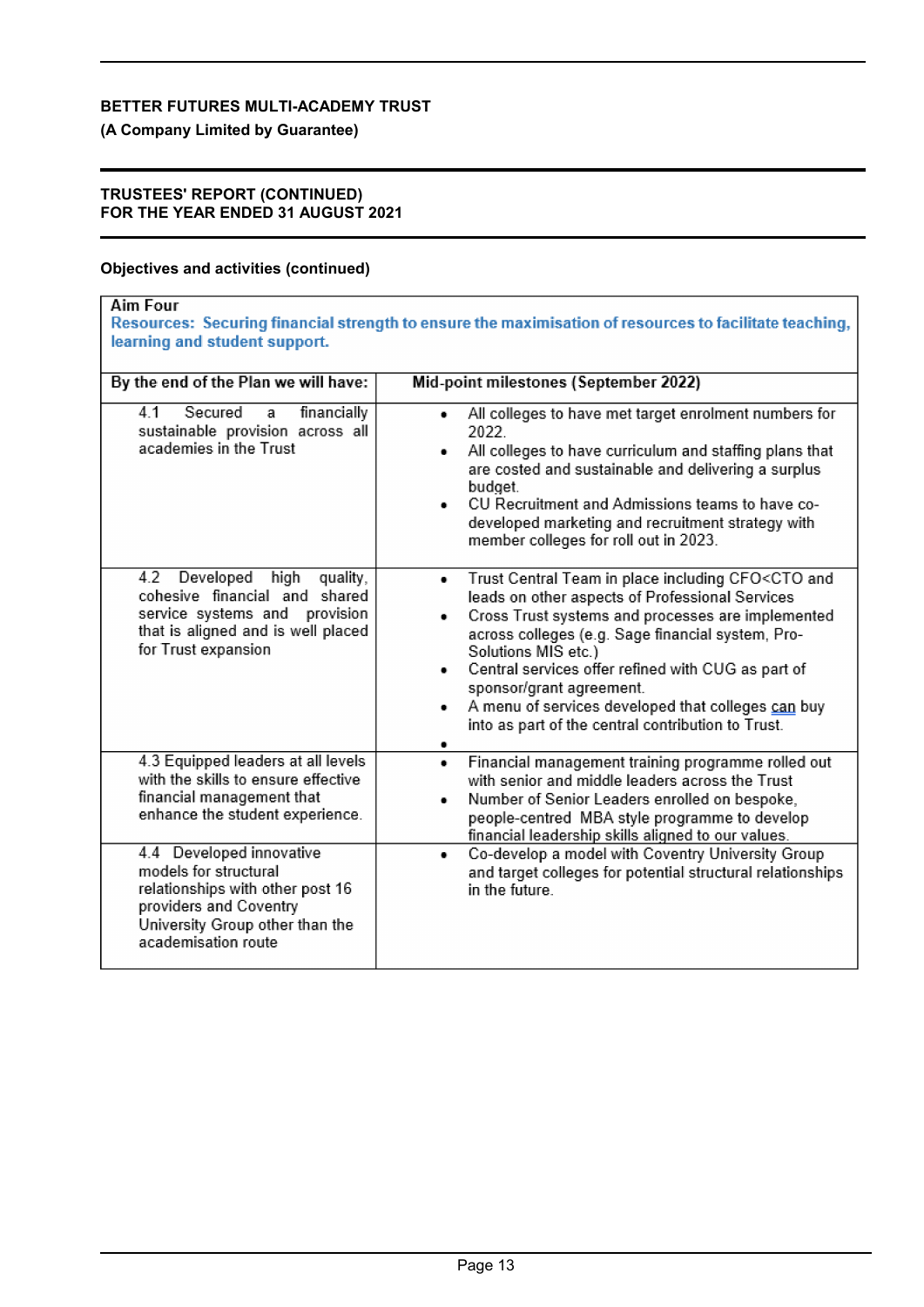### **(A Company Limited by Guarantee)**

### **TRUSTEES' REPORT (CONTINUED) FOR THE YEAR ENDED 31 AUGUST 2021**

### **Objectives and activities (continued)**

### **c. Public benefit**

Better Futures Multi Academy Trust is an exempt charity under part 3 of the Charities Act 2011 and is regulated by the Secretary of State for Education. The Directors, who are Trustees of the charitable company, are disclosed on page 1.

In setting and reviewing the Academy Trust strategic objectives, the Trustees have had due regard to Charity Commission guidance on public benefit and particularly upon its supplementary guidance on the advancement of education. This guidance sets out the requirement that all organisations wishing to be recognised as charities must demonstrate, explicitly, that their aims are for the public benefit.

In delivering its mission the Academy Trust provides the following identifiable public benefits through the advancement of education:

- High quality teaching
- Widening participation and supporting students with additional learning needs
- Excellent record for student progression to higher education and employment
- Excellent pastoral support for students
- Growing links with employers, industry and commerce

### **Strategic report**

### **Achievements and performance**

All three Colleges exceeded their recruitment targets for students enrolling for 2020/21. This was particularly pleasing in light of the challenges posed by COVID-19. The inability to carry out face to face interviews, taster sessions or enrolments processes has led to the development of more innovative models of recruiting and inducting students to life at college and we will be developing these further in the post-lockdown context. Retention of students throughout lockdown was a key focus, ensuring we could meet their needs for education and wider support. Retention rates stayed high across the colleges and this, together with healthy recruitment, will ensure increased funding for future years.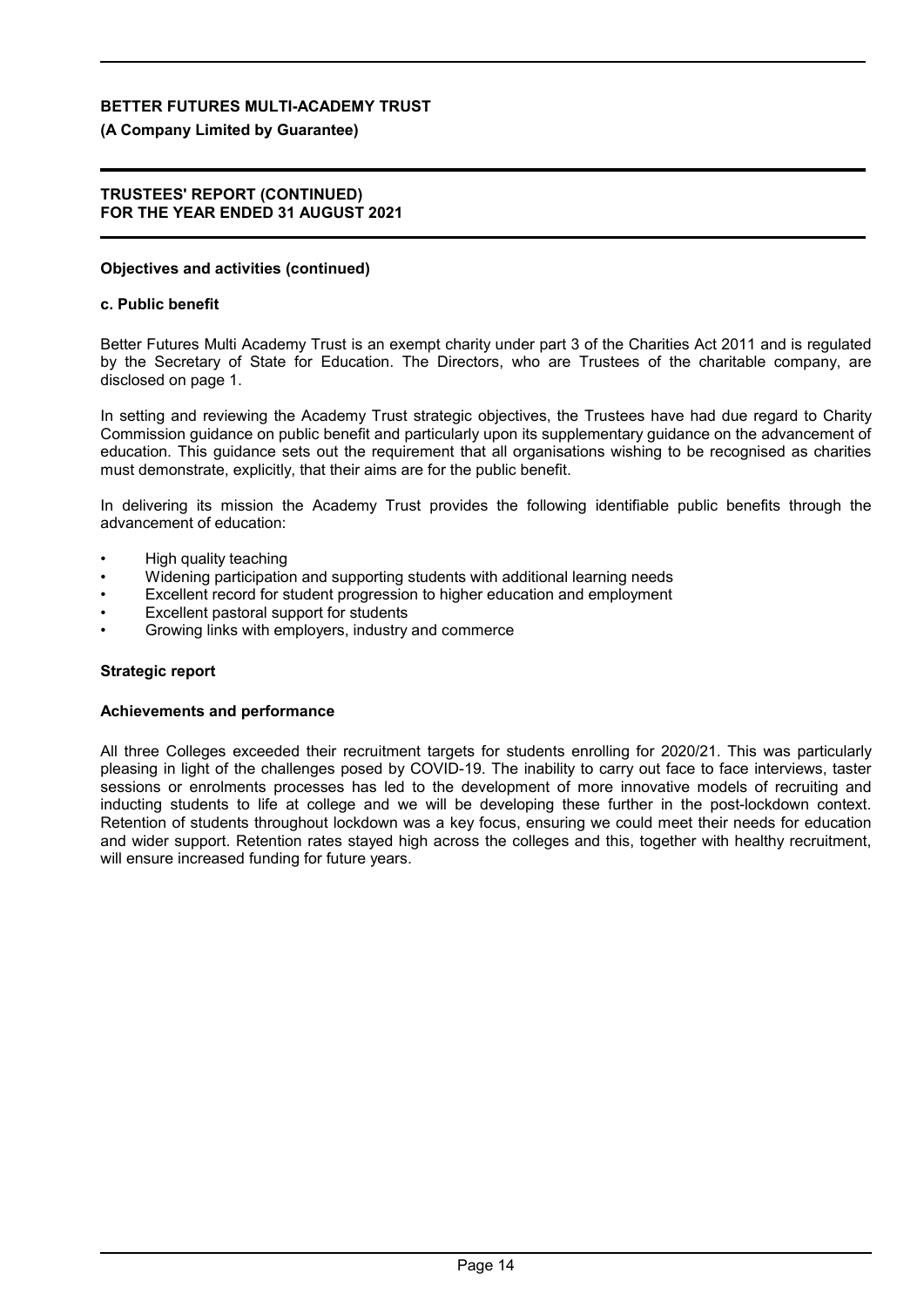### **(A Company Limited by Guarantee)**

### **TRUSTEES' REPORT (CONTINUED) FOR THE YEAR ENDED 31 AUGUST 2021**

### **Strategic report (continued)**

### **Achievements and performance (continued)**

### **a. Key performance indicators**

While all three Colleges achieved above benchmark for achievement rates and retention, the unprecedented events of 2021 make the standard KPIs around student qualification performance less meaningful than usual. There has been a real focus on adapting our provision to remote and blended provision and ensuring the ongoing wellbeing of our students. The success of this can be measured in ongoing student retention rates higher than the sector average.

Many of the other standard metrics for assessing progress/performance do not really capture the successes of the colleges during the past 12 months. As a Trust we have been working on developing new sets of indicators that better align to both our strategic aims and the current context. Key measures that stand out from last year would include the record number of students who were accepted into their first or second choice of university course and the overwhelmingly positive responses from students, staff and other stakeholders when asked if the colleges were meeting the needs of those groups of stakeholders respectively. We have also had real success in developing student leadership throughout the colleges, in spite of – or possibly because of- the inability for students to meet face to face for prolonged periods of the year. One key success has been a student led project with Coventry University to research and start designing a University accredited 'skills passport' to encourage, recognise and reward the wider skills and attributes students will need in order to be successful at college and in the next stage of their lives. This passport will become a key indicator going forward, both in terms of the number of students enrolled on it and how their achievement levels.

### **b. Going concern**

After making appropriate enquiries, the Board of Trustees has a reasonable expectation that the Academy Trust has adequate resources to continue in operational existence in the foreseeable future. In coming to their decision, The Trustees have made use of a formal Going Concern Assessment prepared by the CFO. The Trustees have considered the basis of assumptions of income and expenditure expectations and growth in student numbers which support the financial plan and strategy of the MAT and the non-recurrent impact of COVID-19. For this reason, it continues to adopt the going concern basis in preparing the Financial Statements. Further details regarding adoption of the going concern basis can be found in the Statement of Accounting Policies.

### **c. Promoting the success of the company (Section 172 Statement)**

Our Trustees are clear in their responsibilities to act in ways that will most likely promote the success of the Trust. Through regular review of our strategic aims, current objectives and values driven approach, we ensure we are well placed to meet the ever changing challenges successfully.

- Our People Strategy sets out how we work with our staff, our students and other stakeholders to help them become the best version of themselves, becoming exemplars of high standards of conduct and performance, and in doing so strengthening our Trust.
- We have a Developmental Strategy that explores new ways of working through collaboration both internally and externally to help transform the way we do 16-19 education.
- We have a Student Centered Provision Strategy that is focused on increasing the agency and efficacy of all our students and ensuring this is at the heart of all we do.
- We have a Resource and Finance Strategy that is focused on securing financial strength to ensure the maximisation of resources to facilitate teaching, learning and student support.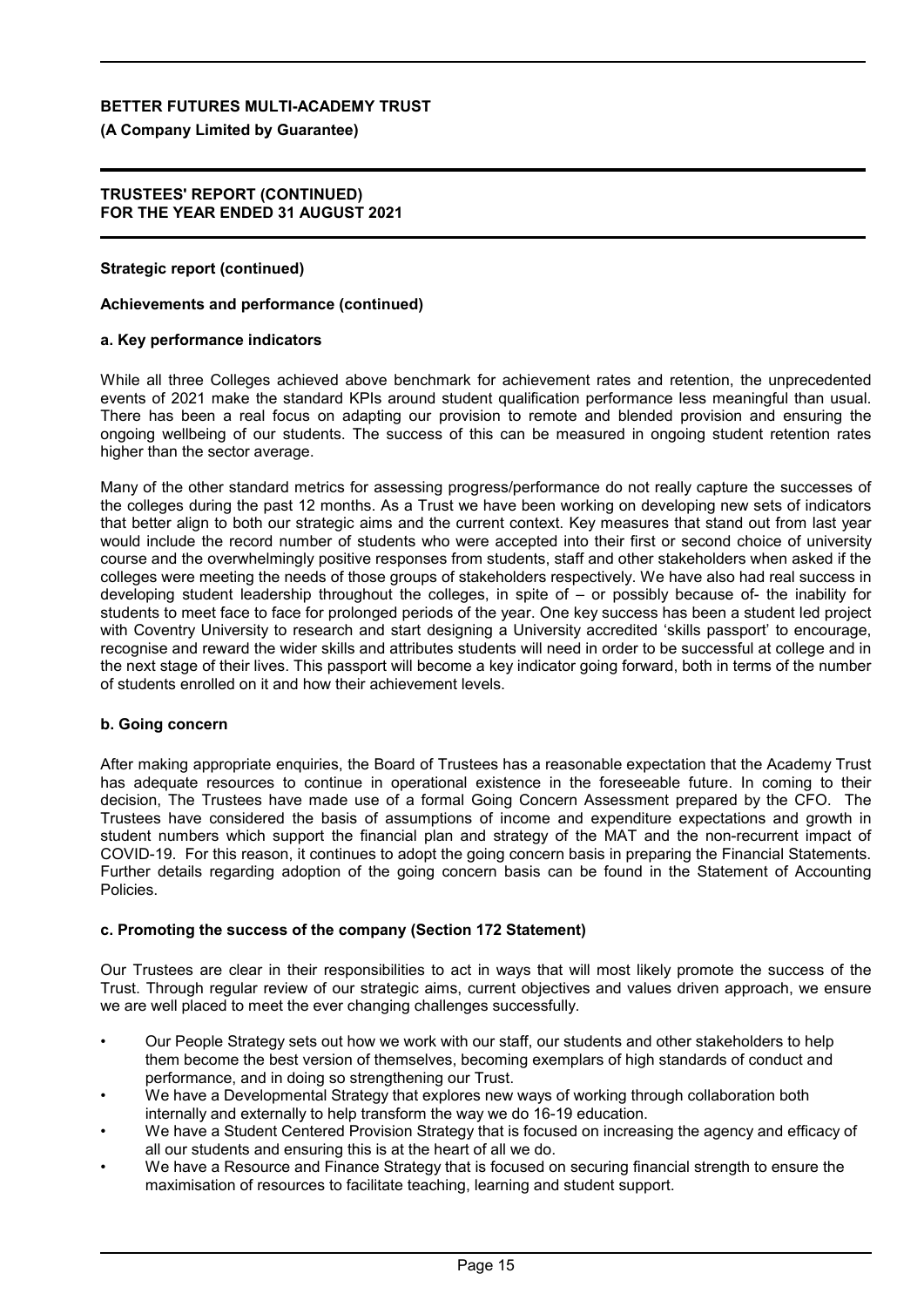### **(A Company Limited by Guarantee)**

### **TRUSTEES' REPORT (CONTINUED) FOR THE YEAR ENDED 31 AUGUST 2021**

### **Strategic report (continued)**

### **Financial review**

The Academy Trust receives the majority of its funding from the Education & Skills Funding Agency (ESFA) in the form of recurrent grants paid on a monthly basis. The grants received in the year are shown as "restricted funds" in the Statement of Financial Activities. The Academy Trust is also in receipt of an allocation from the ESFA's Devolved Formula Capital Grant and sponsorship.

There has been no movement Academies in the financial year following the joining of Gateway College (1st April 2020) and Bilborough College (1st November 2019) last year. Work continues to consolidate the financial systems and processes across the Colleges. The Trust has approved updated BFMAT Financial Regulations and Scheme of Delegation in the previous six months.

At 31 August 2021 the net book value of fixed assets was £45.8m. The closing fixed asset position across the Academy is comprised of the following: Gateway College: £25.2m, Bilborough College: £16.4m and King Edwards VI College £4.2m (2020 - £46.9m). Movements in tangible fixed assets are shown in note 14 to the Financial Statements.

The closing level of reserves is £49,452k (excluding pension reserve), this comprises of restricted general fund of £306k, restricted Fixed Asset fund of £46,715k plus unrestricted reserve reserves of £2,431k. Further details can be found in note 18 to the Financial Statements.

### **a. Reserves policy**

The Trust Reserves Policy determines that when considering an appropriate level of reserves, the Trust board considers:

- the risk of unforeseen emergency or other unexpected need for funds;
- a fall or rise in sources of income:
- planned commitments, or designations, that cannot be met by future income alone, for example plans for a major capital project;
- the ability to deliver a robust programme for renewal and replacement of academy assets e.g. IT equipment;
- the need to fund potential deficits in a cash budget, for example money may need to be spent before funding is received for increased teaching; and
- the full range of financial risks identified.

The Academy Reserves Policy determines that the minimum target level of reserves is circa 5% of annual income. For the financial period ending 31 August 2021 planned income of £21.5m determines a minimum reserves balance of £1,076k.

The level of restricted general fund reserves is a surplus position of £1,830k which exceeds the minimum reserves balance of the reserves policy. Disclosure of this fund is included in the Funds note in the financial statements (note 18).

The closing level of reserves is £49,452k (excluding pension reserve), this comprises of restricted general fund of £306k, restricted Fixed Asset fund of £46,715k plus unrestricted reserve reserves of £2,431k. The Fixed Asset fund of £46,715k, can only be realised by disposing of tangible fixed assets of £45,800k.

The Academy has reviewed the balance on restricted general funds (excluding pension reserve) plus the balance on unrestricted fund reserves at 31st August 2021. In the statements that following this would be a net surplus of £2,431k + £306k = £2,737k. Further details can be found in note 18 to the Financial Statements.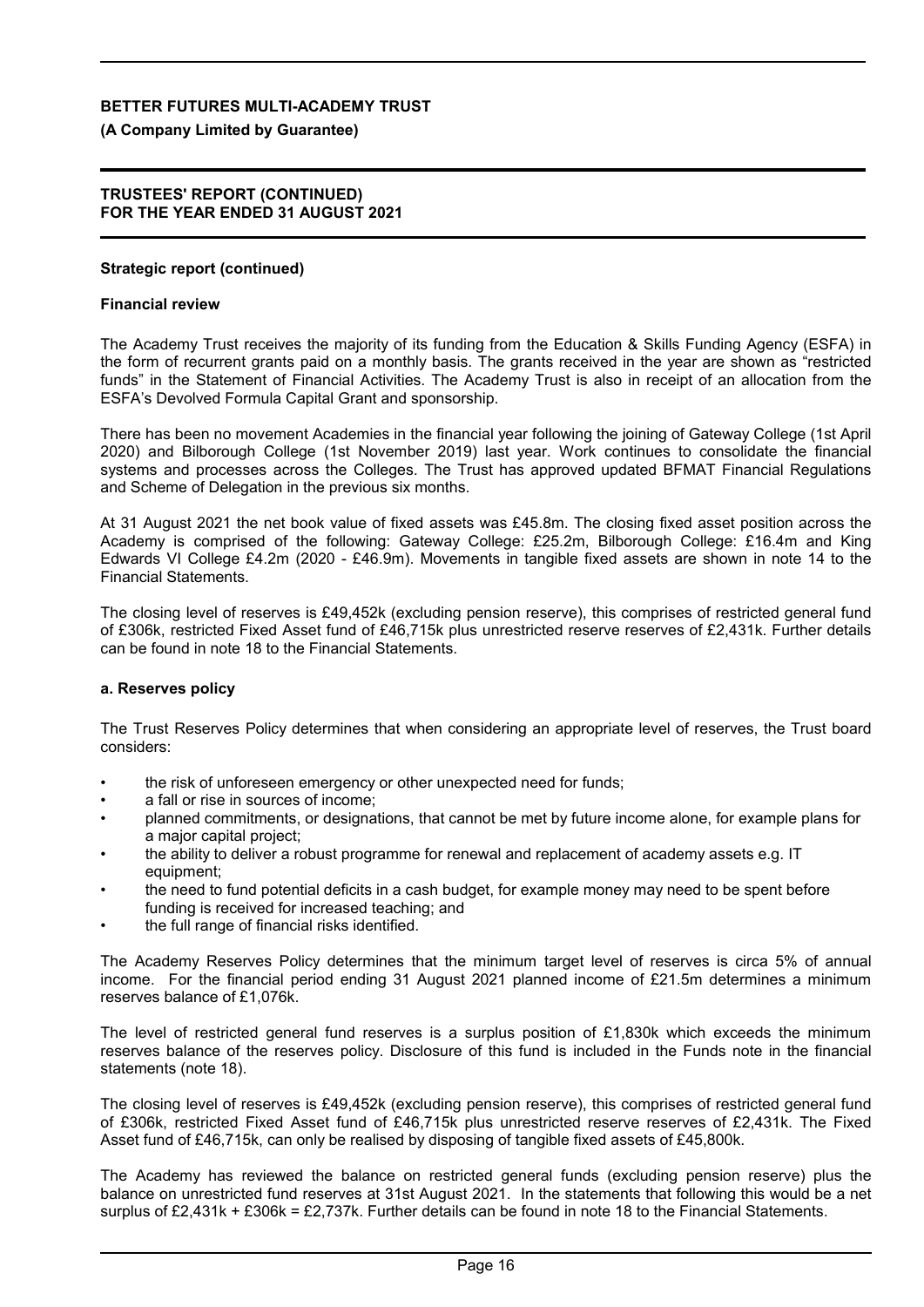## **(A Company Limited by Guarantee)**

### **TRUSTEES' REPORT (CONTINUED) FOR THE YEAR ENDED 31 AUGUST 2021**

### **b. Investment policy**

The Academy holds cash balances and therefore can make investment decisions.

The Academy Investment Policy sets out the processes by which the Trustees will meet their duties, as set out under the Trust Articles of Association, the Academies Financial Handbook and the Trust Financial Regulations, to invest monies surplus to the operational requirements of the Trust and its member Academies.

The objective of the policy is to ensure that all investments shall be made in furtherance of the Trust's charitable aims and to ensure that investment risk is properly and prudently managed, whilst ensuring a consistent approach across the Trust and achieve value for money whilst ensuring the security of deposits and risk is balanced against revenue return.

### **c. Principal risks and uncertainties**

Based on the Strategic Plan, the Executive Team undertakes a comprehensive review of the risks to which the Academy is exposed. They identify systems and procedures, including specific preventable actions, which should mitigate any potential impact on the trust. The internal controls are then implemented and the subsequent year's appraisal will review their effectiveness and progress against risk mitigation actions. In addition to the annual review, the Executive Team will also consider any risks which may arise as a result of a new area of work being undertaken by any academy.

Risk Registers are maintained at Academy Trust level, which is reviewed at regularly by the Finance and Audit Committee. The risk register identifies the key risks, the likelihood of those risks occurring, their potential impact on the Academies and the actions being taken to reduce and mitigate the risks. Risks are prioritised using a consistent scoring system. Each Academy also maintains a Risk Register which informs the trust register and is monitored and reviewed by Academy Local Governing Boards.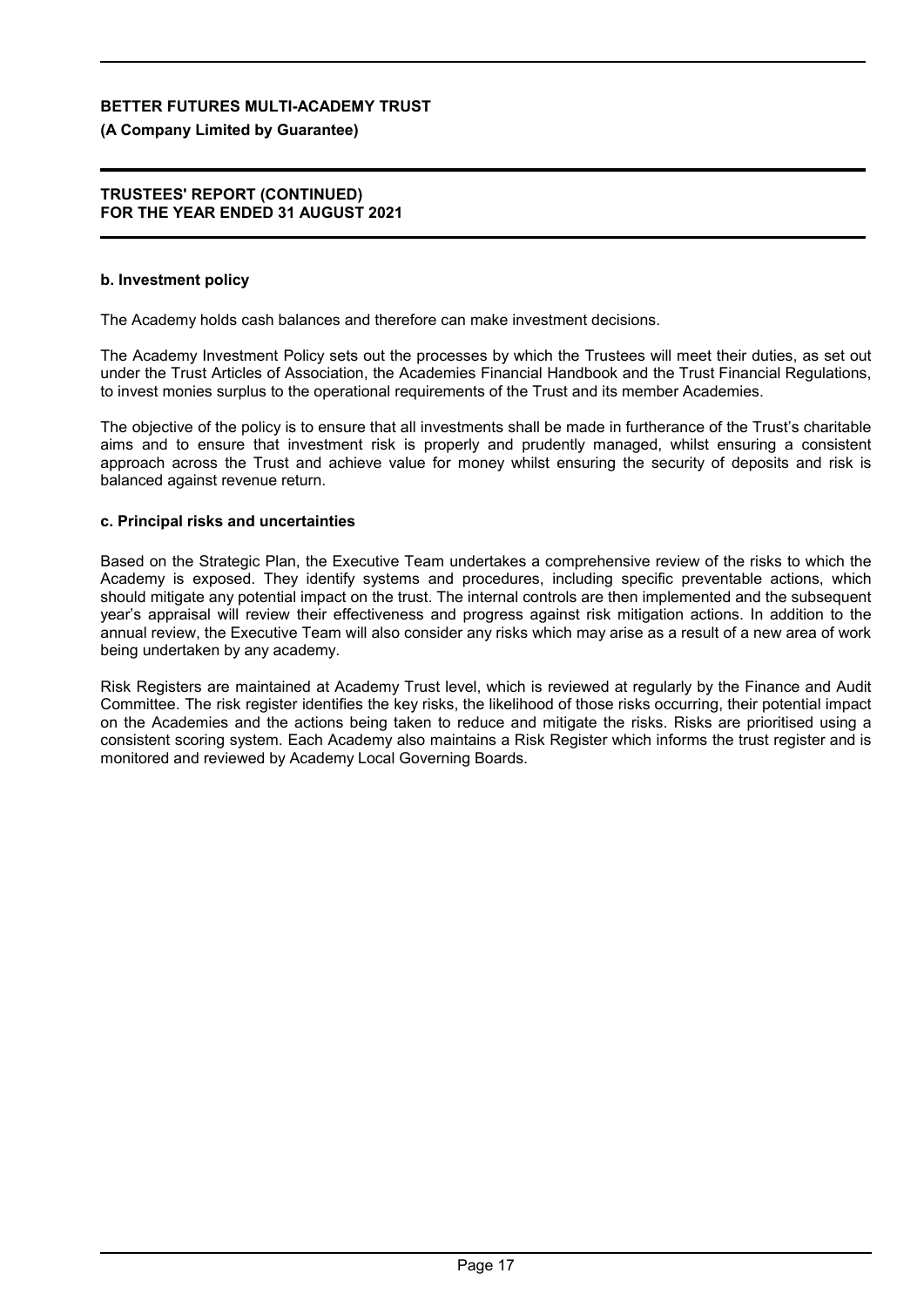## **(A Company Limited by Guarantee)**

### **TRUSTEES' REPORT (CONTINUED) FOR THE YEAR ENDED 31 AUGUST 2021**

Outlined below is a description of the principal risk factors that may affect the trust, with many being risks related to the ongoing pandemic. Other factors besides those listed below may also adversely affect the Trust.

| <b>Risk Description and Impact</b>                                                                                                                      | <b>Mitigation strategies</b>                                                                                                                                                                           |
|---------------------------------------------------------------------------------------------------------------------------------------------------------|--------------------------------------------------------------------------------------------------------------------------------------------------------------------------------------------------------|
| Risk that teaching & learning does not meet the needs of<br>our students.                                                                               | Student Centred Provision Strategy and related<br>Quality Measures will address this with students<br>and staff and co-create new ways of<br>approaching quality and curriculum<br>delivery<br>issues. |
| Risk that of lack of capacity in leadership skills to navigate<br>ongoing situation while improving the provision.                                      | People strategy and Leadership Development<br>Programme implemented across the Trust.                                                                                                                  |
| Risk of ongoing/post pandemic situation leading to<br>deterioration of staff and students' psychological wellbeing.                                     | Focus on developing wellbeing strategies as part<br>of people strategy and utilise good<br>practice from within the Colleges.                                                                          |
| Ongoing public health situation having significant impact on<br>Colleges' enrolments and subsequent funding.                                            | Development and embedding of new approaches<br>to marketing, admissions, enrolment and induction.<br>Utilisation of expertise at Coventry University with<br>these approaches.                         |
| Risk of lack of adequate systems and processes to ensure<br>we meet legal compliance requirements (finance<br>regulations, GDPR, health & safety etc.). | Resource Strategy to focus on initial identification<br>of issues and implement improved and aligned<br>systems and processes across Colleges to ensure<br>compliance.                                 |

## **Fundraising**

The Academy Trust does not use any external fundraisers. All fundraising undertaken during the year was monitored by the Trustees.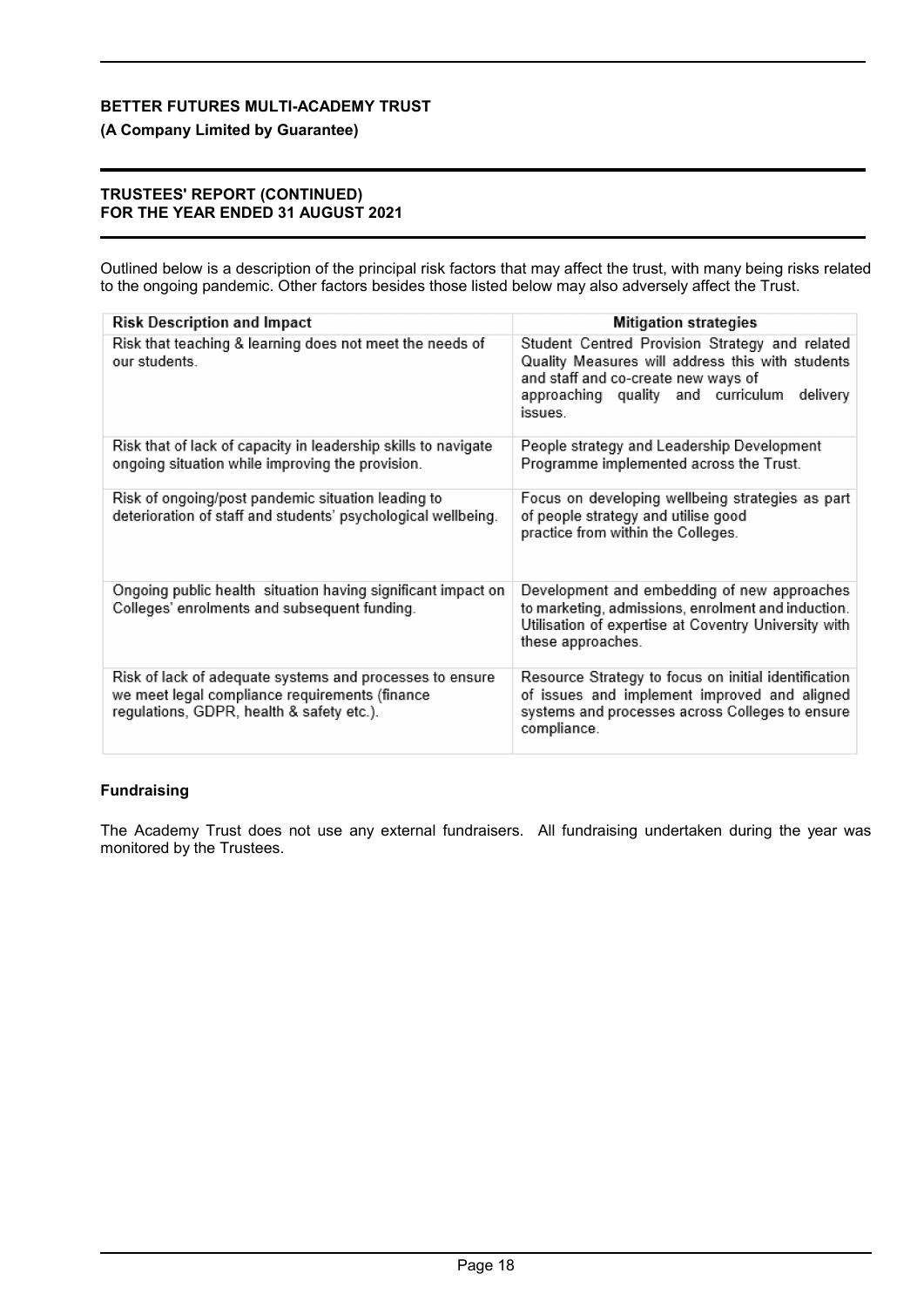### **(A Company Limited by Guarantee)**

### **TRUSTEES' REPORT (CONTINUED) FOR THE YEAR ENDED 31 AUGUST 2021**

### **Streamlined energy and carbon reporting**

The BFMAT UK Greenhouse gas emissions and energy use in the reporting period ending 31st August 2021 is shown in table 1. The Trust used 2,591,717 kWh of gas and 1,509,285 kWh of electricity in the period. Total gross metric tonnes CO2e emissions is calculated as 795.

The Trust has made use of the Government Greenhouse gas reporting conversion factors 2021 in the calculation of gross metric tonnes of CO2e, calculated from kWh gas and electricity meter readings in the reporting period.

The chosen intensity measurement ratio is pupil numbers (as per the 20/21 ESFA GAG Funding agreements), the recommended ratio for the sector.

Gross Emissions in Metric tonnes of CO2e per pupil is 0.19.

The Trust will consider the output of the Energy and Carbon Reporting to inform the MAT energy strategy.

The Academy Trust's greenhouse gas emissions and energy consumption are as follows:

|                                                      | 2021      | 2020      |
|------------------------------------------------------|-----------|-----------|
| Energy consumption used to calculate emissions (kWh) | 4,101,002 | 2,294,956 |
| Energy consumption breakdown (kWh):                  |           |           |
| Gas                                                  | 2,591,717 | 1,499,424 |
| Electricity                                          | 1,509,285 | 795,532   |
| Scope 1 emissions (in tonnes of CO2 equivalent):     |           |           |
| Gas consumption                                      | 475       | 276       |
| <b>Total scope 1</b>                                 | 475       | 276       |
| Scope 2 emissions (in tonnes of CO2 equivalent):     |           |           |
| Purchased electricity                                | 320       | 185       |
| Total gross emissions (in tonnes of C02 equivalent): | 795       | 461       |
| Intensity ratio:                                     |           |           |
| Tonnes of CO2 equivalent per pupil                   | 0.19      | 0.15      |
|                                                      |           |           |

### **Plans for future periods**

Over the next twelve months the focus will be on consolidating and aligning systems, processes and services to ensure a strong central offer to our Academies. Alongside this we will be focusing on navigating the ever changing environment around public health and ensuring we are best placed to meet the needs of our students and staff and wider communities. We will also start to explore growth opportunities as they arise, primarily based on the original plan to geographically align our growth with the campus locations of our sponsor, Coventry University, thus maximizing the positive impact they can have on our Trust.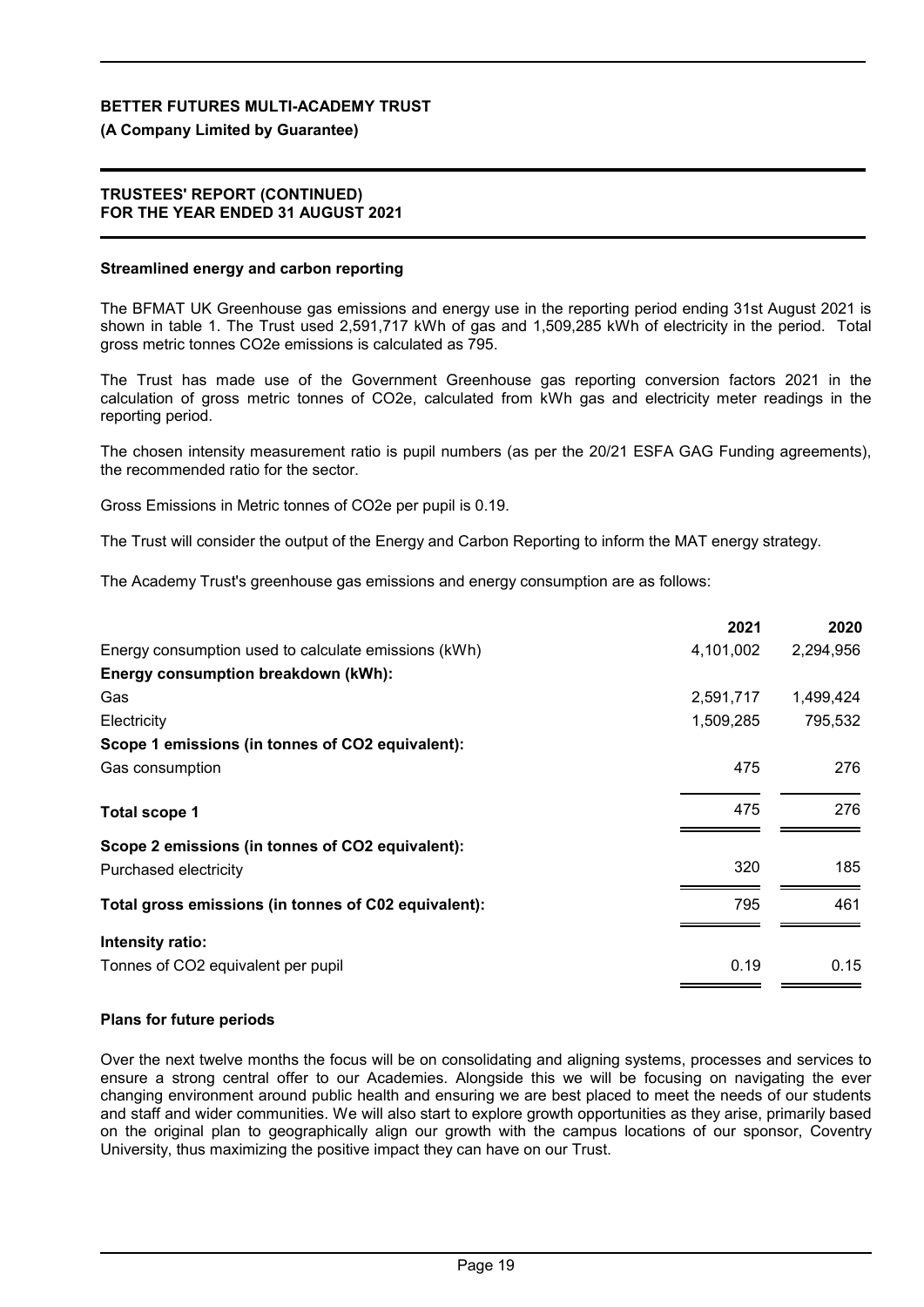## **(A Company Limited by Guarantee)**

### **TRUSTEES' REPORT (CONTINUED) FOR THE YEAR ENDED 31 AUGUST 2021**

## **Funds held as custodian on behalf of others**

The Trust and its Trustees do not act as custodian trustees of any other charity.

## **Disclosure of information to auditor**

Insofar as the Trustees are aware:

- there is no relevant audit information of which the charitable company's auditor is unaware, and
- that Trustees have taken all steps that they ought to have taken to make themselves aware of any relevant audit information and to establish that the auditor is aware of that information.

The Trustees' Report, incorporating a Strategic Report, was approved by order of the Board of Trustees, as the company directors, on \_\_\_\_\_\_\_\_\_\_\_\_\_\_\_\_\_\_\_\_\_\_\_\_\_\_\_\_\_\_\_\_\_\_\_\_\_\_\_\_\_\_\_\_\_\_\_\_\_ and signed on its behalf by: Dec 16, 2021

 $\frac{1}{\frac{1}{\sqrt{1+\frac{1}{\sqrt{1+\frac{1}{\sqrt{1+\frac{1}{\sqrt{1+\frac{1}{\sqrt{1+\frac{1}{\sqrt{1+\frac{1}{\sqrt{1+\frac{1}{\sqrt{1+\frac{1}{\sqrt{1+\frac{1}{\sqrt{1+\frac{1}{\sqrt{1+\frac{1}{\sqrt{1+\frac{1}{\sqrt{1+\frac{1}{\sqrt{1+\frac{1}{\sqrt{1+\frac{1}{\sqrt{1+\frac{1}{\sqrt{1+\frac{1}{\sqrt{1+\frac{1}{\sqrt{1+\frac{1}{\sqrt{1+\frac{1}{\sqrt{1+\frac{1}{\sqrt{1+\frac{1}{\sqrt{1+\frac{1}{\sqrt{$ 

................................................

**Eileen Hartley** Chair of Trustees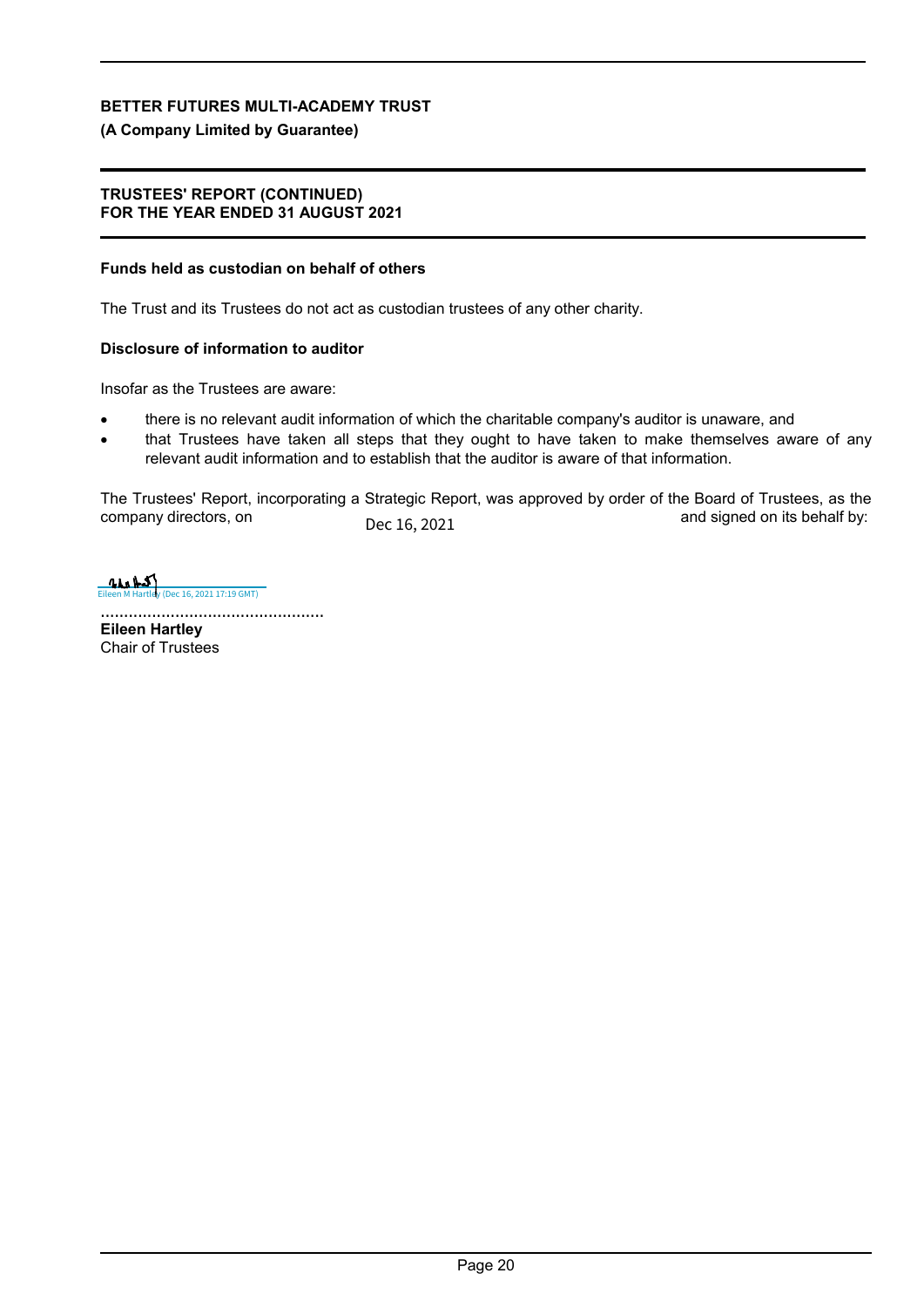### **(A Company Limited by Guarantee)**

### **GOVERNANCE STATEMENT**

### **Scope of responsibility**

As Trustees, we acknowledge we have overall responsibility for ensuring that Better Futures Multi-Academy Trust has an effective and appropriate system of control, financial and otherwise. However, such a system is designed to manage rather than eliminate the risk of failure to achieve business objectives, and can provide only reasonable and not absolute assurance against material misstatement or loss.

As Trustees, we have reviewed and taken account of the guidance in DfE's Governance Handbook and competency framework for governance.

The Board of Trustees has delegated the day-to-day responsibility to the CEO, as Accounting Officer, for ensuring financial controls conform with the requirements of both propriety and good financial management and in accordance with the requirements and responsibilities assigned to it in the funding agreement between Better Futures Multi-Academy Trust and the Secretary of State for Education. They are also responsible for reporting to the Board of Trustees any material weaknesses or breakdowns in internal control.

### **Governance**

The information on governance included here supplements that described in the Trustees' Report and in the Statement of Trustees' Responsibilities. The Board of Trustees has formally met 9 times during the year.

Attendance during the year at meetings of the Board of Trustees was as follows:

| Trustee                                    | Meetings attended | Out of a possible |
|--------------------------------------------|-------------------|-------------------|
| Eileen Hartley, Chair                      |                   |                   |
| Guy Daly, Vice Chair                       |                   |                   |
| Lorraine Gearing                           |                   |                   |
| Kate Quantrell                             |                   |                   |
| Joseph Kevin Grindley                      |                   |                   |
| Ulysses Lyons, Chief Executive Officer     |                   |                   |
| John Kirk (resigned 24 November 2021)      |                   |                   |
| Greg Langston                              |                   |                   |
| Norman MacDonald (appointed 25 March 2021) |                   |                   |
| Simon Wright (resigned 10 September 2021)  |                   |                   |
| Graham Parker (resigned 23 October 2020)   |                   |                   |

### **Key changes to the composition of the Board**

During the period 1 September 2020 to date of approval of the accounts, the Board of Trustees received two resignations and made one new appointment, bringing the total number of Trustees to nine. Simon Wright was appointed Chair in December 2020 and resigned in October 2021 on health grounds. To ensure the Board's continued effectiveness changes in membership, including new appointments and succession planning for the roles of Chair and Vice-Chair, are informed by a skills matrix overseen by a Search and Governance Committee. The Trustees employ a dedicated Clerk to assist with the work of the Board. She is also the Company Secretary for the Trust.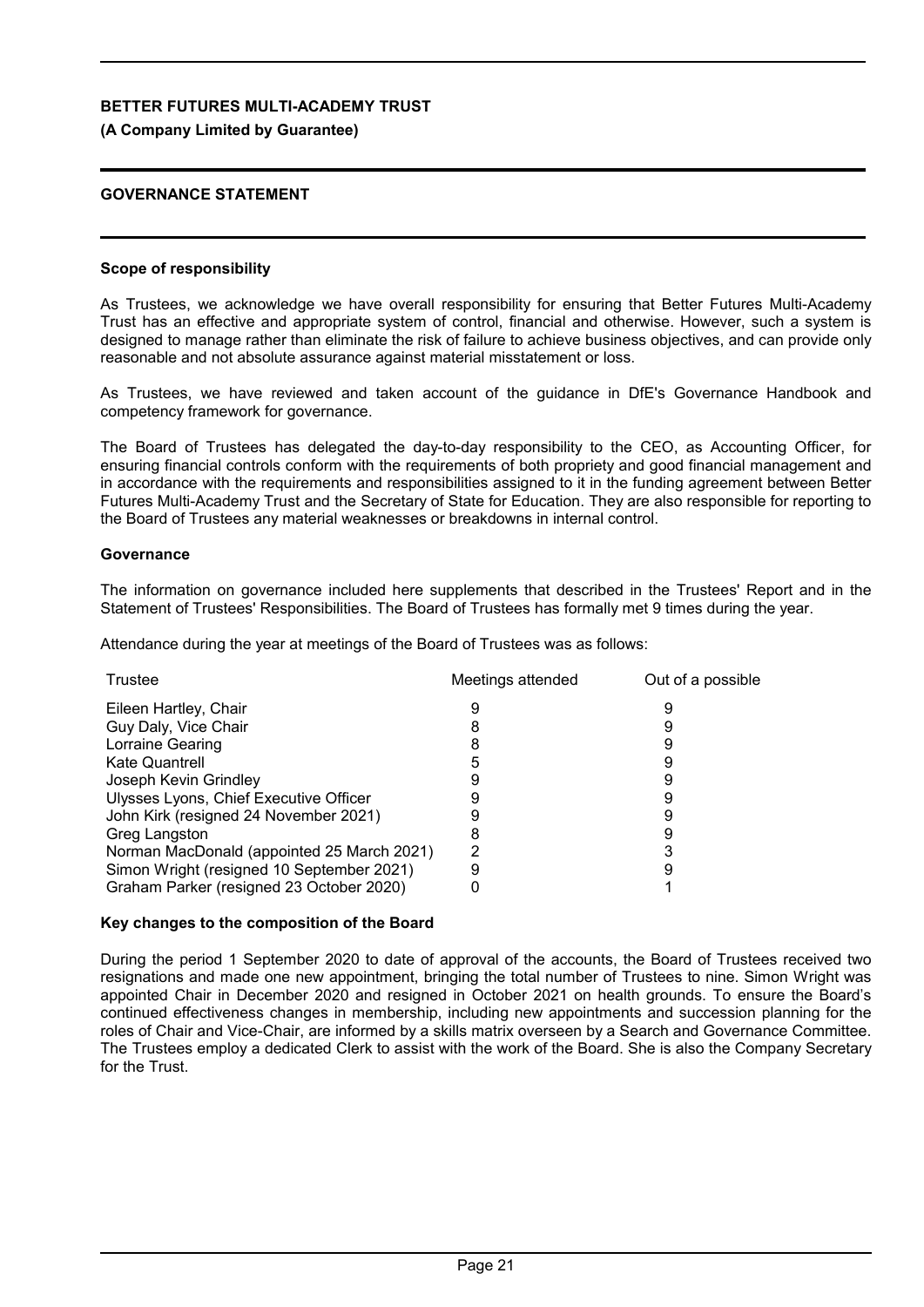### **(A Company Limited by Guarantee)**

## **GOVERNANCE STATEMENT (CONTINUED)**

### **Governance (continued)**

### **Key Coverage of Work**

The work of the Board is planned for the academic year ahead and meeting dates agreed in advance. A Calendar of Business is produced at the start of the year detailing the basis of each meeting agenda. This helps to ensure effective time management in terms of setting aside sufficient time to consider major strategic issues, risks and long term objectives. The Calendar of Business is informed by the operational flow of business as it occurs throughout the academic year, incorporating the deadlines for the approval and submission of key documents and policies which require Trustee approval.

The Board has an approved Scheme of Delegation that sets out the authority for a wide range of decisions which are commonly required throughout the year. The Scheme of Delegation is reviewed at least annually. The Board is served by a number of Committees which helps to discharge its duties effectively, within the guidance of the Articles. The Scheme of Delegation sets out what authority or level of involvement the Committees have. The work of each Committee is overseen by agreed Terms of Reference, reviewed annually, and a Calendar of Business. Membership of each Committee, other than the Local Governing Bodies, contains a majority of Trustees.

Public service values are at the heart of acting as a Trustee and Trustees are expected to show high standards of personal and corporate conduct when in office, acting within the seven Nolan Principles.

### **Board Performance**

The Board and its Committees met in accordance with the planned schedule for the academic year. The COVID-19 pandemic required a pragmatic approach to meetings which continued virtually with excellent attendance and engagement from Trustees. Board members were consulted on their views and arrangements put in place to ensure all Trustees were able to participate fully. A new Business Continuity Working Group was established in response to the pandemic.

Minutes are produced on a timely basis, recording key decisions and the debate behind those decisions. The existence and frequent review of key governance documents (Scheme of Delegation, Terms of Reference, Calendar of Business) ensures that there are robust processes, policies and procedures in place for key regulatory matters.

The Trust's financial position is regularly and rigorously viewed by the Board. Monthly management accounts are routinely reviewed at Trustee meetings (at least six times a year) and also circulated to the Chair on a monthly basis. A new medium term financial plan has been approved by the Board. Key performance indicators are in place to regularly monitor stakeholder feedback, recruitment, achievement, progress, destinations and financial health.

### **Governance Reviews**

Trustees understand that regular self-assessment is an integral process to both their and the Academy Trust's performance. As a relatively new Trust, a formal self-evaluation of governance was carried out for the first time in August 2020. The review was informed by guidance in the Governance Handbook.

Findings were positive in terms of the clarity of the Trust's vision and strategy. The Board continues to hold dedicated strategy meetings and engage with key stakeholders in reviewing, developing and refining strategic priorities in light of the global pandemic and sector dynamics.

Further findings identified the relatively small size of the Board (at the time 10 members) as facilitating effective discussion, team-working and incisive challenge. Trustees were positive in terms of the skillset of the Board to deliver its remit. A new framework for the induction of Trustees has been implemented as a result of feedback.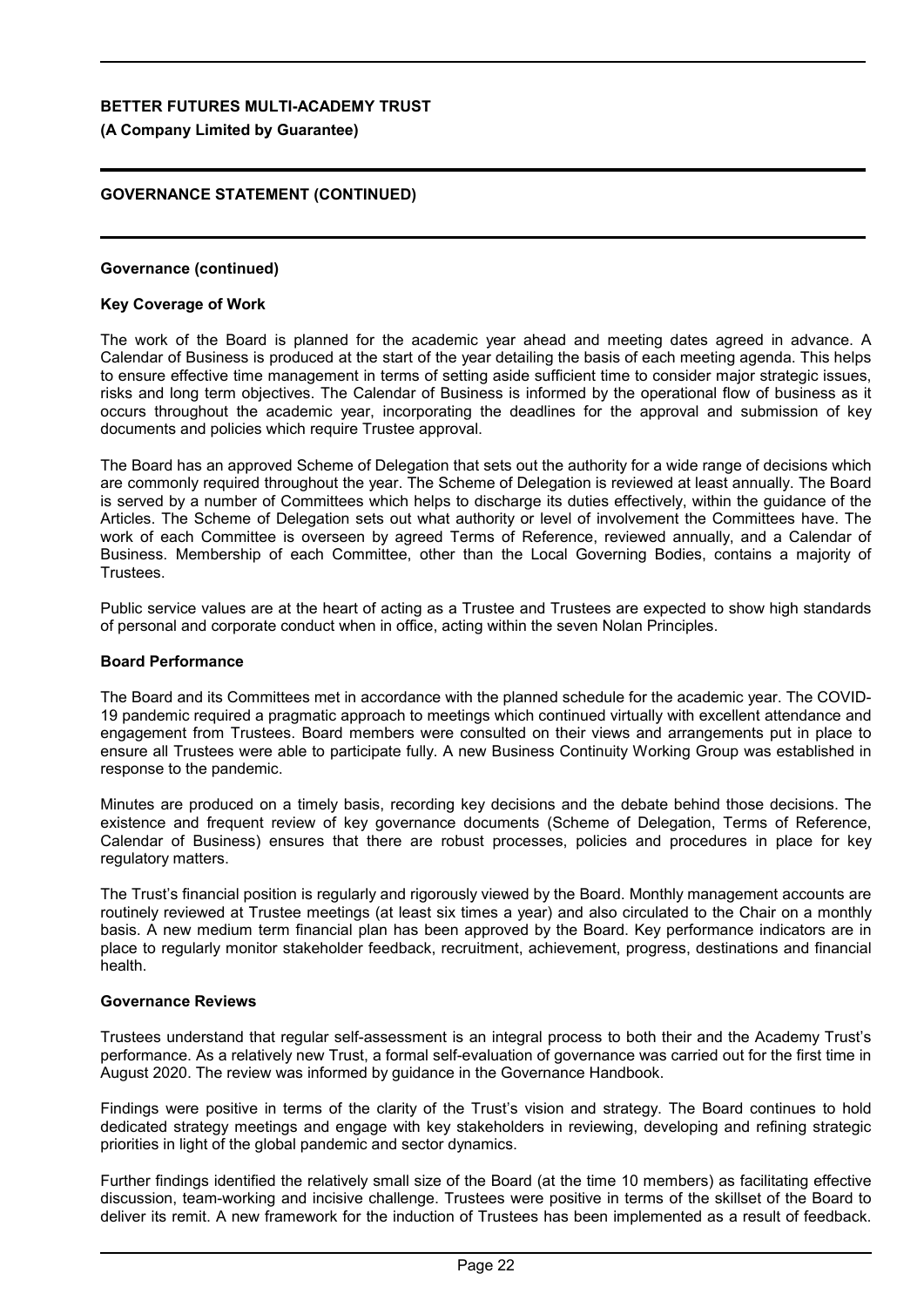## **(A Company Limited by Guarantee)**

## **GOVERNANCE STATEMENT (CONTINUED)**

### **Governance (continued)**

There remains scope to increase the ethnic diversity of membership and this is being kept under review by the Search and Governance Committee.

As part of the self-evaluation process adopted by the Board, Trustees have also met individually with the Chair to reflect on their contributions.

A rolling programme of self-evaluation has been implemented for 2021-22.

In March 2020, the ESFA undertook an external review of the Trust's financial management and governance processes. The review was very positive and did not identify any significant weaknesses or failures. In line with best practice, the commissioning of a further external review will be considered in Spring 2023. If there was to be any significant change or development of the Trust in the intervening period, consideration would be given to bringing this timeframe forward.

An audit of Corporate Governance was undertaken by the Trust's internal auditors, ICCA, in May 2021. A Substantial Assurance opinion was recorded. The three recommendations arising from the work undertaken (none of which were high risk) have all been fully implemented.

### **Information about the quality of the data used by the Board, and why the Board finds it acceptable**

All governance reports and papers are prefaced with a standard cover sheet template. This ensures that key information is highlighted from the outset and supports clear itemising of decisions required. There exists a culture of openness and constructive challenge within governance.

The Executive Team routinely attends all governance meetings to present reports and answer questions. Their attendance ensures a conduit between Trustees and senior staff in addition to the link that exists with the CEO. There is a clear division of responsibilities in that the roles of the Chair of the Board of Trustees and the Accounting Officer are separate.

The Director of Student Leadership routinely attends Board meetings to ensure engagement of the student voice in the governance of the Trust.

The triangulation of quantitative information with qualitative information is embedded within the Schedule of Business and frequently forms the focus of discussion at meetings. For example, a detailed commentary on key risks accompanies presentation of the Risk Register to give Trustees further context and assurance on mitigating action being taken.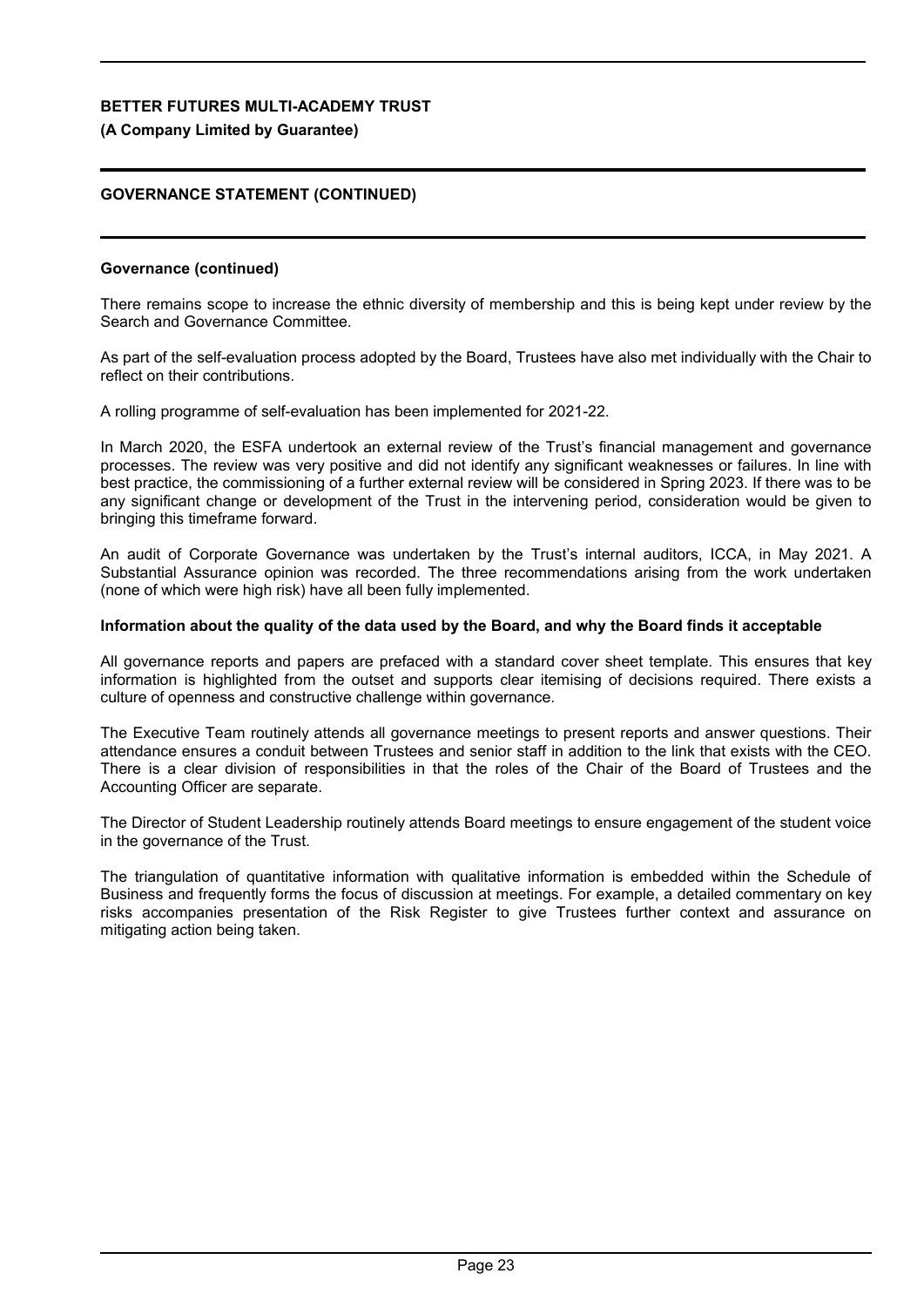### **(A Company Limited by Guarantee)**

## **GOVERNANCE STATEMENT (CONTINUED)**

### **Governance (continued)**

### **Committee Structure**

A number of key tasks are devolved to the Committees which have clear Terms of Reference that are reviewed annually. As the Trust has grown and become more established, the Committee Structure has been kept under review to ensure continued appropriate levels of scrutiny.

Finance and Audit Committee provide robust oversight and scrutiny of the Trust's finances and resources, including proper planning, monitoring, probity and value for money. It also provides a forum for reporting by our internal, regularity and financial statements auditors who routinely attend meetings. An independent member with recent and relevant audit experience forms part of the membership. Targeted training was delivered by Mazars to all Trustees in February 2020.

Attendance during the year at meetings was as follows:

| Trustee                                          | Meetings attended | Out of a possible |  |
|--------------------------------------------------|-------------------|-------------------|--|
| Greg Langston, Chair                             | 6                 | 6                 |  |
| Simon Wright (resigned 10 September 2021)        |                   | ႒                 |  |
| Kate Quantrell                                   | 4                 | 6                 |  |
| Joseph Kevin Grindley                            | 4                 | 4                 |  |
| Norman MacDonald                                 | っ                 | 2                 |  |
| (Non-Trustee<br>Tweedie<br>Independent<br>Louise | 3                 | 6                 |  |
| Member)                                          |                   |                   |  |

Search and Governance Committee keeps under review the appropriateness of current membership of the Trust Board and its Committees. It makes recommendations to the Trust Board on appointments with due consideration to the skills matrix and diversity. The Committee also co-ordinates governance reviews/evaluations.

Attendance during the year at meetings was as follows:

| Trustee                                             | Meetings attended | Out of a possible |
|-----------------------------------------------------|-------------------|-------------------|
| Simon Wright (resigned 10 September 2021),<br>Chair |                   |                   |
| Guy Daly                                            |                   |                   |
| Eileen Hartley                                      |                   |                   |
| Ulysses Lyons                                       |                   |                   |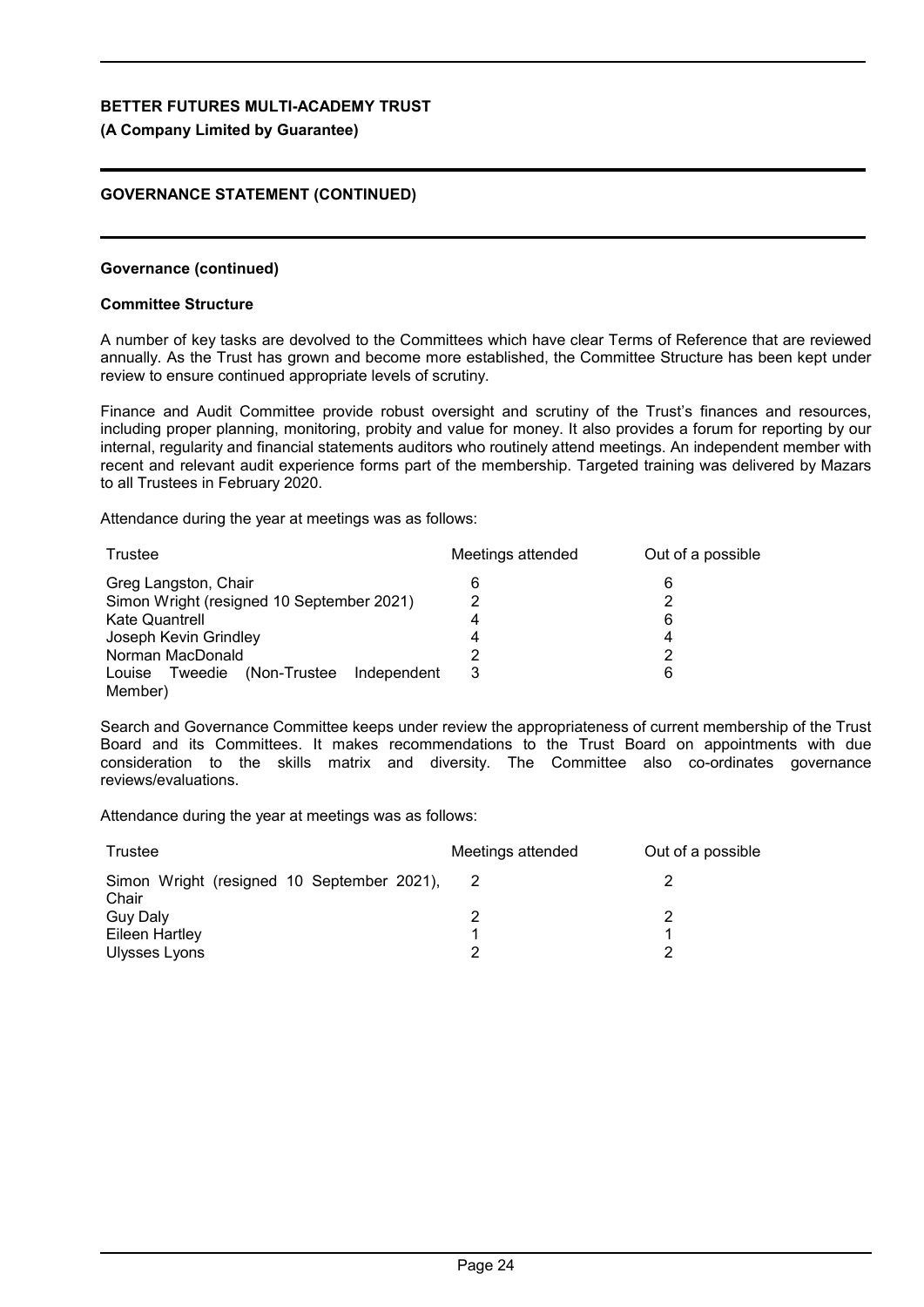## **(A Company Limited by Guarantee)**

## **GOVERNANCE STATEMENT (CONTINUED)**

### **Governance (continued)**

Executive Performance and Remuneration Committee is responsible for making recommendations on the performance and remuneration of Executive post holders. The Committee bases its recommendations on independent research data provided by such organisations as the Sixth Form Colleges' Association and Association of Colleges. The Committee membership comprises of only Trustees (excluding the CEO). If the CEO is invited to be in attendance as and when appropriate and necessary, meting procedures ensure that he does not take part in discussions or decisions relating to his own remuneration.

Attendance during the year at meetings was as follows:

| Trustee                                   | Meetings attended | Out of a possible |
|-------------------------------------------|-------------------|-------------------|
| Eileen Hartley, Chair                     |                   |                   |
| Simon Wright (resigned 10 September 2021) |                   |                   |
| Guy Daly                                  |                   |                   |
| Lorraine Gearing                          |                   |                   |

The Trust Board has established a Local Governing Body at each Academy. The Local Governing Bodies provide focussed governance at a local level and have delegated responsibilities for operational and budgetary matters through a Scheme of Delegation that is reviewed at least annually. As key stakeholders, the inclusion of staff, student and parent governors amongst the membership brings an important perspective to discussions.

Attendance during the year at meetings was as follows:

| <b>LGB Governors: King Edward VI College</b> | Meetings attended | Out of a possible |
|----------------------------------------------|-------------------|-------------------|
| <b>Stuart Stanley, Chair</b>                 | 5                 |                   |
| Jacqui Clements, Joint Vice-Chair            |                   |                   |
| Leanne de Main, Joint Vice-Chair             |                   |                   |
| William Rupp                                 |                   |                   |
| Rebecca Khanna                               |                   |                   |
| Mark Crook                                   | h                 |                   |
| David Butcher                                |                   |                   |
| Stella-Maris Orim                            |                   |                   |
| Louise Harmer                                |                   |                   |
| <b>Elizabeth Cutter</b>                      |                   |                   |
| Paul Hickling                                |                   |                   |
| Sam Powell                                   |                   |                   |
| <b>Bradley Stevens</b>                       |                   |                   |
| Alexander Wyness                             |                   |                   |
| Adam Dewfield (resigned 3 January 2021)      |                   |                   |
| Kayan Parker (resigned 22 June 2021)         |                   |                   |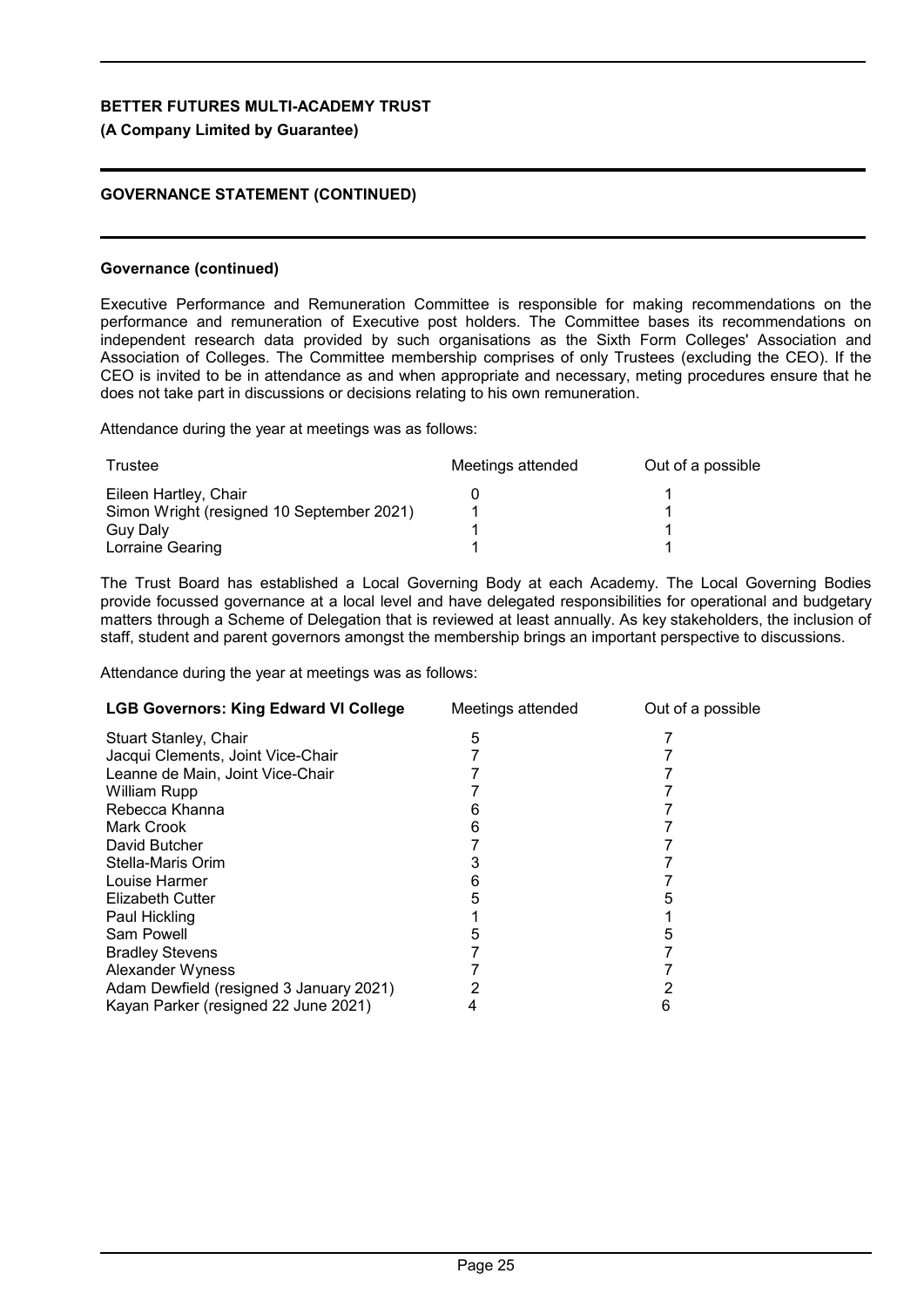**(A Company Limited by Guarantee)**

## **GOVERNANCE STATEMENT (CONTINUED)**

## **Governance (continued)**

| <b>LGB Governors: Bilborough College</b>             | <b>Meetings Attended</b> | Out of Possible         |  |
|------------------------------------------------------|--------------------------|-------------------------|--|
| Dr Nicky Harrold, Chair                              | 7                        | 7                       |  |
| Dr Doug Ingram, Vice Chair (resigned 15 July 2021) 5 |                          | 6                       |  |
| Dr Rory Waterman                                     | 6                        | 7                       |  |
| Dr Paula Holt (resigned 18 August 2021)              | 4                        | 6                       |  |
| Mr Zameer Syed                                       | 6                        | 7                       |  |
| Mr Scott Cowie                                       | 4                        | 7                       |  |
| Mr Shiv Nand, Vice Chair - 15 November 2021          | 7                        | 7                       |  |
| Ms Shanine Fasasi                                    | 3                        | $\overline{7}$          |  |
| Dr Andrew Durrant (resigned 18 January 2021)         | 1                        | 1                       |  |
| Dr Sheilagh Resnick                                  | 6                        | 7                       |  |
| Ms Sarah Whitney                                     | $\overline{7}$           | $\overline{7}$          |  |
| Ms Karlee Wildgoose                                  | 7                        | 7                       |  |
| Mr Andy Messent (resigned 11 October 2021)           | 6                        | 7                       |  |
| Mr Billy Watson (resigned 22 June 2021)              | 1                        | 1                       |  |
| Ms Ramina Rayati Touranposhti (resigned 21           |                          |                         |  |
| June 2021)                                           | 4                        | 6                       |  |
| Mr David Shaw, Principal                             | 7                        | 7                       |  |
| Mr Ciaron Tobin (resigned 21 June 2021)              | 3                        | 4                       |  |
| Ms Annoushka Bold, Vice Chair - 15                   |                          |                         |  |
| November 2021                                        | 5                        | 5                       |  |
| <b>Ms Danielle Pritchard</b>                         | 3                        | 4                       |  |
| Mr Joshua Eaton                                      | $\overline{2}$           | $\overline{\mathbf{c}}$ |  |
| Mr Oscar Hewitt-Richards                             | $\overline{2}$           | $\overline{2}$          |  |
| <b>LGB Governors: Gateway College</b>                | <b>Meetings Attended</b> | Out of Possible         |  |
| Steve Holderness, Chair                              | 5                        | 5                       |  |
| Harminder Bains, Vice Chair                          | $\overline{2}$           | 5                       |  |
| James Bagley, Principal                              | 5                        | 5                       |  |
| Nelista Cuffy                                        | 5                        |                         |  |
| Chris Gray                                           | 4                        | 55555                   |  |
| Nathan Smith                                         | 4                        |                         |  |
| Patricia Hamer                                       | 5                        |                         |  |
| Steven Lockwood                                      | $\overline{2}$           | 3                       |  |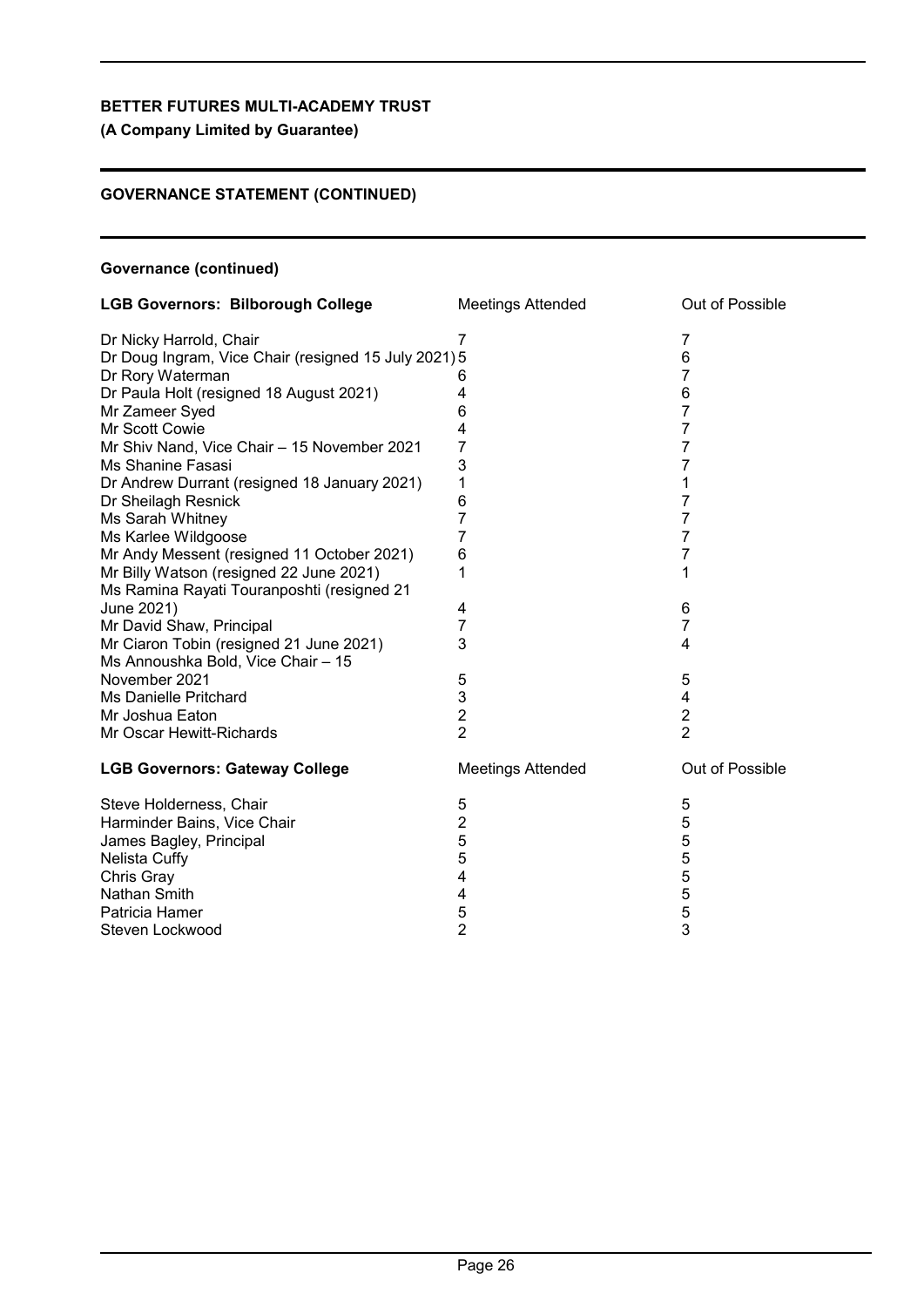## **(A Company Limited by Guarantee)**

## **GOVERNANCE STATEMENT (CONTINUED)**

### **Review of value for money**

As Accounting Officer the CEO has responsibility for ensuring that the Academy Trust delivers good value in the use of public resources. The Accounting Officer understands that value for money refers to the educational and wider societal outcomes achieved in return for the taxpayer resources received.

The Accounting officer considers how the Academy Trust's use of its resources has provided good value for money during each academic year, and reports to the Board of Trustees where value for money can be improved, including the use of benchmarking data where appropriate. The Accounting Officer for the Academy Trust has delivered improved value for money during the year by:

- Ensuring that the lockdown and ongoing COVID-19 context has not interrupted provision of education and support for our students and staff. While entailing some additional expenditure at times, such as operating transport at more of a loss, this still ensures value for money through retention of students in education and retention of staff.
- Improving educational provision across the academies. This is supported by internal and external reviews of our performance and therefore represents better value for money for taxpayers.
- Condition Improvement Funds have been granted for the older part of the estate which will lead to a much more efficient use of space and resources for students and staff.
- Benchmarking of leadership costs across the academies to ensure best use of resource to improve provision and creation of a high impact central leadership and improvement team, utilising funding through sponsorship agreement to ensure value for money for taxpayers.

### **The purpose of the system of internal control**

The system of internal control is designed to manage risk to a reasonable level rather than to eliminate all risk of failure to achieve policies, aims and objectives. It can, therefore, only provide reasonable and not absolute assurance of effectiveness. The system of internal control is based on an on-going process designed to identify and prioritise the risks to the achievement of Academy Trust policies, aims and objectives, to evaluate the likelihood of those risks being realised and the impact should they be realised, and to manage them efficiently, effectively and economically. The system of internal control has been in place in the Academy Trust for the period 1 September 2020 to 31 August 2021 and up to the date of approval of the annual report and financial statements.

### **Capacity to handle risk**

The Board of Trustees has reviewed the key risks to which the Academy Trust is exposed together with the operating, financial and compliance controls that have been implemented to mitigate those risks. The Board of Trustees is of the view that there is a formal on-going process for identifying, evaluating and managing the Academy Trust's significant risks that has been in place for the period 1 September 2020 to 31 August 2021 and up to the date of approval of the annual report and financial statements. This process is regularly reviewed by the Board of Trustees.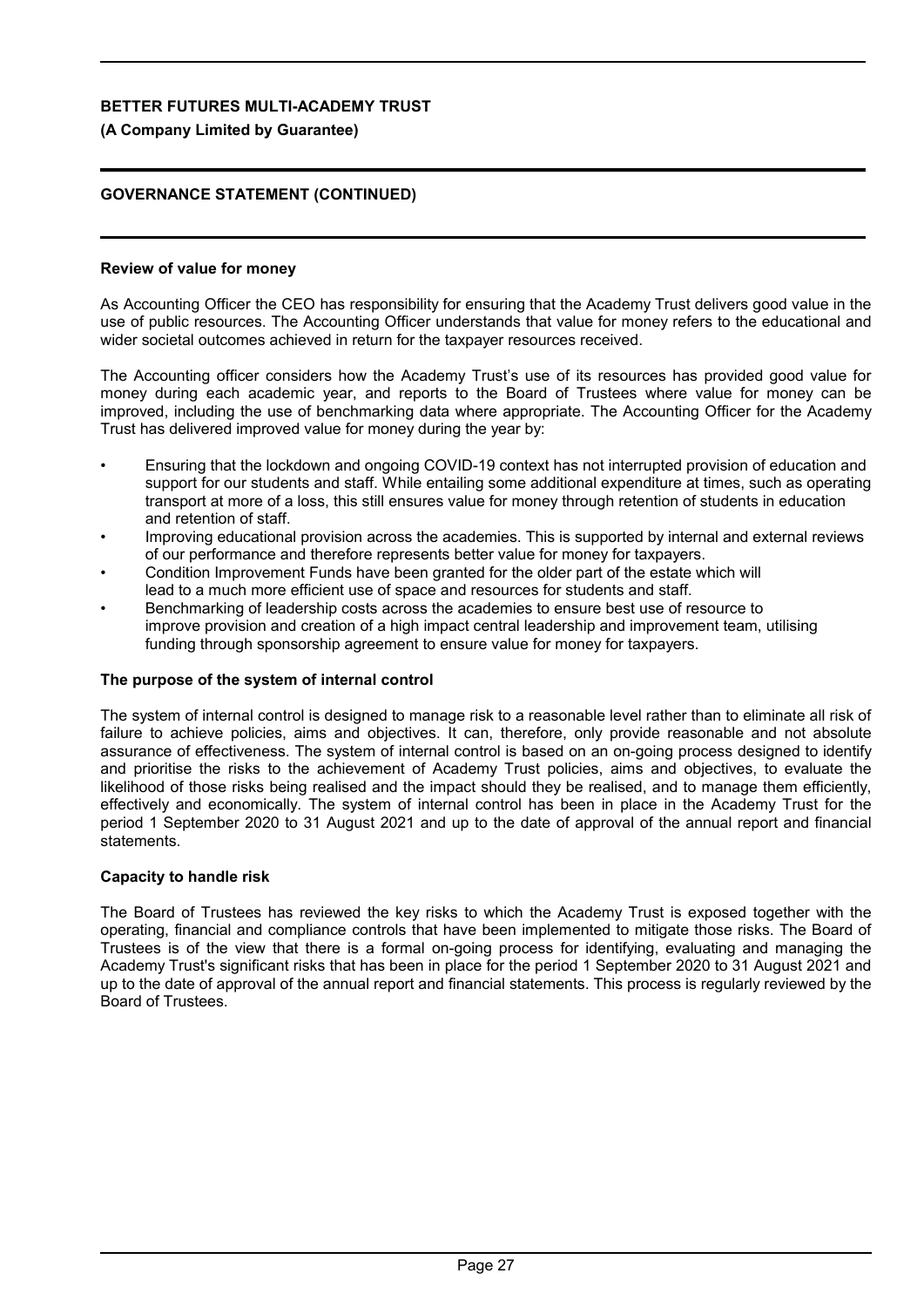## **(A Company Limited by Guarantee)**

## **GOVERNANCE STATEMENT (CONTINUED)**

### **The risk and control framework**

The Academy Trust's system of internal financial control is based on a framework of regular management information and administrative procedures including the segregation of duties and a system of delegation and accountability. In particular, it includes:

- comprehensive budgeting and monitoring systems with an annual budget and periodic financial reports which are reviewed and agreed by the Board of Trustees
- regular reviews by the Finance and General Purposes Committee of reports which indicate financial performance against the forecasts and of major purchase plans, capital works and expenditure programmes
- setting targets to measure financial and other performance
- clearly defined purchasing (asset purchase or capital investment) guidelines
- identification and management of risks
- A Business Continuity Working Group to identify and manage emerging risks and challenges related to and arising from the COVID-19 situation

The Board of Trustees has employed ICCA as internal auditor. The internal auditor's role includes giving advice on financial and other matters and performing a range of checks on the Academy Trust's financial and other systems.

Eight audits completed across the three constituent Colleges during 2020/21 covered a range of systems, business areas and systems of internal control. The ongoing COVID situation did mean that most of this work was carried out remotely which did raise some logistical challenges for the team, but did not impact on the robustness or quality of the work carried out. As a result of work undertaken, ICCA provided the Board of Trustees with 'Reasonable Assurance' that the Academy Trust's systems of internal control were operating adequately and effectively, and that there were no instances where any breakdown of control resulted in a material discrepancy. This was the best possible opinion that could be awarded to the Academy Trust as audits undertaken had looked at a small sub-set of operations within each of the respective Colleges. ICCA are, however, required to give an overall opinion that covered the entirety of the Academy Trust's operations.

On at least a termly basis, the auditor reports to the Board of Trustees, through the Finance and Audit Committee, on the operation of the systems of control and on the discharge of the Board of Trustees' financial responsibilities and annually prepares an annual summary report to the Committee outlining the areas reviewed, key findings, recommendations and conclusions to help the committee consider actions and assess year on year progress.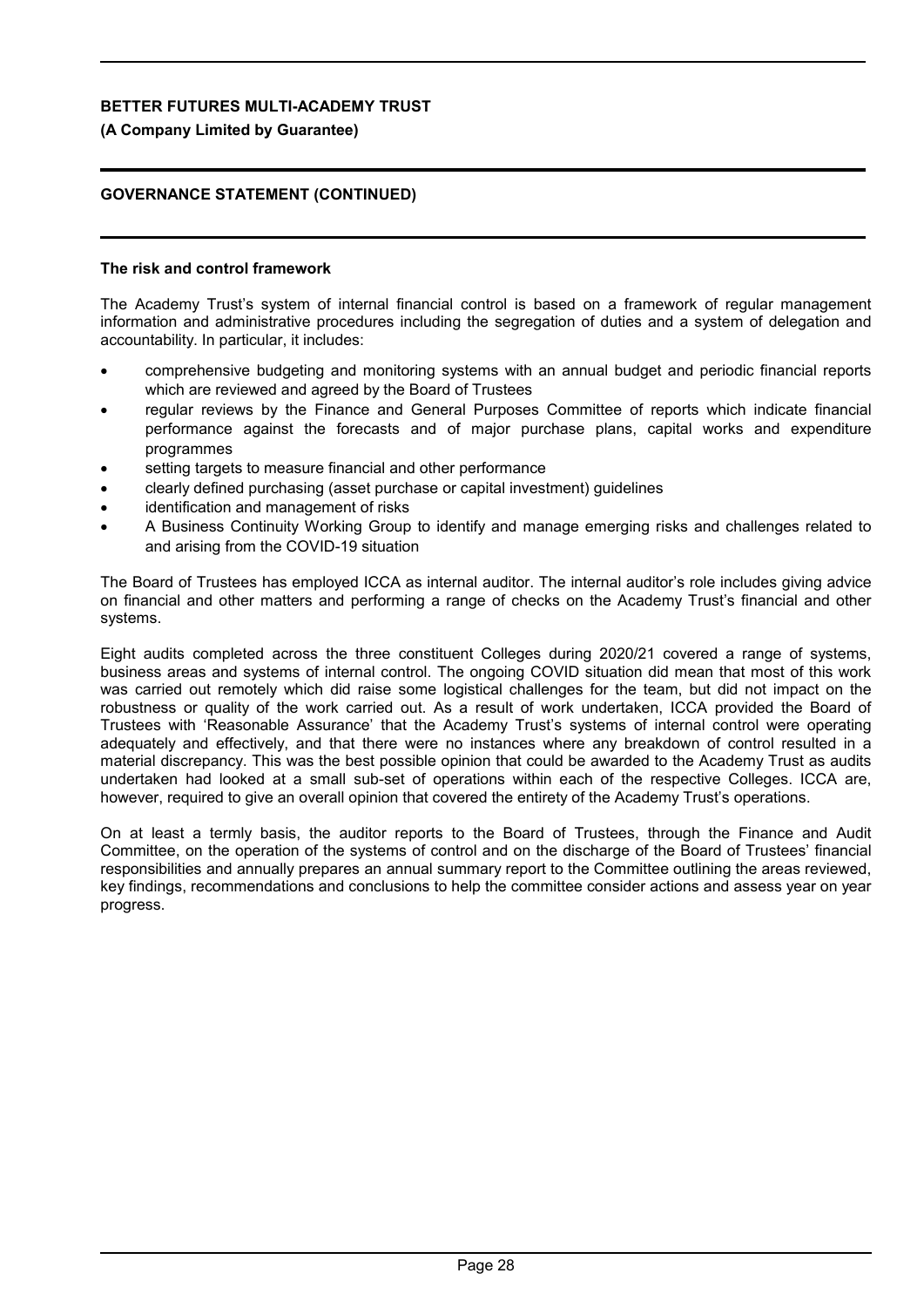## **(A Company Limited by Guarantee)**

## **GOVERNANCE STATEMENT (CONTINUED)**

## **Review of effectiveness**

As Accounting Officer, the CEO has responsibility for reviewing the effectiveness of the system of internal control. During the year in question the review has been informed by:

- the work of the internal auditor;
- the work of the external auditor;
- the financial management and governance self-assessment process;
- the work of the Executive Team within the Academy Trust who have responsibility for the development and maintenance of the internal control framework.

The Accounting Officer has been advised of the implications of the result of their review of the system of internal control by the Finance and Audit Committee committee and a plan to address weaknesses and ensure continuous improvement of the system is in place.

Approved by order of the members of the Board of Trustees and signed on their behalf by:

................................................ **ALA HATTER (DEC 16, 2021 17:19 GMT)** 

**Eileen Hartley** Chair of Trustees

Date: Date: Dec 16, 2021

................................................ **Ulysses Lyons**

Accounting Officer

Dec 16, 2021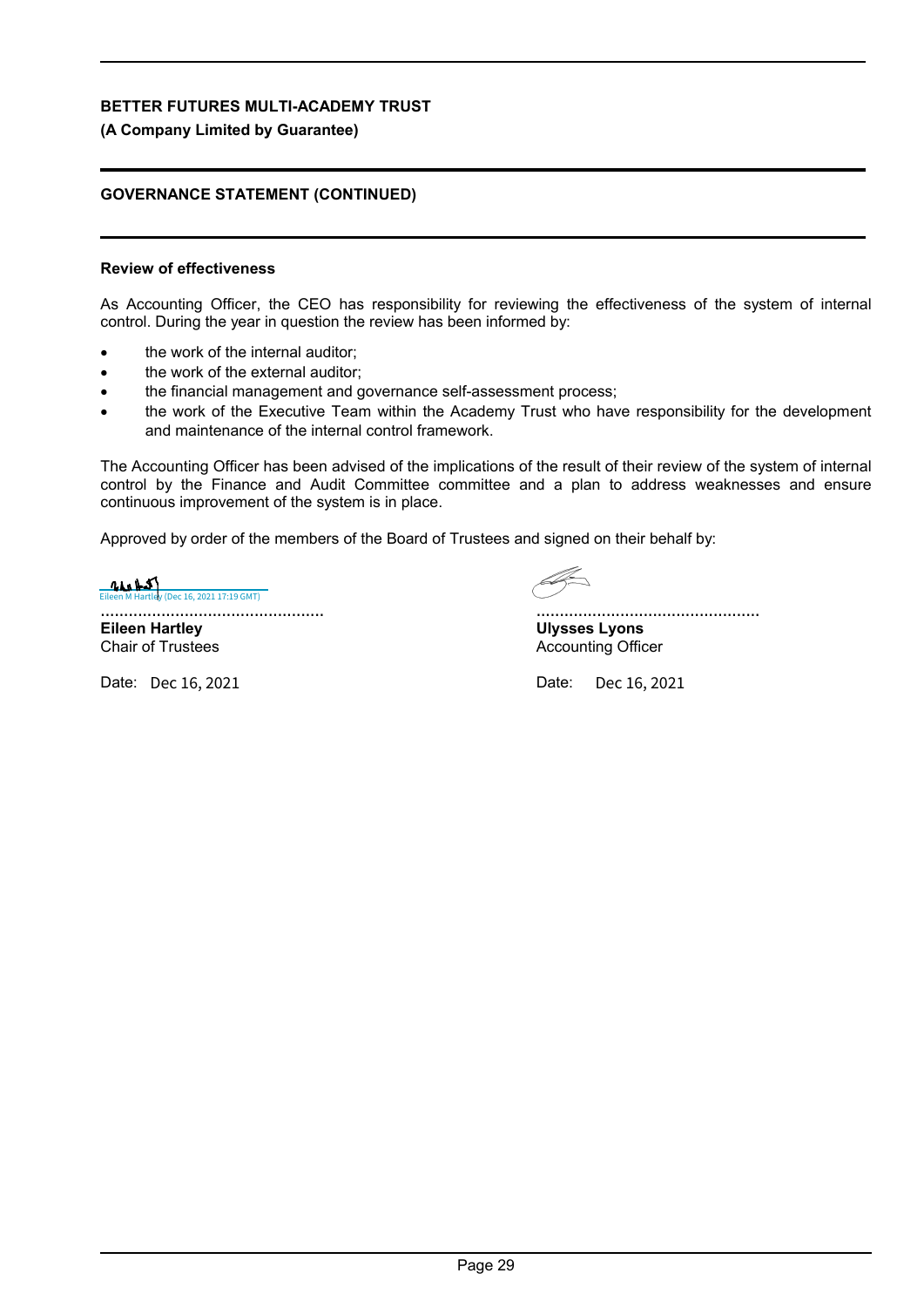## **(A Company Limited by Guarantee)**

## **STATEMENT ON REGULARITY, PROPRIETY AND COMPLIANCE**

As Accounting Officer of Better Futures Multi-Academy Trust I have considered my responsibility to notify the Academy Trust Board of Trustees and the Education and Skills Funding Agency (ESFA) of material irregularity, impropriety and non-compliance with terms and conditions of all funding received by the Academy Trust, under the funding agreement in place between the Academy Trust and the Secretary of State for Education. As part of my consideration I have had due regard to the requirements of the Academies Financial Handbook 2020.

I confirm that I and the Academy Trust Board of Trustees are able to identify any material irregular or improper use of all funds by the Academy Trust, or material non-compliance with the terms and conditions of funding under the Academy Trust's funding agreement and the Academies Financial Handbook 2020.

I confirm that no instances of material irregularity, impropriety or funding non-compliance have been discovered to date. If any instances are identified after the date of this statement, these will be notified to the Board of Trustees and ESFA.

................................................ **Ulysses Lyons** Accounting Officer

Date: Dec 16, 2021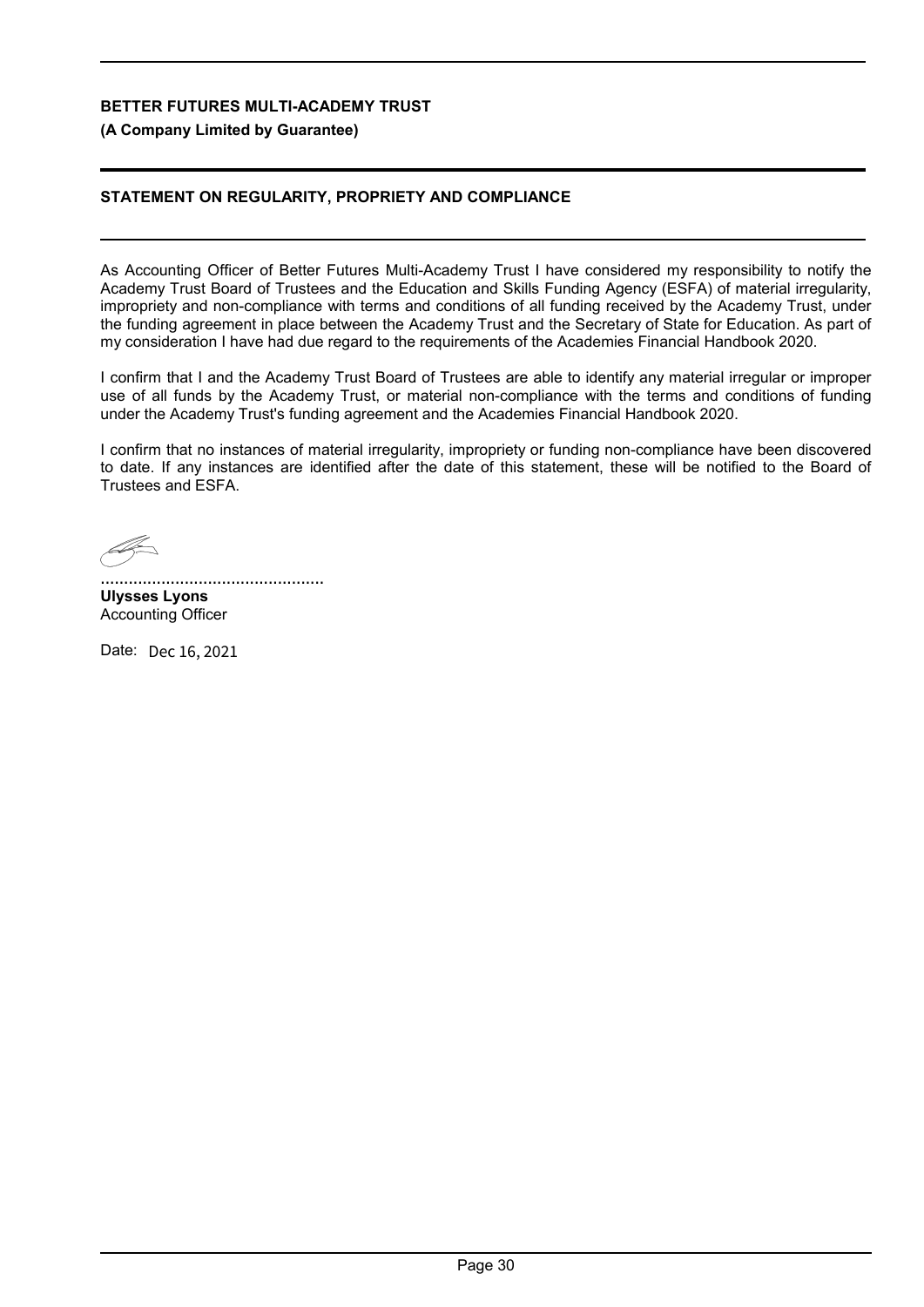### **(A Company Limited by Guarantee)**

### **STATEMENT OF TRUSTEES' RESPONSIBILITIES FOR THE YEAR ENDED 31 AUGUST 2021**

The Trustees (who are also the directors of the charitable company for the purposes of company law) are responsible for preparing the Trustees' Report and the financial statements in accordance with the Academies Accounts Direction published by the Education and Skills Funding Agency, United Kingdom Accounting Standards (United Kingdom Generally Accepted Accounting Practice) and applicable law and regulations.

Company law requires the Trustees to prepare financial statements for each financial year. Under company law, the Trustees must not approve the financial statements unless they are satisfied that they give a true and fair view of the state of affairs of the charitable company and of its incoming resources and application of resources, including its income and expenditure, for that period. In preparing these financial statements, the Trustees are required to:

- select suitable accounting policies and then apply them consistently;
- observe the methods and principles of the Charities SORP 2019 and the Academies Accounts Direction 2020 to 2021;
- make judgements and accounting estimates that are reasonable and prudent;
- state whether applicable UK Accounting Standards have been followed, subject to any material departures disclosed and explained in the financial statements;
- prepare the financial statements on the going concern basis unless it is inappropriate to presume that the charitable company will continue in business.

The Trustees are responsible for keeping adequate accounting records that are sufficient to show and explain the charitable company's transactions and disclose with reasonable accuracy at any time the financial position of the charitable company and enable them to ensure that the financial statements comply with the Companies Act 2006. They are also responsible for safeguarding the assets of the charitable company and hence for taking reasonable steps for the prevention and detection of fraud and other irregularities.

The Trustees are responsible for ensuring that in its conduct and operation the charitable company applies financial and other controls, which conform with the requirements both of propriety and of good financial management. They are also responsible for ensuring grants received from ESFA/DfE have been applied for the purposes intended.

The Trustees are responsible for the maintenance and integrity of the corporate and financial information included on the charitable company's website. Legislation in the United Kingdom governing the preparation and dissemination of financial statements may differ from legislation in other jurisdictions.

Approved by order of the members of the Board of Trustees and signed on its behalf by:

................................................  $\sum_{\text{Poisson M Hartley (Dec 16, 2021 17:19 GMT)}}$ 

**Eileen Hartley** Chair of Trustees

Date: Dec 16, 2021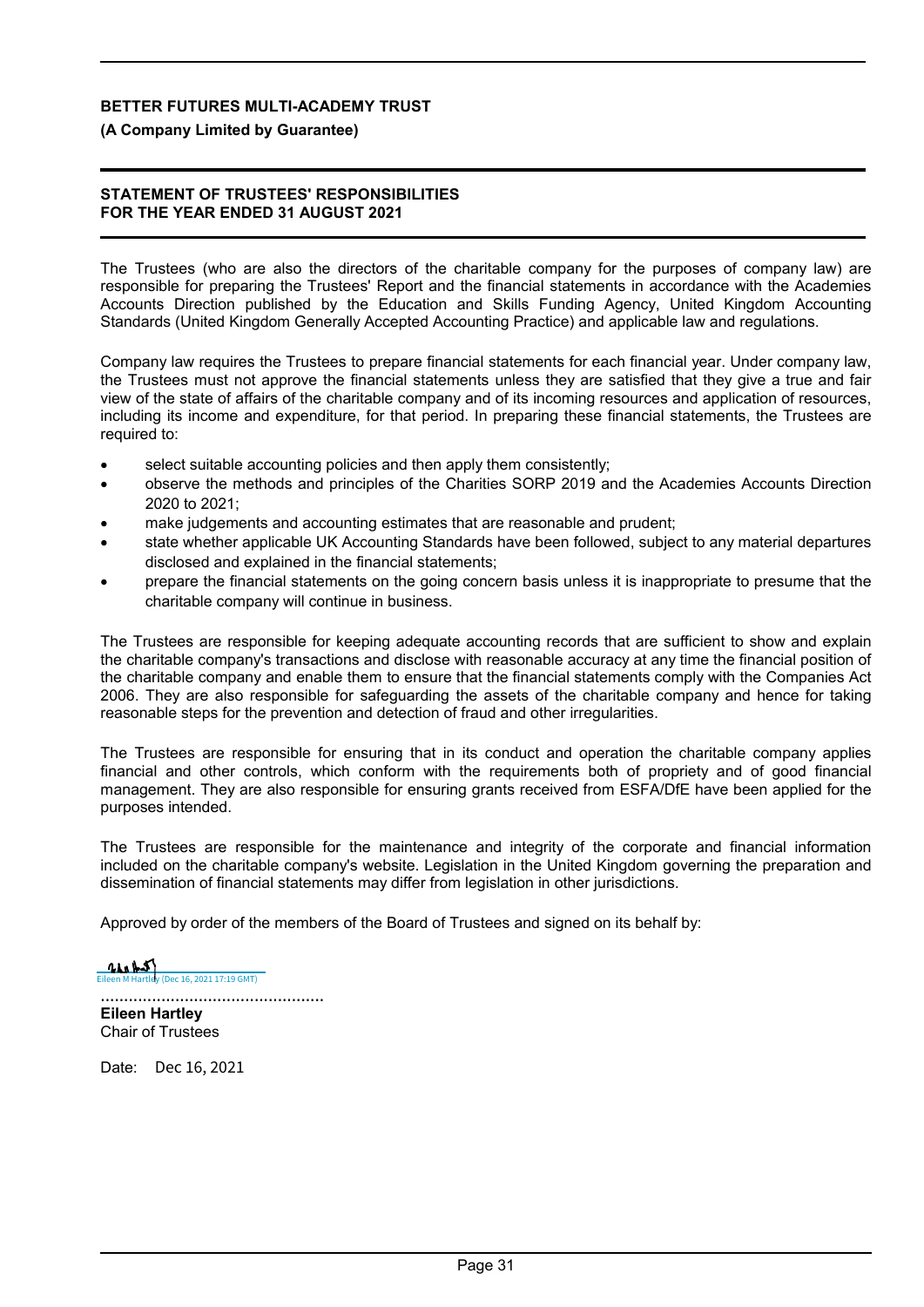### **(A Company Limited by Guarantee)**

### **INDEPENDENT AUDITORS' REPORT ON THE FINANCIAL STATEMENTS TO THE MEMBERS OF BETTER FUTURES MULTI-ACADEMY TRUST**

### **Opinion**

We have audited the financial statements of Better Futures Multi-Academy Trust (the 'Academy Trust') for the year ended 31 August 2021 which comprise the Statement of Financial Activities, the Balance Sheet, the Statement of Cash Flows and notes to the financial statements, including a summary of significant accounting policies. The financial reporting framework that has been applied in their preparation is applicable law, United Kingdom Accounting Standards, including FRS 102 "The Financial Reporting Standard applicable in the UK and Republic of Ireland" (United Kingdom Generally Accepted Accounting Practice), Accounting and Reporting by Charities; Statement of Recommended Practice applicable to Charities (Charities SORP 2019) and the Academies Accounts Direction 2020 to 2021 issued by the Education & Skills Funding Agency.

In our opinion, the financial statements:

- give a true and fair view of the state of the Academy Trust's affairs as at 31 August 2021 and of its incoming resources and application of resources, including its income and expenditure, for the year then ended;
- have been properly prepared in accordance with United Kingdom Generally Accepted Accounting Practice;
- have been prepared in accordance with the requirements of the Companies Act 2006; and
- have been prepared in accordance with the Charities SORP 2019 and Academies Accounts Direction 2020 to 2021.

### **Basis for opinion**

We conducted our audit in accordance with International Standards on Auditing (UK) (ISAs (UK)) and applicable law. Our responsibilities under those standards are further described in the Auditor's responsibilities for the audit of the financial statements section of our report. We are independent of the Academy Trust in accordance with the ethical requirements that are relevant to our audit of the financial statements in the United Kingdom, including the Financial Reporting Council's Ethical Standard, and we have fulfilled our other ethical responsibilities in accordance with these requirements. We believe that the audit evidence we have obtained is sufficient and appropriate to provide a basis for our opinion.

### **Conclusions relating to going concern**

In auditing the financial statements, we have concluded that the Trustees' use of the going concern basis of accounting in the preparation of the financial statements is appropriate.

Based on the work we have performed, we have not identified any material uncertainties relating to events or conditions that, individually or collectively, may cast significant doubt on the Academy Trust's ability to continue as a going concern for a period of at least twelve months from when the financial statements are authorised for issue.

Our responsibilities and the responsibilities of the Trustees with respect to going concern are described in the relevant sections of this report.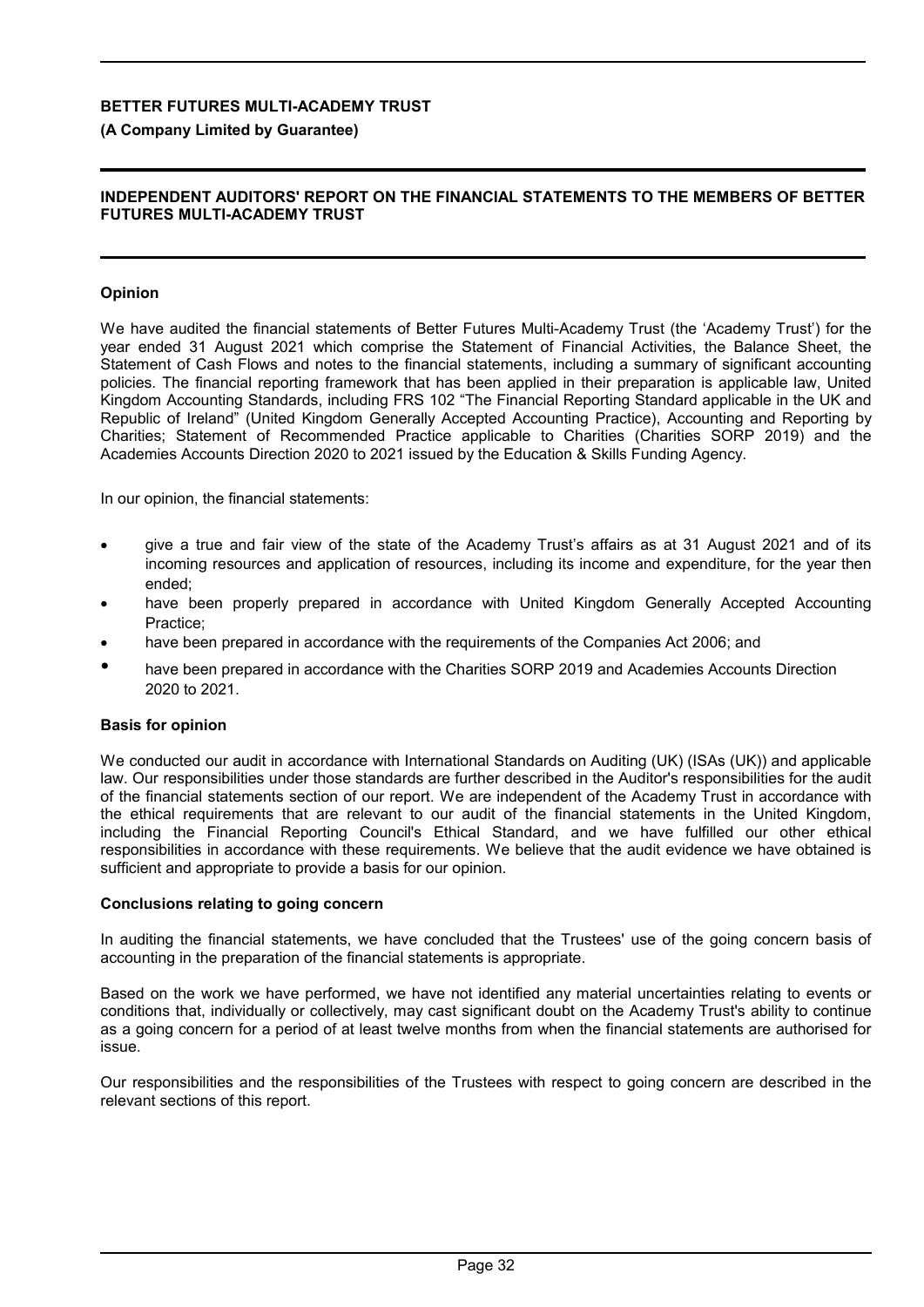### **(A Company Limited by Guarantee)**

### **INDEPENDENT AUDITORS' REPORT ON THE FINANCIAL STATEMENTS TO THE MEMBERS OF BETTER FUTURES MULTI-ACADEMY TRUST**

### **Other information**

The other information comprises the information included in the Annual Report, other than the financial statements and our Auditor's Report thereon. The Trustees are responsible for the other information contained within the annual report. Our opinion on the financial statements does not cover the other information and, except to the extent otherwise explicitly stated in our report, we do not express any form of assurance conclusion thereon.

In connection with our audit of the financial statements, our responsibility is to read the other information and, in doing so, consider whether the other information is materially inconsistent with the financial statements or our knowledge obtained in the course of the audit, or otherwise appears to be materially misstated. If we identify such material inconsistencies or apparent material misstatements, we are required to determine whether there is a material misstatement in the financial statements or a material misstatement of the other information. If, based on the work we have performed, we conclude that there is a material misstatement of this other information, we are required to report that fact.

We have nothing to report in this regard.

### **Opinions on other matters prescribed by the Companies Act 2006**

In our opinion, based on the work undertaken in the course of the audit:

- the information given in the Trustees' Report including the incorporated Strategic Report for the financial year for which the financial statements are prepared is consistent with the financial statements; and
- the Trustees' Report including the incorporated Strategic Report have been prepared in accordance with applicable legal requirements.

### **Matters on which we are required to report by exception**

In light of our knowledge and understanding of the Academy Trust and its environment obtained in the course of the audit, we have not identified material misstatements in the Trustees' Report including the incorporated Strategic Report.

We have nothing to report in respect of the following matters in relation to which the Companies Act 2006 requires us to report to you if, in our opinion:

- adequate accounting records have not been kept, or returns adequate for our audit have not been received from branches not visited by us; or
- the financial statements are not in agreement with the accounting records and returns; or
- certain disclosures of Trustees' remuneration specified by law are not made; or
- we have not received all the information and explanations we require for our audit.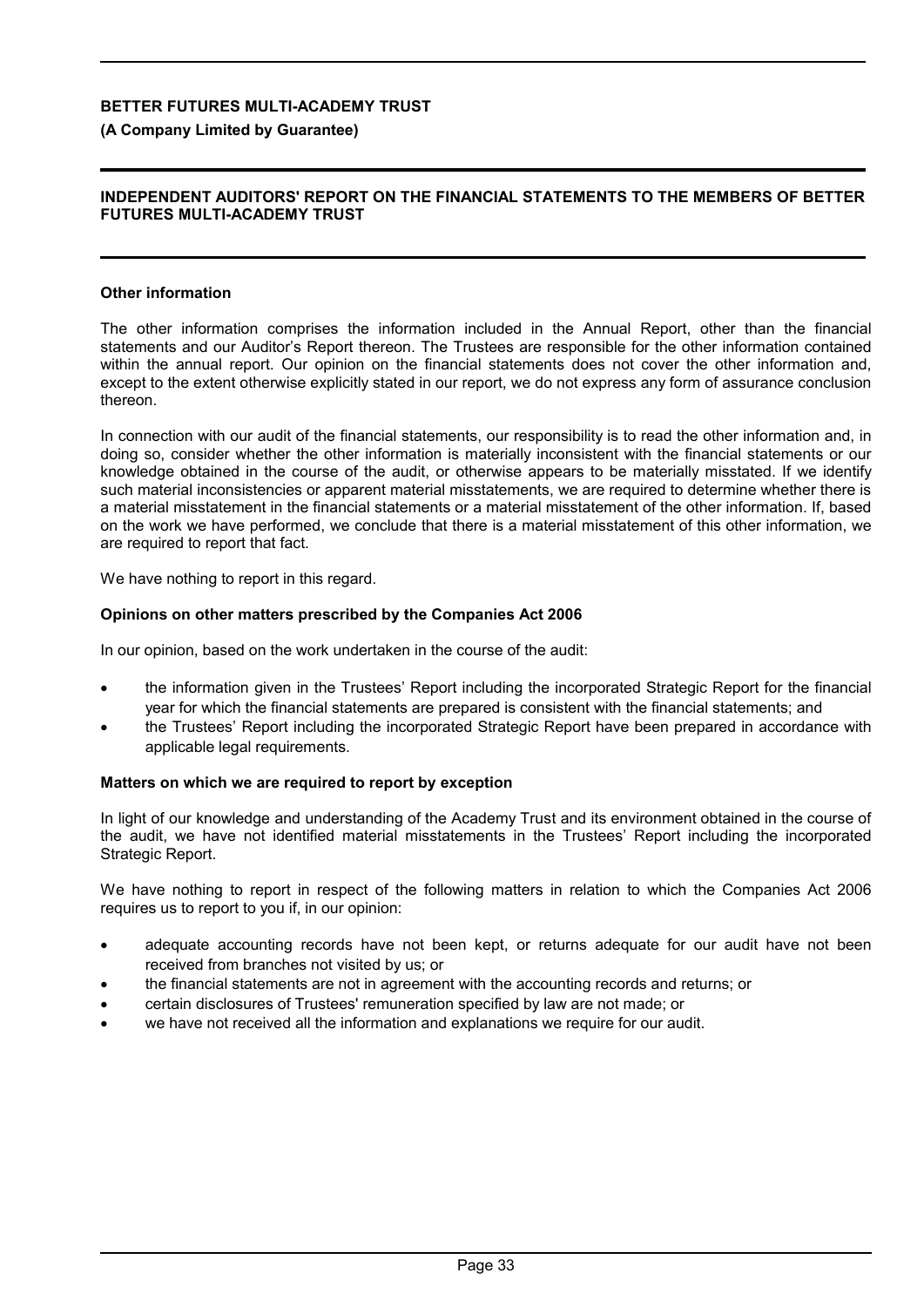**(A Company Limited by Guarantee)**

### **INDEPENDENT AUDITORS' REPORT ON THE FINANCIAL STATEMENTS TO THE MEMBERS OF BETTER FUTURES MULTI-ACADEMY TRUST**

### **Responsibilities of Trustees**

As explained more fully in the Trustees' Responsibilities Statement on page 31, the Trustees (who are also the directors for the purposes of company law) are responsible for the preparation of the financial statements and for being satisfied that they give a true and fair view, and for such internal control as the Trustees determine is necessary to enable the preparation of financial statements that are free from material misstatement, whether due to fraud or error.

In preparing the financial statements, the Trustees are responsible for assessing the Academy Trust's ability to continue as a going concern, disclosing, as applicable, matters related to going concern and using the going concern basis of accounting unless the Trustees either intend to liquidate the Academy Trust or to cease operations, or have no realistic alternative but to do so.

### **Auditor's responsibilities for the audit of the financial statements**

Our objectives are to obtain reasonable assurance about whether the financial statements as a whole are free from material misstatement, whether due to fraud or error, and to issue an auditor's report that includes our opinion. Reasonable assurance is a high level of assurance but is not a guarantee that an audit conducted in accordance with ISAs (UK) will always detect a material misstatement when it exists. Misstatements can arise from fraud or error and are considered material if, individually or in the aggregate, they could reasonably be expected to influence the economic decisions of users taken on the basis of these financial statements.

Irregularities, including fraud, are instances of non-compliance with laws and regulations. We design procedures in line with our responsibilities, outlined above, to detect material misstatements in respect of irregularities, including fraud. Based on our understanding of the Academy Trust and its industry, we identified that the principal risks of non-compliance with laws and regulations related to the funding agreement with the Department of Education, UK tax legislation, pensions legislation, employment regulation and health and safety regulation, anti-bribery, corruption and fraud, money laundering, non-compliance with implementation of government support schemes relating to COVID-19, and we considered the extent to which non-compliance might have a material effect on the financial statements. We also considered those laws and regulations that have a direct impact on the preparation of the financial statements, such as the Companies Act 2006, the Charities SORP 2019 and the Academies Accounts Direction 2020 to 2021.

We evaluated the Trustees' and management's incentives and opportunities for fraudulent manipulation of the financial statements (including the risk of override of controls) and determined that the principal risks were related to posting manual journal entries to manipulate financial performance, management bias through judgements and assumptions in significant accounting estimates and significant one-off or unusual transactions.

Our audit procedures were designed to respond to those identified risks, including non-compliance with laws and regulations (irregularities) and fraud that are material to the financial statements. Our audit procedures included but were not limited to:

- discussing with the Trustees and management their policies and procedures regarding compliance with laws and regulations;
- communicating identified laws and regulations throughout our engagement team and remaining alert to any indications of non-compliance throughout our audit; and
- considering the risk of acts by the Academy Trust which were contrary to applicable laws and regulations, including fraud.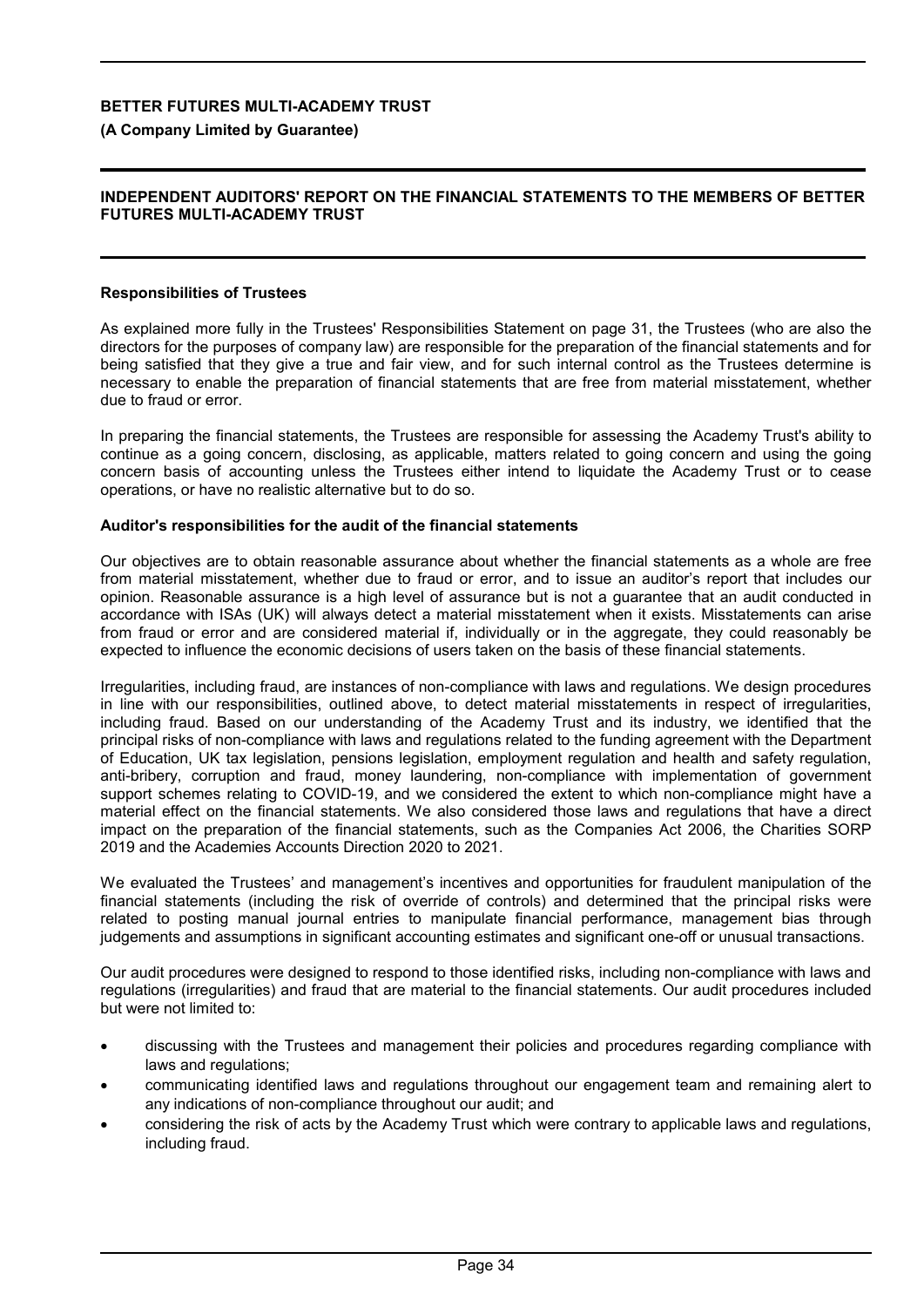### **(A Company Limited by Guarantee)**

### **INDEPENDENT AUDITORS' REPORT ON THE FINANCIAL STATEMENTS TO THE MEMBERS OF BETTER FUTURES MULTI-ACADEMY TRUST**

### **Auditor's responsibilities for the audit of the financial statements (continued)**

Our audit procedures in relation to fraud included but were not limited to:

- making enquiries of the Trustees and management on whether they had knowledge of any actual, suspected or alleged fraud;
- gaining an understanding of the internal controls established to mitigate risks related to fraud;
- discussing amongst the engagement team the risks of fraud; and
- addressing the risks of fraud through management override of controls by performing journal entry testing.

There are inherent limitations in the audit procedures described above and the primary responsibility for the prevention and detection of irregularities including fraud rests with management. As with any audit, there remained a risk of non-detection of irregularities, as these may involve collusion, forgery, intentional omissions, misrepresentations or the override of internal controls.

A further description of our responsibilities for the audit of the financial statements is located on the Financial Reporting Council's website at www.frc.org.uk/auditorsresponsibilities. This description forms part of our auditor's report.

### **Use of the audit report**

This report is made solely to the Academy Trust's members as a body in accordance with Chapter 3 of Part 16 of the Companies Act 2006. Our audit work has been undertaken so that we might state to the Academy Trust's members those matters we are required to state to them in an auditor's report and for no other purpose. To the fullest extent permitted by law, we do not accept or assume responsibility to anyone other than the Academy Trust and it's members as a body for our audit work, for this report, or for the opinions we have formed.

Dovid Hoose  $\overline{17:24 \text{ GMT}}}$ 

David Hoose (Senior Statutory Auditor)

for and on behalf of **Mazars LLP**

Chartered Accountants Statutory Auditor

Park View House 58 The Ropewalk Nottingham NG1 5DW

Date: Dec 16, 2021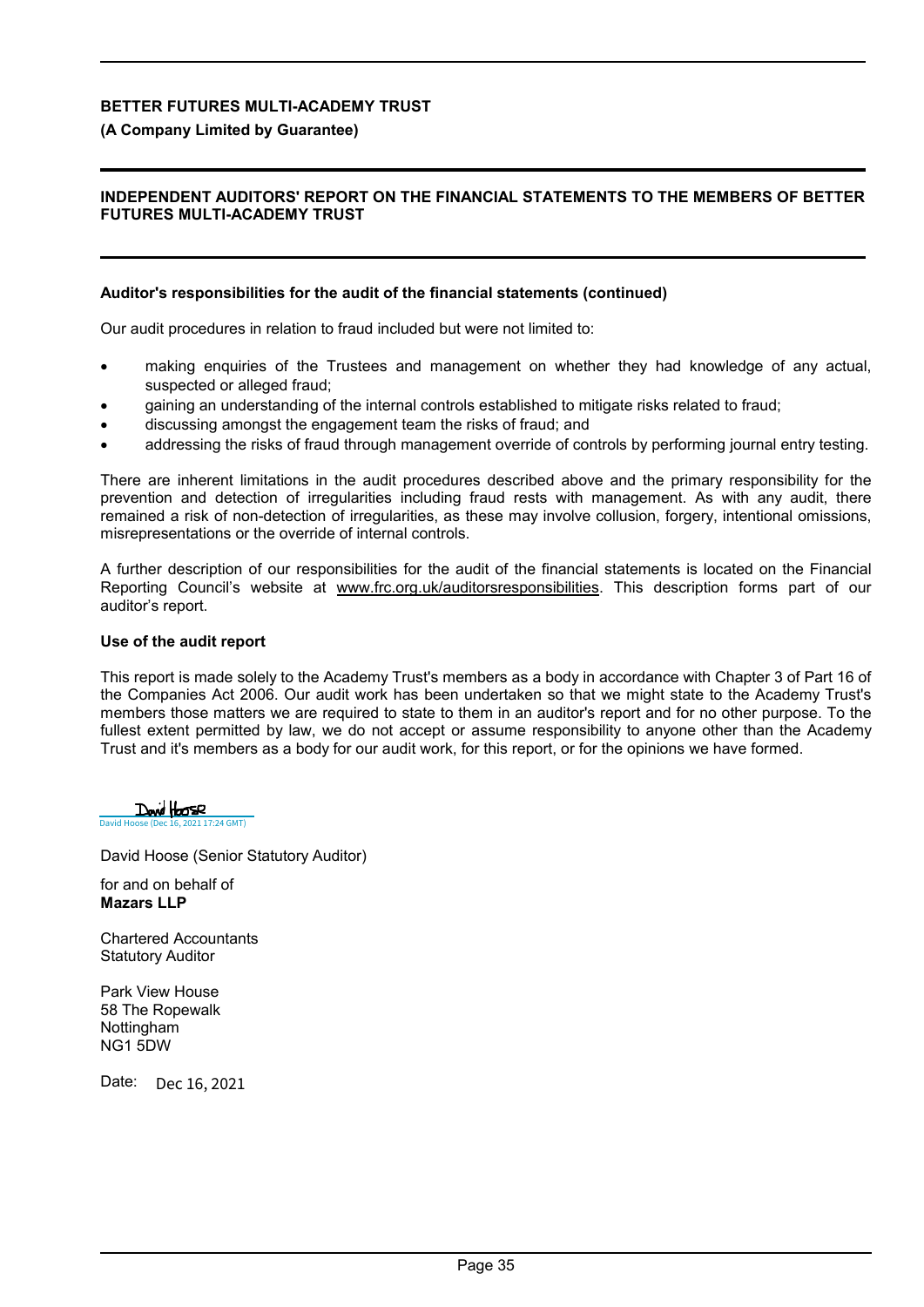**(A Company Limited by Guarantee)**

### **INDEPENDENT REPORTING ACCOUNTANT'S ASSURANCE REPORT ON REGULARITY TO BETTER FUTURES MULTI-ACADEMY TRUST AND THE EDUCATION & SKILLS FUNDING AGENCY**

In accordance with the terms of our engagement letter dated 5 October 2021 and further to the requirements of the Education and Skills Funding Agency (the ESFA) as included in the extant Framework and Guide for External Auditors and Reporting Accountants of Academy Trusts, we have carried out an engagement to obtain limited assurance about whether the expenditure disbursed and income received by Better Futures Multi-Academy Trust during the year 1 September 2020 to 31 August 2021 have been applied to the purposes identified by Parliament and the financial transactions conform to the authorities which govern them.

This report is made solely to Better Futures Multi-Academy Trust and the ESFA in accordance with the terms of our engagement letter. Our work has been undertaken so that we might state to Better Futures Multi-Academy Trust and the ESFA those matters we are required to state in a report and for no other purpose. To the fullest extent permitted by law, we do not accept or assume responsibility to anyone other than Better Futures Multi-Academy Trust and the ESFA, for our work, for this report, or for the conclusion we have formed.

### **Respective responsibilities of Better Futures Multi-Academy Trust's Accounting Officer and the Reporting Accountant**

The accounting officer is responsible, under the requirements of Better Futures Multi-Academy Trust's funding agreement with the Secretary of State for Education dated 1 September 2018 and the Academies Financial Handbook, extant from 1 September 2020, for ensuring that expenditure disbursed and income received is applied for the purposes intended by Parliament and the financial transactions conform to the authorities which govern them.

Our responsibilities for this engagement are established in the United Kingdom by our profession's ethical guidance and are to obtain limited assurance and report in accordance with our engagement letter and the requirements of the extant Framework and Guide for External Auditors and Reporting Accountants of Academy Trusts. We report to you whether anything has come to our attention in carrying out our work which suggests that in all material respects, expenditure disbursed and income received during the year 1 September 2020 to 31 August 2021 have not been applied to purposes intended by Parliament or that the financial transactions do not conform to the authorities which govern them.

### **Approach**

We conducted our engagement in accordance with the Framework and Guide for External Auditors and Reporting Accountant of Academy Trusts issued by the ESFA. We performed a limited assurance engagement as defined in our engagement letter.

The objective of a limited assurance engagement is to perform such procedures as to obtain information and explanations in order to provide us with sufficient appropriate evidence to express a negative conclusion on regularity.

A limited assurance engagement is more limited in scope than a reasonable assurance engagement and consequently does not enable us to obtain assurance that we would become aware of all significant matters that might be identified in a reasonable assurance engagement. Accordingly, we do not express a positive opinion.

Our engagement includes examination, on a test basis, of evidence relevant to the regularity and propriety of the Academy Trust's income and expenditure.

The work undertaken to draw to our conclusion includes:

- Planning our assurance procedures including identifying key risks;
- Carrying out sample testing on controls;
- Carrying out substantive testing including analytical review; and
- Concluding on procedures carried out.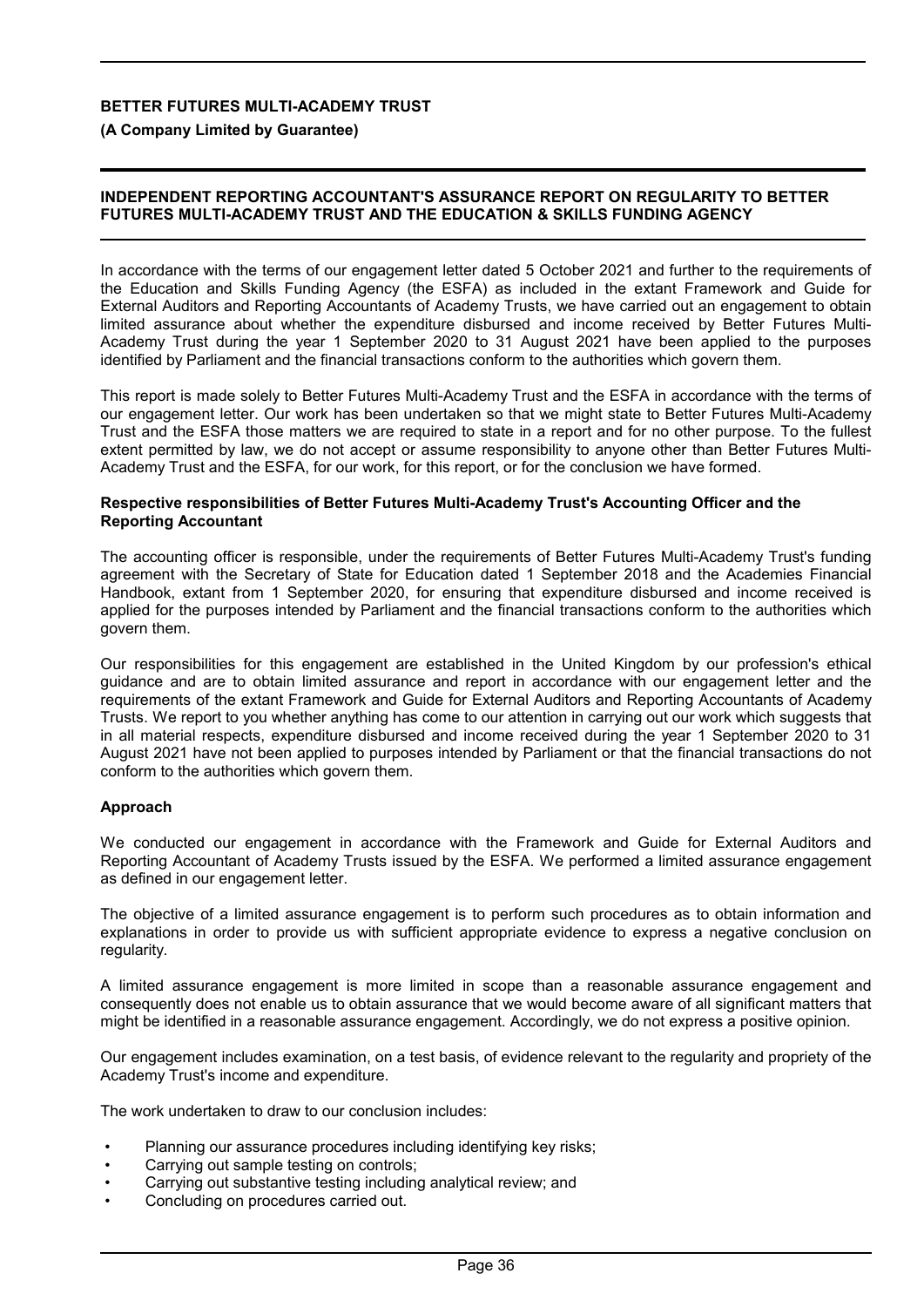**(A Company Limited by Guarantee)**

### **INDEPENDENT REPORTING ACCOUNTANT'S ASSURANCE REPORT ON REGULARITY TO BETTER FUTURES MULTI-ACADEMY TRUST AND THE EDUCATION & SKILLS FUNDING AGENCY (CONTINUED)**

### **Conclusion**

In the course of our work, nothing has come to our attention which suggest in all material respects the expenditure disbursed and income received during the year 1 September 2020 to 31 August 2021 has not been applied to purposes intended by Parliament and the financial transactions do not conform to the authorities which govern them.

 $M_{\text{max}}$  (Dec 16, 2021 17:26 GMT)

**Mazars LLP** Chartered Accountants Statutory Auditor

Park View House 58 The Ropewalk Nottingham NG1 5DW

Date: Dec 16, 2021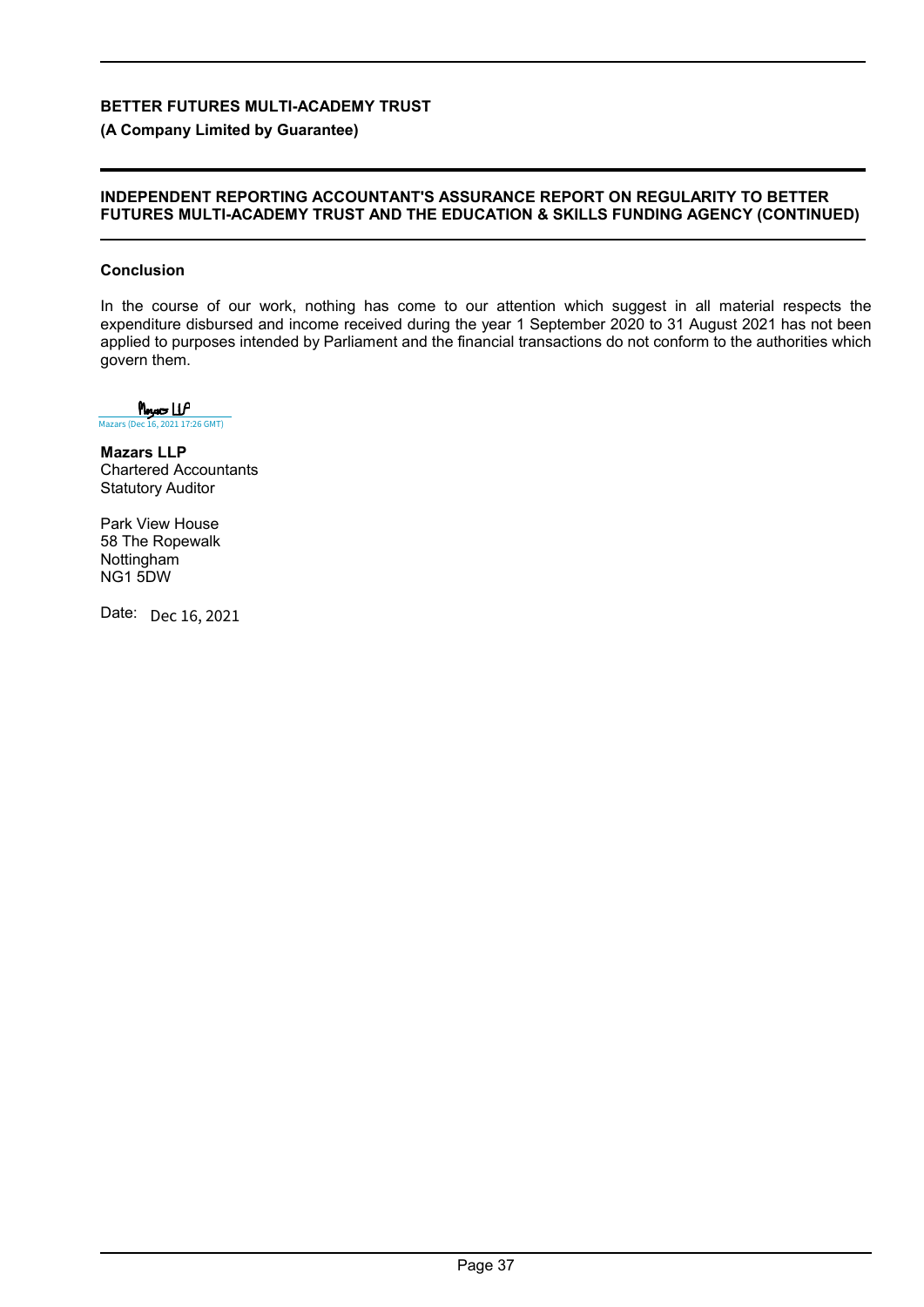**(A Company Limited by Guarantee)**

### **STATEMENT OF FINANCIAL ACTIVITIES (INCORPORATING INCOME AND EXPENDITURE ACCOUNT) FOR THE YEAR ENDED 31 AUGUST 2021**

|                                       | <b>Note</b>             | <b>Unrestricted</b><br>funds<br>2021<br>£000 | <b>Restricted</b><br>funds<br>2021<br>£000 | <b>Restricted</b><br>fixed asset<br>funds<br>2021<br>£000 | <b>Total</b><br>funds<br>2021<br>£000 | <b>Total</b><br>funds<br>2020<br>£000 |
|---------------------------------------|-------------------------|----------------------------------------------|--------------------------------------------|-----------------------------------------------------------|---------------------------------------|---------------------------------------|
| Income from:                          |                         |                                              |                                            |                                                           |                                       |                                       |
| Donations and capital<br>grants:      | 3                       |                                              |                                            |                                                           |                                       |                                       |
| Transfer on<br>conversion             |                         |                                              |                                            |                                                           |                                       | 35,713                                |
| Other donations and<br>capital grants |                         | 302                                          |                                            | 1,041                                                     | 1,343                                 | 581                                   |
| Other trading activities              | 5                       | 618                                          | 141                                        |                                                           | 759                                   | 582                                   |
| Investments                           | 6                       | 2                                            |                                            |                                                           | $\overline{2}$                        | 3                                     |
| Charitable activities                 | $\overline{\mathbf{4}}$ |                                              | 21,450                                     |                                                           | 21,450                                | 13,882                                |
| <b>Total income</b>                   |                         | 922                                          | 21,591                                     | 1,041                                                     | 23,554                                | 50,761                                |
| <b>Expenditure on:</b>                |                         |                                              |                                            |                                                           |                                       |                                       |
| Raising funds                         | 7                       | 581                                          | 23                                         |                                                           | 604                                   | 427                                   |
| Charitable activities                 | 8                       |                                              | 20,389                                     | 1,649                                                     | 22,038                                | 14,519                                |
| <b>Total expenditure</b>              |                         | 581                                          | 20,412                                     | 1,649                                                     | 22,642                                | 14,946                                |
| Net income carried<br>forward         |                         | 341                                          | 1,179                                      | (608)                                                     | 912                                   | 35,815                                |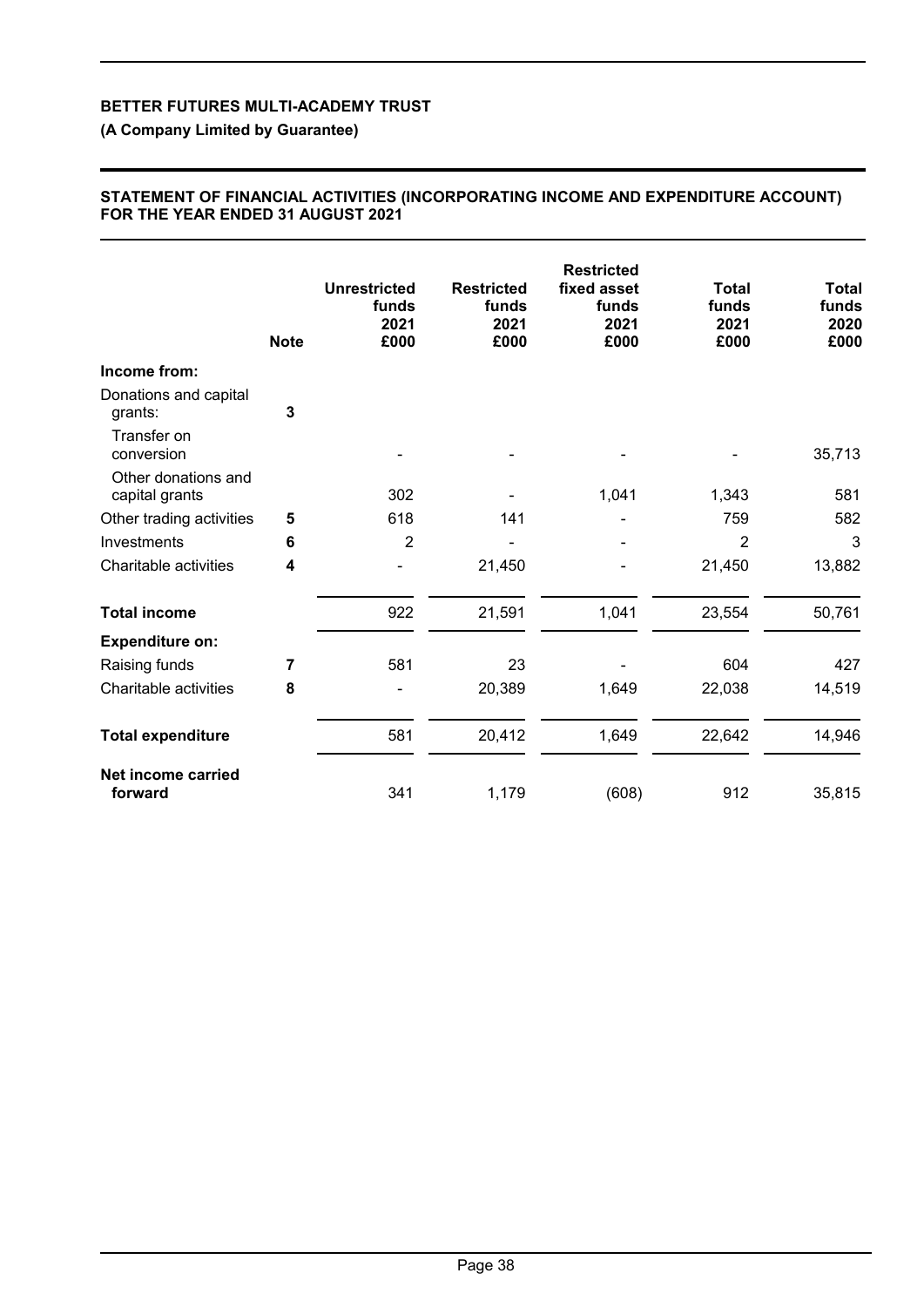**(A Company Limited by Guarantee)**

## **STATEMENT OF FINANCIAL ACTIVITIES (INCORPORATING INCOME AND EXPENDITURE ACCOUNT) (CONTINUED)**

**FOR THE YEAR ENDED 31 AUGUST 2021**

|                                                                                                  | <b>Note</b> | <b>Unrestricted</b><br>funds<br>2021<br>£000 | <b>Restricted</b><br>funds<br>2021<br>£000 | <b>Restricted</b><br>fixed asset<br>funds<br>2021<br>£000 | <b>Total</b><br>funds<br>2021<br>£000 | <b>Total</b><br>funds<br>2020<br>£000 |
|--------------------------------------------------------------------------------------------------|-------------|----------------------------------------------|--------------------------------------------|-----------------------------------------------------------|---------------------------------------|---------------------------------------|
| Net income brought<br>forward                                                                    |             | 341                                          | 1,179                                      | (608)                                                     | 912                                   | 35,815                                |
| Transfers between<br>funds                                                                       | 18          |                                              | (246)                                      | 246                                                       |                                       |                                       |
| Net movement in<br>funds before other<br>recognised<br>gains/(losses)                            |             | 341                                          | 933                                        | (362)                                                     | 912                                   | 35,815                                |
| Other recognised<br>gains/(losses):<br>Actuarial losses on<br>defined benefit<br>pension schemes | 25          |                                              | (1, 464)                                   |                                                           | (1, 464)                              | (3,053)                               |
| Net movement in<br>funds                                                                         |             | 341                                          | (531)                                      | (362)                                                     | (552)                                 | 32,762                                |
| <b>Reconciliation of</b><br>funds:                                                               |             |                                              |                                            |                                                           |                                       |                                       |
| Total funds brought<br>forward                                                                   |             | 2,090                                        | (13, 266)                                  | 47,077                                                    | 35,901                                | 3,139                                 |
| Net movement in funds                                                                            |             | 341                                          | (531)                                      | (362)                                                     | (552)                                 | 32,762                                |
| <b>Total funds carried</b><br>forward                                                            |             | 2,431                                        | (13, 797)                                  | 46,715                                                    | 35,349                                | 35,901                                |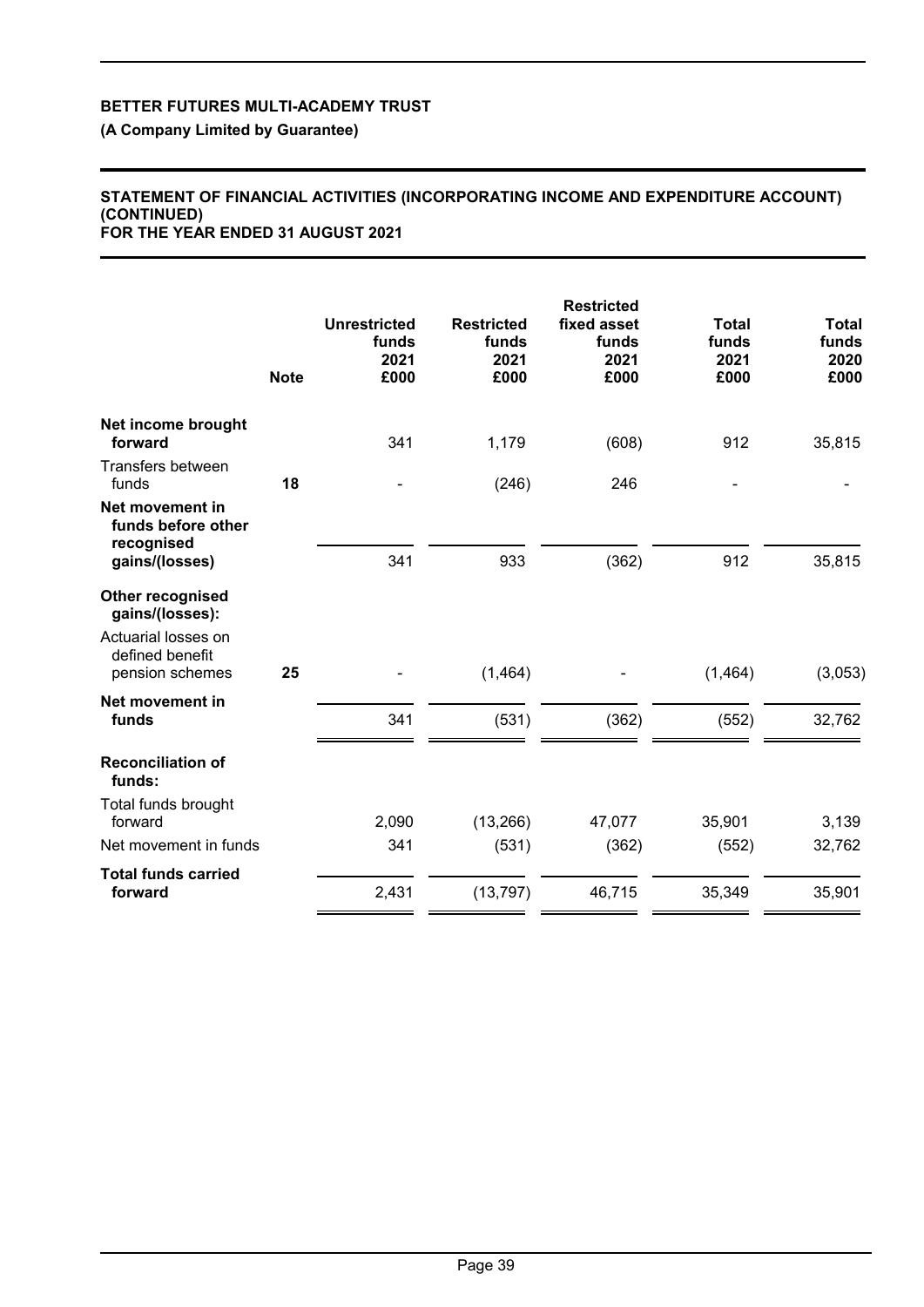### **(A Company Limited by Guarantee) REGISTERED NUMBER: 10817914**

### **BALANCE SHEET AS AT 31 AUGUST 2021**

|                                                               | <b>Note</b> |           | 2021<br>£000 |           | 2020<br>£000 |
|---------------------------------------------------------------|-------------|-----------|--------------|-----------|--------------|
| <b>Fixed assets</b>                                           |             |           |              |           |              |
| Tangible assets                                               | 14          |           | 45,800       |           | 46,901       |
|                                                               |             |           | 45,800       |           | 46,901       |
| <b>Current assets</b>                                         |             |           |              |           |              |
| <b>Debtors</b>                                                | 15          | 1,395     |              | 623       |              |
| Cash at bank and in hand                                      | 23          | 6,227     |              | 3,519     |              |
|                                                               |             | 7,622     |              | 4,142     |              |
| Creditors: Amounts falling due within one<br>year             | 16          | (2, 471)  |              | (1, 911)  |              |
| <b>Net current assets</b>                                     |             |           | 5,151        |           | 2,231        |
| <b>Total assets less current liabilities</b>                  |             |           | 50,951       |           | 49,132       |
| Creditors: Amounts falling due after more<br>than one year    | 17          |           | (1,499)      |           | (1, 575)     |
| Net assets excluding pension liability                        |             |           | 49,452       |           | 47,557       |
| Defined benefit pension scheme liability                      | 25          |           | (14, 103)    |           | (11, 656)    |
| <b>Total net assets</b>                                       |             |           | 35,349       |           | 35,901       |
| <b>Funds of the Academy Trust</b><br><b>Restricted funds:</b> |             |           |              |           |              |
| Fixed asset funds                                             | 18          | 46,715    |              | 47,077    |              |
| Restricted income funds                                       | 18          | 1,830     |              | 36        |              |
| Other reserve                                                 | 18          | (1,524)   |              | (1,646)   |              |
| Pension reserve                                               | 18          | (14, 103) |              | (11, 656) |              |
| <b>Total restricted funds</b>                                 | 18          |           | 32,918       |           | 33,811       |
| <b>Unrestricted income funds</b>                              | 18          |           | 2,431        |           | 2,090        |
| <b>Total funds</b>                                            |             |           | 35,349       |           | 35,901       |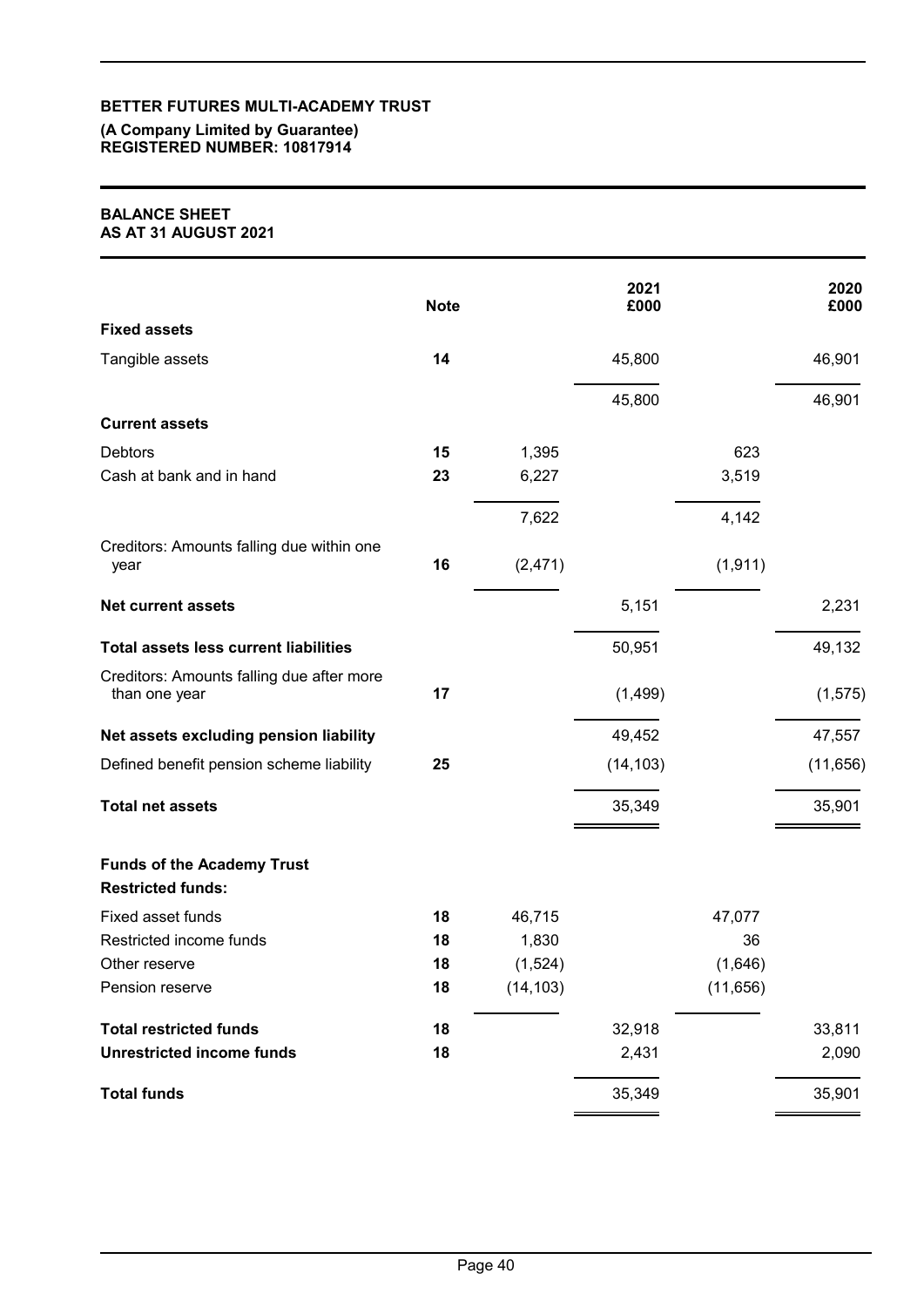**(A Company Limited by Guarantee)**

### **BALANCE SHEET (CONTINUED) AS AT 31 AUGUST 2021**

The financial statements on pages 38 to 68 were approved and authorised for issue by the Trustees and are signed on their behalf, by:

 $\frac{1}{\frac{1}{\sqrt{1+\frac{1}{\sqrt{1+\frac{1}{\sqrt{1+\frac{1}{\sqrt{1+\frac{1}{\sqrt{1+\frac{1}{\sqrt{1+\frac{1}{\sqrt{1+\frac{1}{\sqrt{1+\frac{1}{\sqrt{1+\frac{1}{\sqrt{1+\frac{1}{\sqrt{1+\frac{1}{\sqrt{1+\frac{1}{\sqrt{1+\frac{1}{\sqrt{1+\frac{1}{\sqrt{1+\frac{1}{\sqrt{1+\frac{1}{\sqrt{1+\frac{1}{\sqrt{1+\frac{1}{\sqrt{1+\frac{1}{\sqrt{1+\frac{1}{\sqrt{1+\frac{1}{\sqrt{1+\frac{1}{\sqrt{1+\frac{1}{\sqrt{$ 

................................................ **Eileen Hartley** Chair of Trustees

Date: Dec 16, 2021

The notes on pages 43 to 68 form part of these financial statements.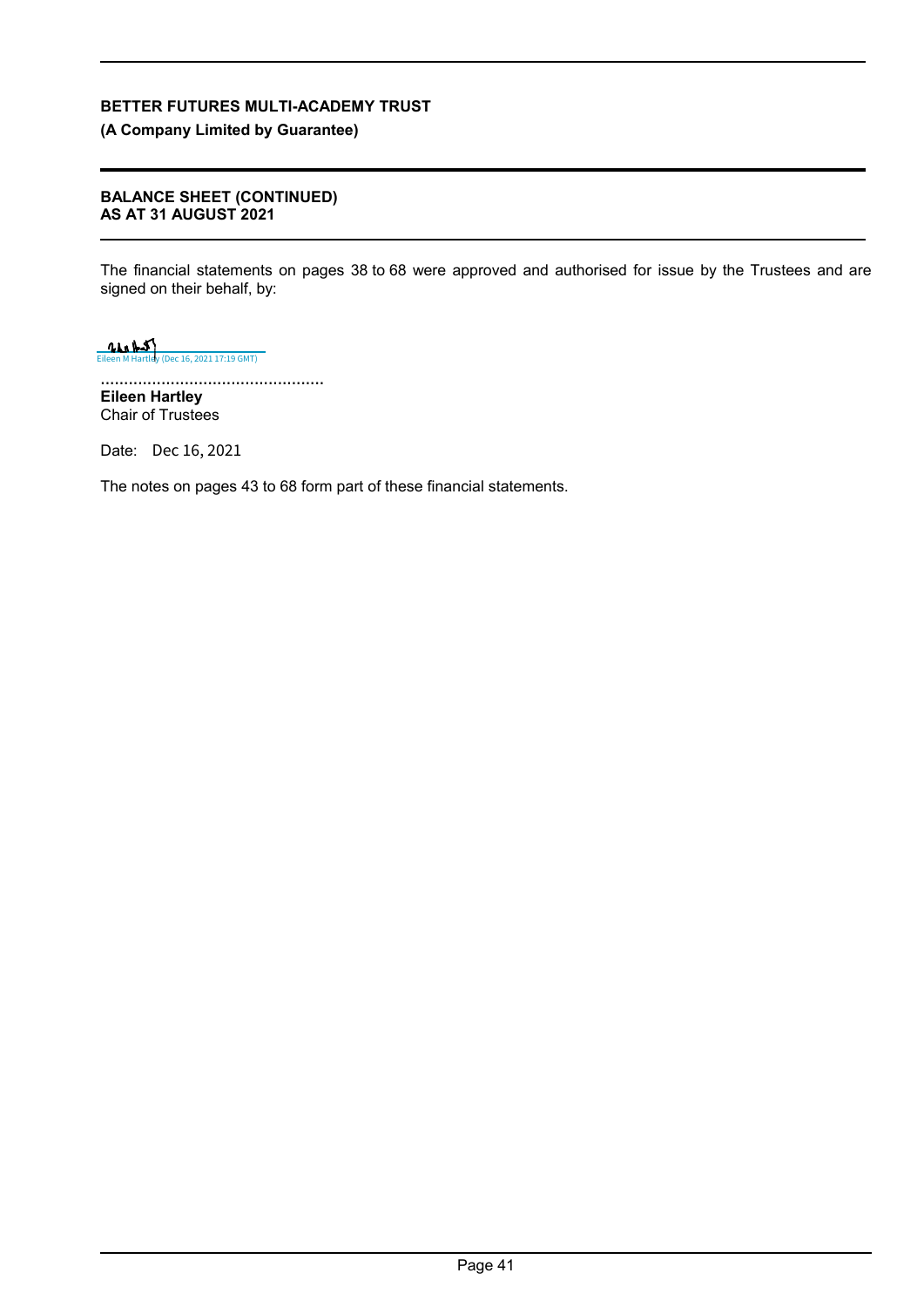**(A Company Limited by Guarantee)**

### **STATEMENT OF CASH FLOWS FOR THE YEAR ENDED 31 AUGUST 2021**

| Cash flows from operating activities                   | <b>Note</b> | 2021<br>£000 | 2020<br>£000 |
|--------------------------------------------------------|-------------|--------------|--------------|
| Net cash provided by operating activities              | 20          | 2,765        | 2,013        |
| Cash flows from investing activities                   | 22          | 23           | 783          |
| Cash flows from financing activities                   | 21          | (80)         | (70)         |
| Change in cash and cash equivalents in the year        |             | 2,708        | 2,726        |
| Cash and cash equivalents at the beginning of the year |             | 3,519        | 793          |
| Cash and cash equivalents at the end of the year       | 23, 24      | 6,227        | 3,519        |

The notes on pages 43 to 68 form part of these financial statements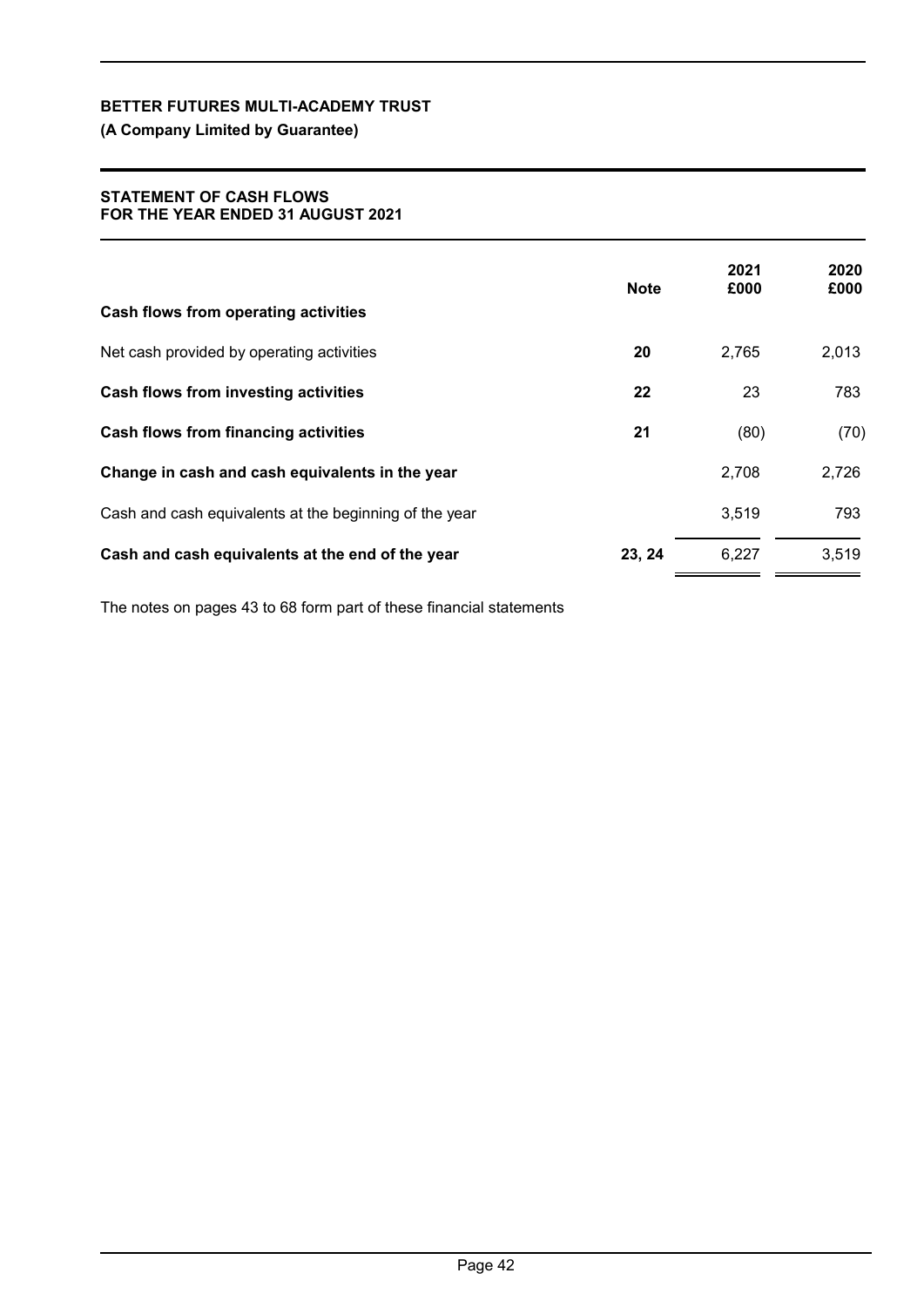### **(A Company Limited by Guarantee)**

### **NOTES TO THE FINANCIAL STATEMENTS FOR THE YEAR ENDED 31 AUGUST 2021**

### **1. Accounting policies**

A summary of the principal accounting policies adopted (which have been applied consistently, except where noted), judgements and key sources of estimation uncertainty, is set out below.

### **1.1 Basis of preparation of financial statements**

The financial statements of the Academy Trust, which is a public benefit entity under FRS 102, have been prepared under the historic cost convention in accordance with the Financial Reporting Standard Applicable in the UK and Republic of Ireland (FRS 102), the Accounting and Reporting by Charities: Statement of Recommended Practice applicable to charities preparing their accounts in accordance with the Financial Reporting Standard applicable in the UK and Republic of Ireland (FRS 102) (Charities SORP (FRS 102)), the Academies Accounts Direction 2020 to 2021 issued by ESFA, the Charities Act 2011 and the Companies Act 2006.

Better Futures Multi-Academy Trust meets the definition of a public benefit entity under FRS 102.

### **1.2 Going concern**

The Trustees assess whether the use of going concern is appropriate i.e. whether there are any material uncertainties related to events or conditions that may cast significant doubt on the ability of the Academy Trust to continue as a going concern. The Trustees make this assessment in respect of a period of at least one year from the date of authorisation for issue of the financial statements and have concluded that the Academy Trust has adequate resources to continue in operational existence for the foreseeable future and there are no material uncertainties about the Academy Trust's ability to continue as a going concern, thus they continue to adopt the going concern basis of accounting in preparing the financial statements.

### **1.3 Income**

All incoming resources are recognised when the Academy Trust has entitlement to the funds, the receipt is probable and the amount can be measured reliably.

### **Grants**

Grants are included in the Statement of Financial Activities on a receivable basis. The balance of income received for specific purposes but not expended during the period is shown in the relevant funds on the Balance Sheet. Where income is received in advance of meeting any performancerelated conditions there is not unconditional entitlement to the income and its recognition is deferred and included in creditors as deferred income until the performance-related conditions are met. Where entitlement occurs before income is received, the income is accrued.

General Annual Grant is recognised in full in the Statement of Financial Activities in the year for which it is receivable and any abatement in respect of the year is deducted from income and recognised as a liability.

Capital grants are recognised in full when there is an unconditional entitlement to the grant. Unspent amounts of capital grants are reflected in the Balance Sheet in the restricted fixed asset fund. Capital grants are recognised when there is entitlement and are not deferred over the life of the asset on which they are expended.

### **Donations**

Donations are recognised on a receivable basis (where there are no performance-related conditions) where the receipt is probable and the amount can be reliably measured.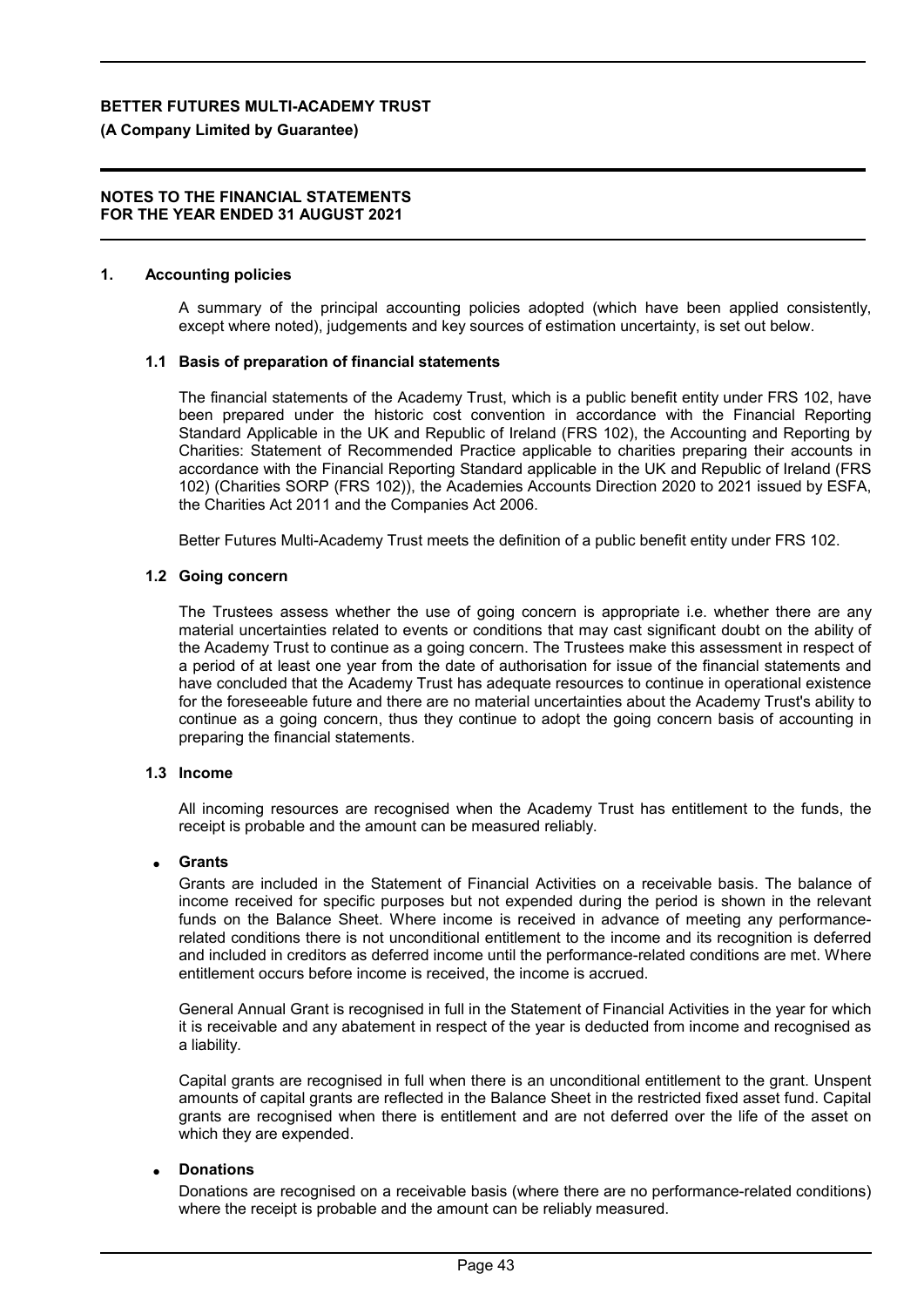### **(A Company Limited by Guarantee)**

### **NOTES TO THE FINANCIAL STATEMENTS FOR THE YEAR ENDED 31 AUGUST 2021**

### **1. Accounting policies (continued)**

### **1.3 Income (continued)**

### **Other income**

Other income, including the hire of facilities, is recognised in the year it is receivable and to the extent the Academy Trust has provided the goods or services.

### **Transfer on conversion**

Where assets and liabilities are received by the Academy Trust on conversion to an academy, the transferred assets are measured at fair value and recognised in the Balance Sheet at the point when the risks and rewards of ownership pass to the Academy Trust. An equal amount of income is recognised as a transfer on conversion within 'Income from Donations and Capital Grants' to the net assets received.

## **1.4 Expenditure**

Expenditure is recognised once there is a legal or constructive obligation to transfer economic benefit to a third party, it is probable that a transfer of economic benefits will be required in settlement and the amount of the obligation can be measured reliably. Expenditure is classified by activity. The costs of each activity are made up of the total of direct costs and shared costs, including support costs involved in undertaking each activity. Direct costs attributable to a single activity are allocated directly to that activity. Shared costs which contribute to more than one activity and support costs which are not attributable to a single activity are apportioned between those activities on a basis consistent with the use of resources. Central staff costs are allocated on the basis of time spent, and depreciation charges allocated on the portion of the asset's use.

### **Expenditure on raising funds**

This includes all expenditure incurred by the Academy Trust to raise funds for its charitable purposes and includes costs of all fundraising activities events and non-charitable trading.

### **Charitable activities**

These are costs incurred on the Academy Trust's educational operations, including support costs and costs relating to the governance of the Academy Trust apportioned to charitable activities.

All resources expended are inclusive of irrecoverable VAT.

### **1.5 Tangible fixed assets**

Assets costing £1 k or more are capitalised as tangible fixed assets and are carried at cost, net of depreciation and any provision for impairment.

Where tangible fixed assets have been acquired with the aid of specific grants, either from the government or from the private sector, they are included in the Balance Sheet at cost and depreciated over their expected useful economic life. Where there are specific conditions attached to the funding requiring the continued use of the asset, the related grants are credited to a restricted fixed asset fund in the Statement of Financial Activities and carried forward in the Balance Sheet. Depreciation on the relevant assets is charged directly to the restricted fixed asset fund in the Statement of Financial Activities. Where tangible fixed assets have been acquired with unrestricted funds, depreciation on such assets is charged to the unrestricted fund.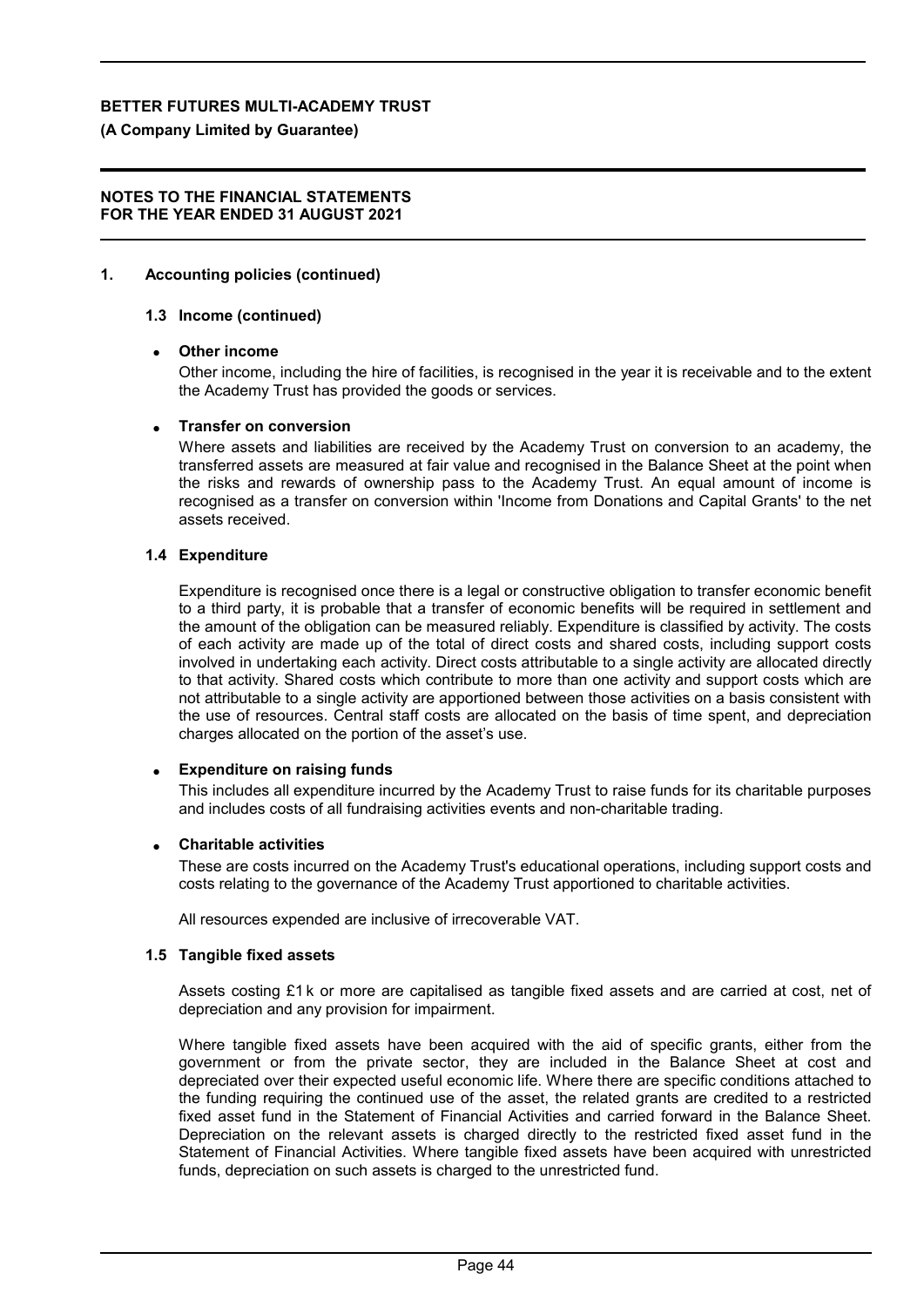### **(A Company Limited by Guarantee)**

### **NOTES TO THE FINANCIAL STATEMENTS FOR THE YEAR ENDED 31 AUGUST 2021**

### **1. Accounting policies (continued)**

### **1.5 Tangible fixed assets (continued)**

Depreciation is provided on all tangible fixed assets other than freehold land and assets under construction, at rates calculated to write off the cost of each asset on a straight-line basis over its expected useful life, as follows:

Depreciation is provided on the following bases:

| Leasehold buildings     | $-10 - 50$ years |
|-------------------------|------------------|
| Freehold buildings      | $-20 - 50$ years |
| Furniture and equipment | $-3 - 20$ years  |
| Computer equipment      | $-3 - 10$ years  |
| Electrical installation | - 30 years       |

A review for impairment of a fixed asset is carried out if events or changes in circumstances indicate that the carrying value of any fixed asset may not be recoverable. Shortfalls between the carrying value of fixed assets and their recoverable amounts are recognised as impairments. Impairment losses are recognised in the Statement of Financial Activities.

### **1.6 Liabilities**

Liabilities are recognised when there is an obligation at the Balance Sheet date as a result of a past event, it is probable that a transfer of economic benefit will be required in settlement, and the amount of the settlement can be estimated reliably. Liabilities are recognised at the amount that the Academy Trust anticipates it will pay to settle the debt or the amount it has received as advanced payments for the goods or services it must provide.

### **1.7 Provisions**

Provisions are recognised when the Academy Trust has an obligation at the reporting date as a result of a past event which it is probable will result in the transfer of economic benefits and the obligation can be estimated reliably.

Provisions are measured at the best estimate of the amounts required to settle the obligation. Where the effect of the time value of money is material, the provision is based on the present value of those amounts, discounted at the pre-tax discount rate that reflects the risks specific to the liability. The unwinding of the discount is recognised within interest payable and similar charges.

### **1.8 Leased assets**

Rentals under operating leases are charged on a straight-line basis over the lease term..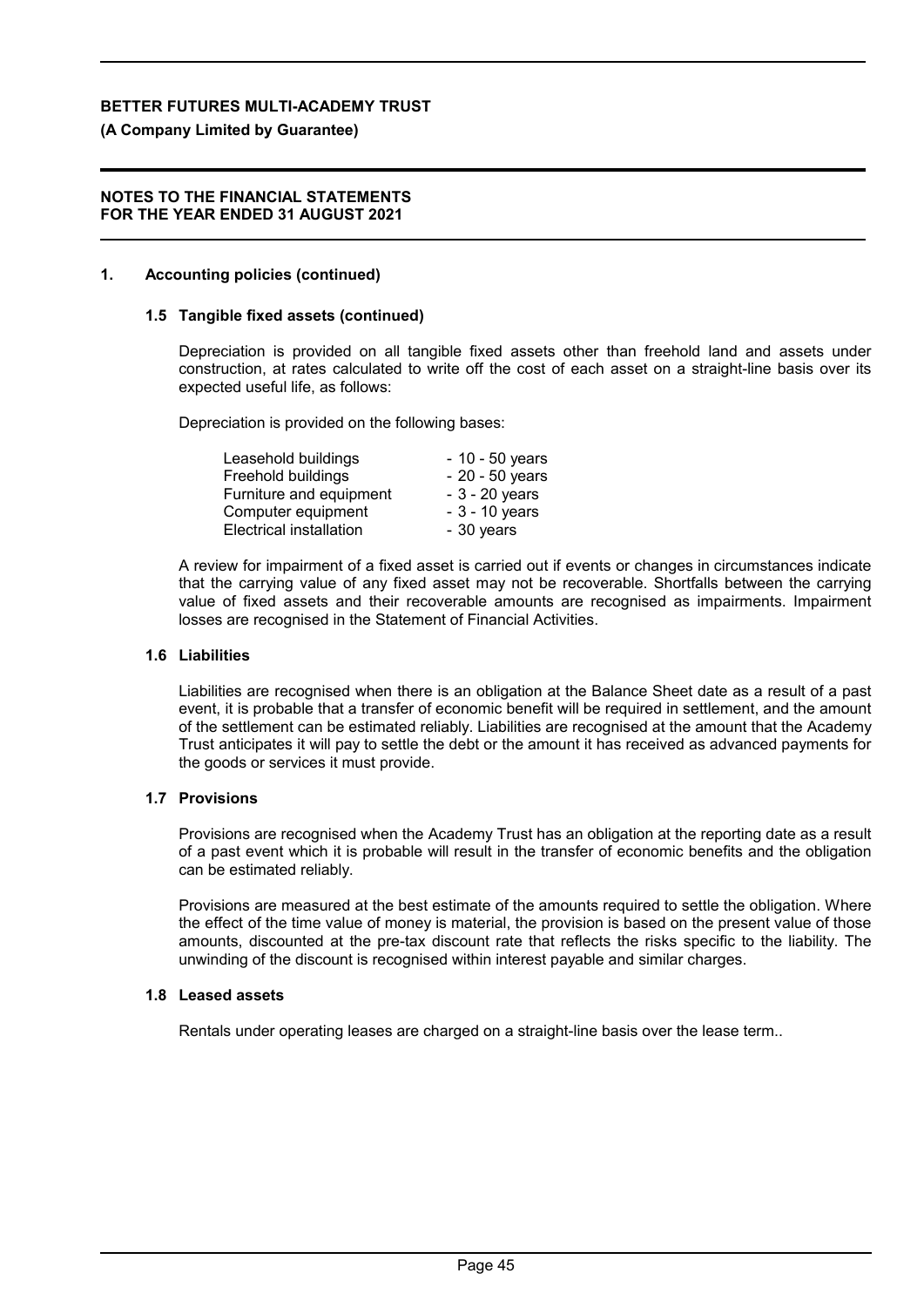### **(A Company Limited by Guarantee)**

### **NOTES TO THE FINANCIAL STATEMENTS FOR THE YEAR ENDED 31 AUGUST 2021**

### **1. Accounting policies (continued)**

### **1.9 Financial instruments**

The Academy Trust only holds basic financial instruments as defined in FRS 102. The financial assets and financial liabilities of the Academy Trust and their measurement bases are as follows:

*Financial assets* - trade and other debtors are basic financial instruments and are debt instruments measured at amortised cost as detailed in note 15. Prepayments are not financial instruments.

Cash at bank is classified as a basic financial instrument and is measured at face value.

*Financial liabilities* - trade creditors, accruals and other creditors are financial instruments, and are measured at amortised cost as detailed in notes 16 and 17. Taxation and social security are not included in the financial instruments disclosure definition. Deferred income is not deemed to be a financial liability, as the cash settlement has already taken place and there is an obligation to deliver services rather than cash or another financial instrument.

### **1.10 Taxation**

The Academy Trust is considered to pass the tests set out in Paragraph 1 Schedule 6 of the Finance Act 2010 and therefore it meets the definition of a charitable company for UK corporation tax purposes.

Accordingly, the Academy Trust is potentially exempt from taxation in respect of income or capital gains received within categories covered by Part 11, chapter 3 of the Corporation Tax Act 2010 or Section 256 of the Taxation of Chargeable Gains Act 1992, to the extent that such income or gains are applied exclusively to charitable purposes.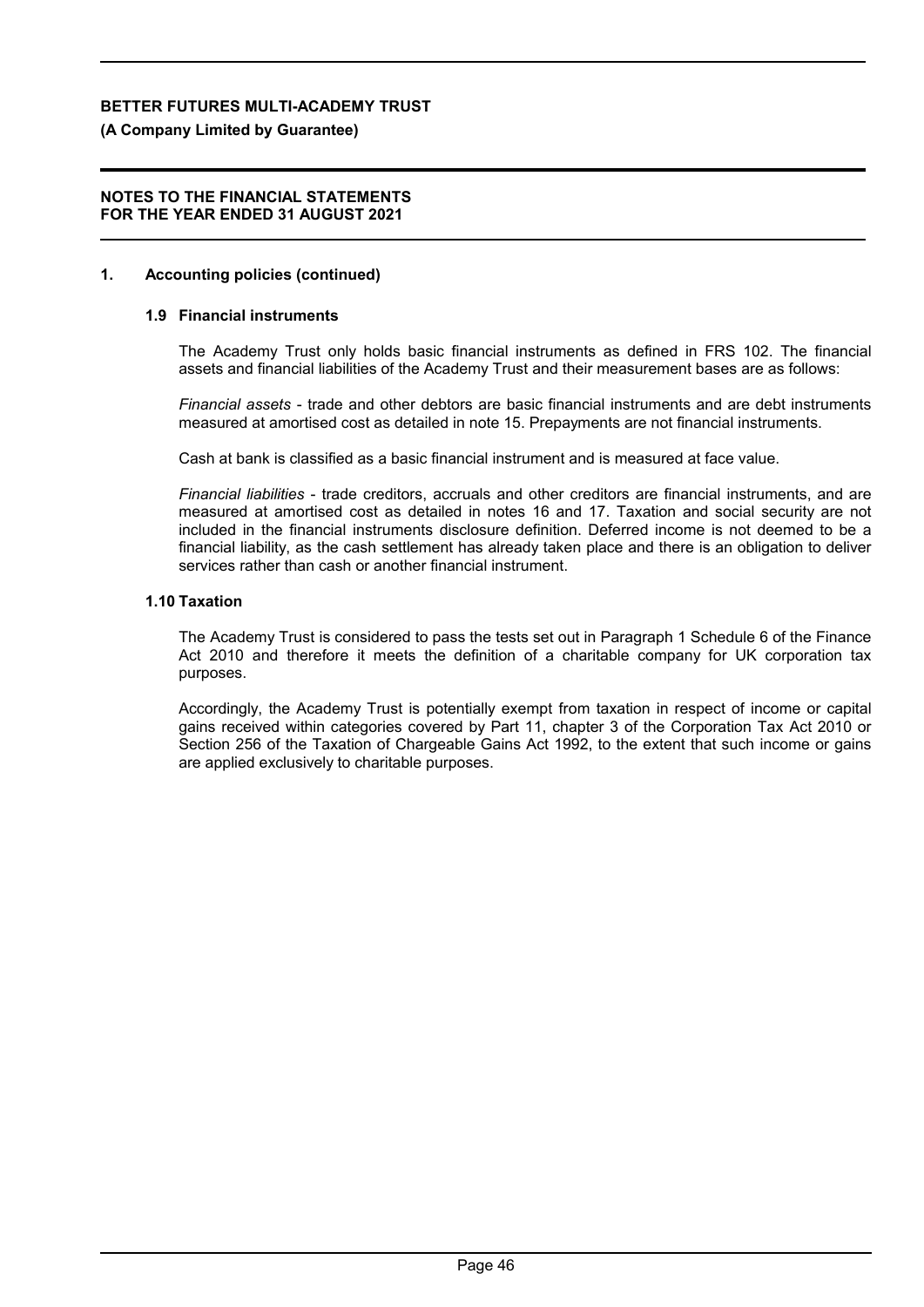**(A Company Limited by Guarantee)**

### **NOTES TO THE FINANCIAL STATEMENTS FOR THE YEAR ENDED 31 AUGUST 2021**

### **1. Accounting policies (continued)**

### **1.11 Pensions**

Retirement benefits to employees of the Academy Trust are provided by the Teachers' Pension Scheme ("TPS") and the Local Government Pension Scheme ("LGPS"). These are defined benefit schemes.

The TPS is an unfunded scheme and contributions are calculated so as to spread the cost of pensions over employees' working lives with the Academy Trust in such a way that the pension cost is a substantially level percentage of current and future pensionable payroll. The contributions are determined by the Government Actuary on the basis of quadrennial valuations using a prospective unit credit method. TPS is an unfunded multi-employer scheme with no underlying assets to assign between employers. Consequently, the TPS is treated as a defined contribution scheme for accounting purposes and the contributions recognised in the period to which they relate.

The LGPS is a funded multi-employer scheme and the assets are held separately from those of the Academy Trust in separate Trustee administered funds. Pension scheme assets are measured at fair value and liabilities are measured on an actuarial basis using the projected unit credit method and discounted at a rate equivalent to the current rate of return on a high quality corporate bond of equivalent term and currency to the liabilities. The actuarial valuations are obtained at least triennially and are updated at each Balance Sheet date. The amounts charged to operating surplus are the current service costs and the costs of scheme introductions, benefit changes, settlements and curtailments. They are included as part of staff costs as incurred. Net interest on the net defined benefit liability/asset is also recognised in the Statement of Financial Activities and comprises the interest cost on the defined benefit obligation and interest income on the scheme assets, calculated by multiplying the fair value of the scheme assets at the beginning of the period by the rate used to discount the benefit obligations. The difference between the interest income on the scheme assets and the actual return on the scheme assets is recognised in other recognised gains and losses.

Actuarial gains and losses are recognised immediately in other recognised gains and losses.

### **1.12 Agency arrangements**

The Academy Trust acts as an agent in distributing 16-19 bursary funds from the ESFA. Payments received from the ESFA and subsequent disbursements to students are excluded from the Statement of Financial Activities as the Academy Trust does not have control over the charitable application of the funds. The funds received and paid and any balances held are disclosed in note 29.

### **1.13 Fund accounting**

Unrestricted income funds represent those resources which may be used towards meeting any of the charitable objects of the Academy Trust at the discretion of the Trustees.

Restricted fixed asset funds are resources which are to be applied to specific capital purposes imposed by the funders where the asset acquired or created is held for a specific purpose.

Restricted general funds comprise all other restricted funds received with restrictions imposed by the funder/donor and include grants from the Department for Education Group.

Investment income, gains and losses are allocated to the appropriate fund.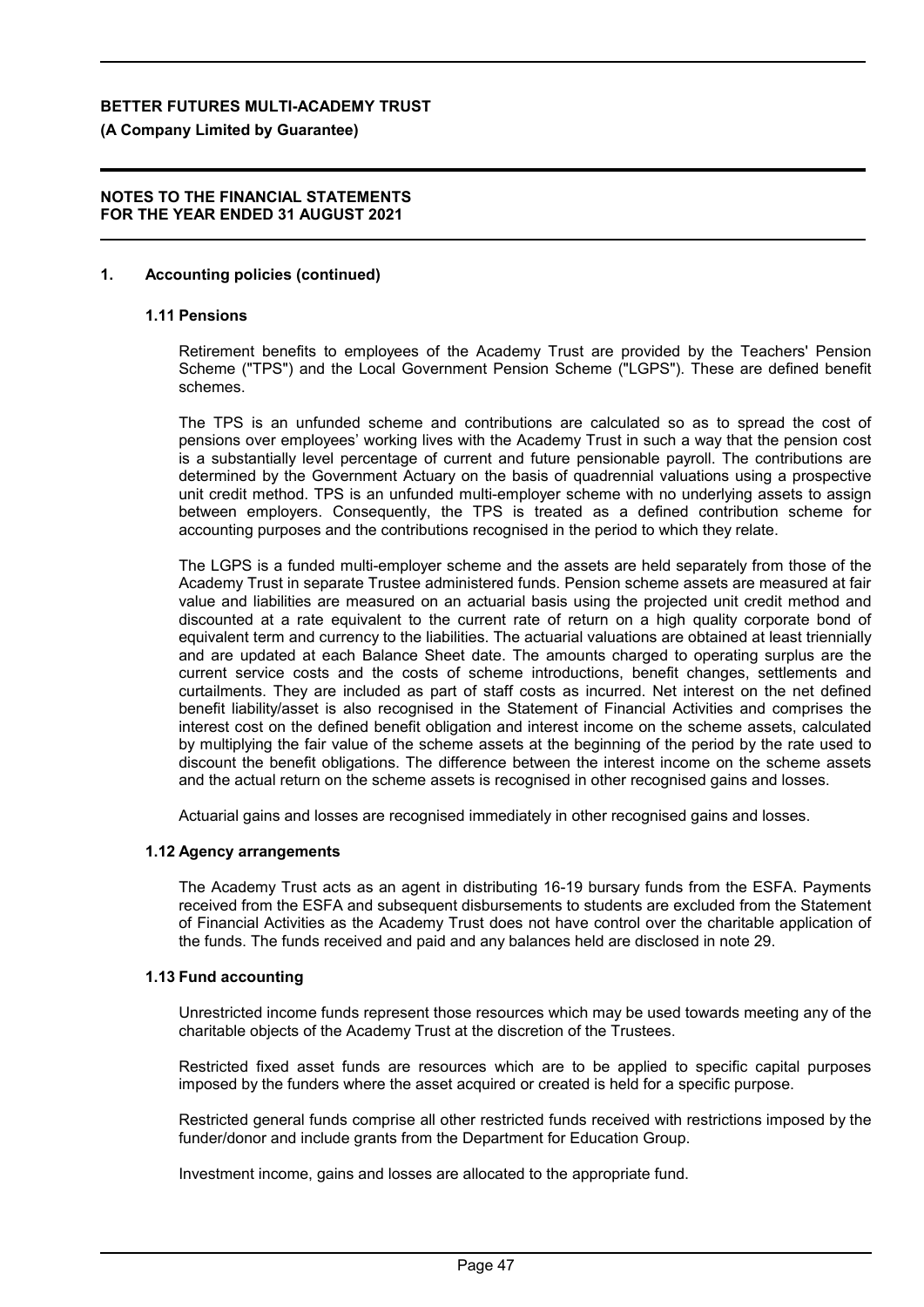### **(A Company Limited by Guarantee)**

### **NOTES TO THE FINANCIAL STATEMENTS FOR THE YEAR ENDED 31 AUGUST 2021**

### **2. Critical accounting estimates and areas of judgement**

Estimates and judgements are continually evaluated and are based on historical experience and other factors, including expectations of future events that are believed to be reasonable under the circumstances.

Critical accounting estimates and assumptions:

The Academy Trust makes estimates and assumptions concerning the future. The resulting accounting estimates and assumptions will, by definition, seldom equal the related actual results. The estimates and assumptions that have a significant risk of causing a material adjustment to the carrying amounts of assets and liabilities within the next financial year are discussed below.

The present value of the Local Government Pension Scheme defined benefit liability depends on a number of factors that are determined on an actuarial basis using a variety of assumptions. The assumptions used in determining the net cost or income for pensions include the discount rate. Any changes in these assumptions, which are disclosed in note 25, will impact the carrying amount of the pension liability. Furthermore a roll forward approach which projects results from the latest full actuarial valuation performed at 31 March 2019 has been used by the actuary in valuing the pensions liability at 31 August 2021. Any differences between the figures derived from the roll forward approach and a full actuarial valuation would impact on the carrying amount of the pension liability.

### **3. Income from donations and capital grants**

|                        | <b>Unrestricted</b><br>funds<br>2021<br>£000 | <b>Restricted</b><br>funds<br>2021<br>£000 | <b>Restricted</b><br>fixed asset<br>funds<br>2021<br>£000 | <b>Total</b><br>funds<br>2021<br>£000 | <b>Total</b><br>funds<br>2020<br>£000 |
|------------------------|----------------------------------------------|--------------------------------------------|-----------------------------------------------------------|---------------------------------------|---------------------------------------|
| Transfer on conversion |                                              |                                            |                                                           |                                       | 35,713                                |
| Other donations        | 302                                          |                                            |                                                           | 302                                   | 300                                   |
| <b>Capital Grants</b>  |                                              |                                            | 1,041                                                     | 1,041                                 | 281                                   |
| <b>Subtotal</b>        | 302                                          |                                            | 1,041                                                     | 1,343                                 | 581                                   |
| <b>Total 2021</b>      | 302                                          |                                            | 1,041                                                     | 1,343                                 | 36,294                                |
| <b>Total 2020</b>      | 1,571                                        | (8,588)                                    | 43,311                                                    | 36,294                                |                                       |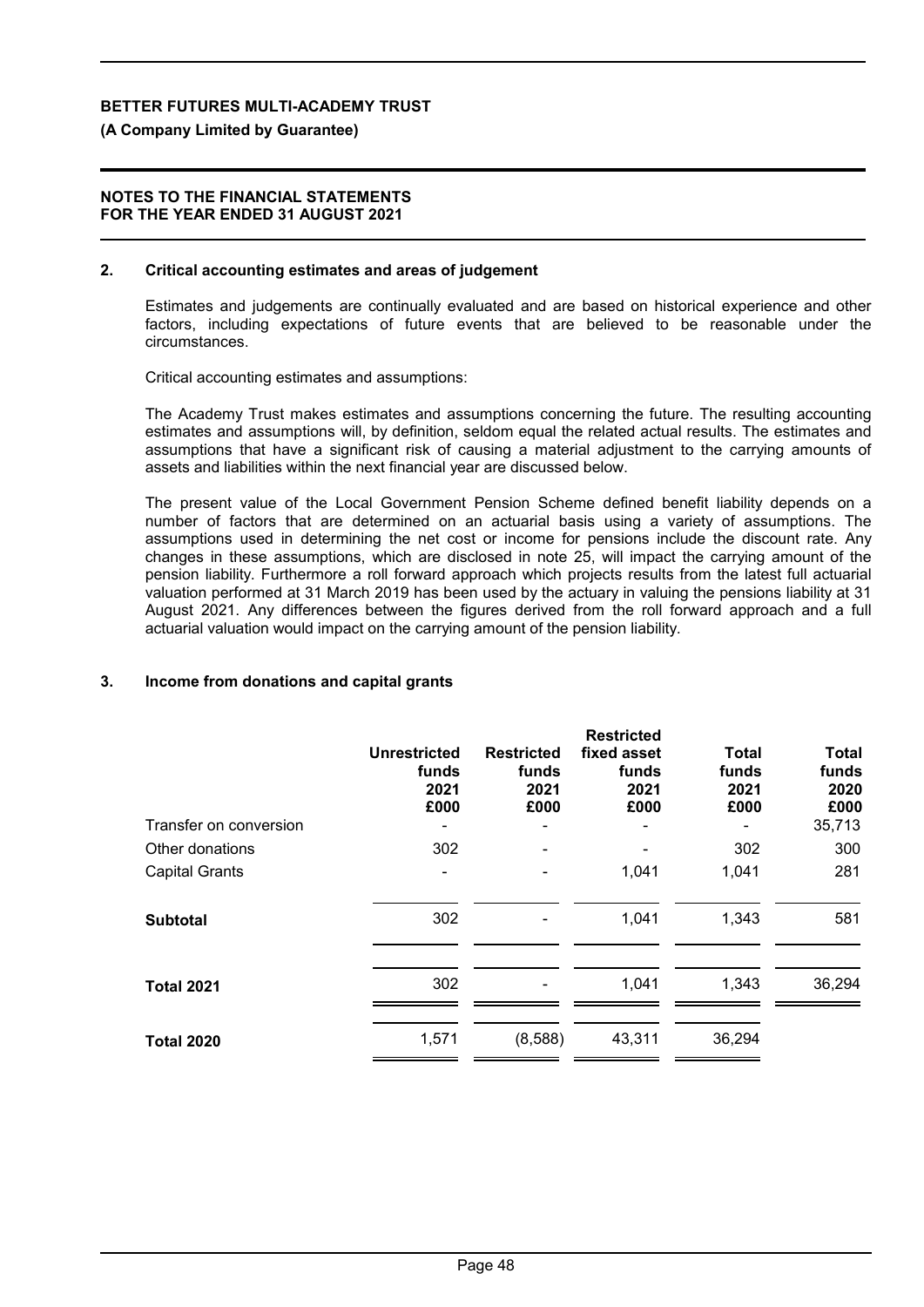**(A Company Limited by Guarantee)**

### **NOTES TO THE FINANCIAL STATEMENTS FOR THE YEAR ENDED 31 AUGUST 2021**

## **4. Funding for the Academy Trust's educational operations**

|                                               | <b>Restricted</b><br>funds<br>2021<br>£000 | <b>Total</b><br>funds<br>2021<br>£000 | Total<br>funds<br>2020<br>£000 |
|-----------------------------------------------|--------------------------------------------|---------------------------------------|--------------------------------|
| <b>DfE/ESFA</b> grants                        |                                            |                                       |                                |
| General Annual Grant (GAG)                    | 19,636                                     | 19,636                                | 12,830                         |
| Other DfE/ESFA grants                         |                                            |                                       |                                |
| <b>Teachers' Pay/Pension Grants</b>           | 1,100                                      | 1,100                                 | 720                            |
| Other                                         | 277                                        | 277                                   | 195                            |
|                                               | 21,013                                     | 21,013                                | 13,745                         |
| <b>Other Government grants</b>                |                                            |                                       |                                |
| <b>Local Authority Grants</b>                 | 352                                        | 352                                   | 124                            |
| Other income                                  |                                            | ۰                                     | 13                             |
|                                               | 352                                        | 352                                   | 137                            |
| <b>COVID-19 additional funding (DfE/ESFA)</b> |                                            |                                       |                                |
| Other DfE/ESFA COVID-19 funding               | 85                                         | 85                                    |                                |
| <b>Total 2021</b>                             | 21,450                                     | 21,450                                | 13,882                         |
| <b>Total 2020</b>                             | 13,882                                     | 13,882                                |                                |

Following the reclassification in the Academies Accounts Direction 2020/21 of some grants received from the Department of Education and ESFA, the Academy Trust's funding for Teachers' Pay/Pension Grants is no longer reported under the Other DfE Group grants heading, but as separate lines under the Other DfE/ESFA grants heading. The prior year numbers have been reclassified.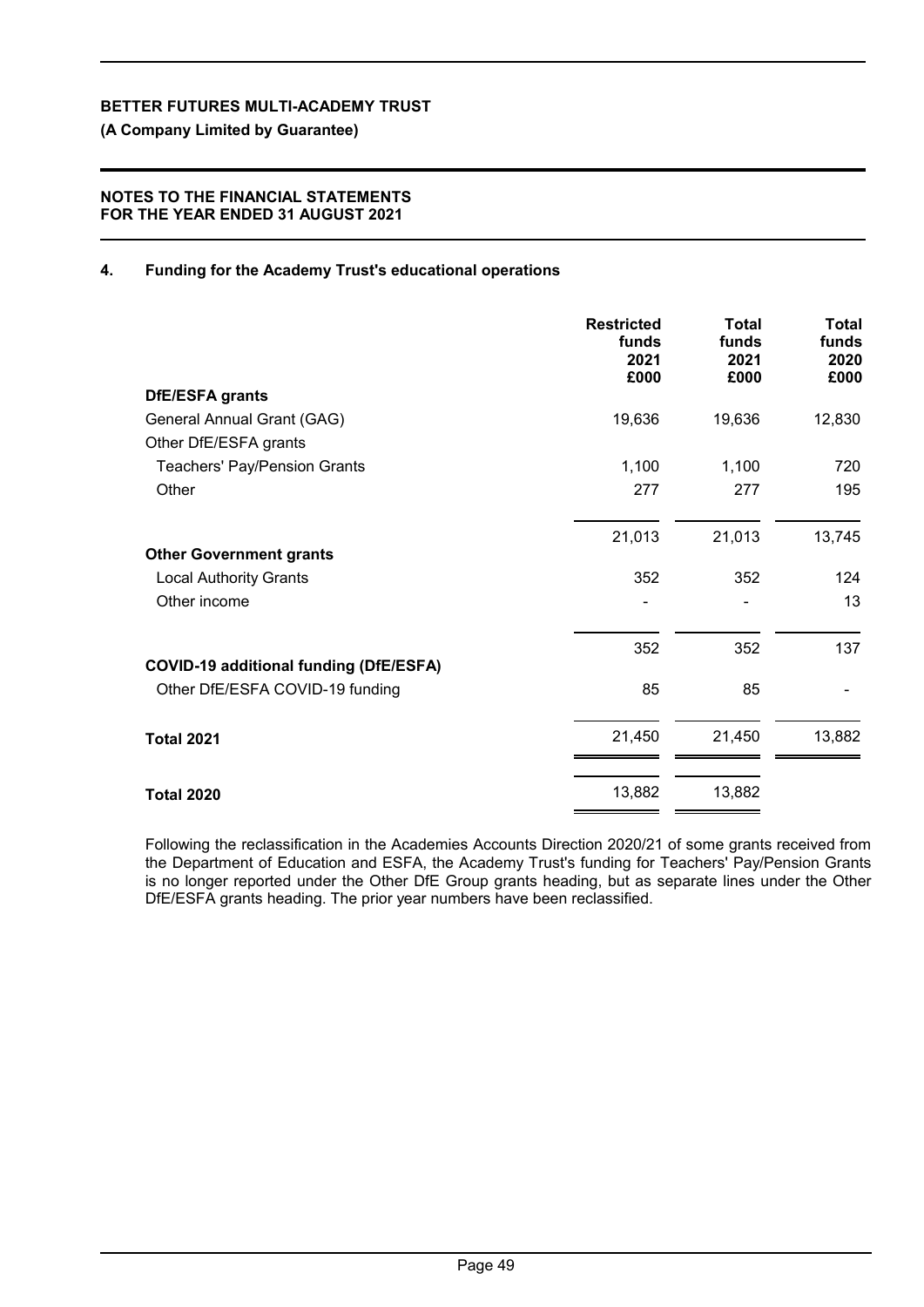## **(A Company Limited by Guarantee)**

## **NOTES TO THE FINANCIAL STATEMENTS FOR THE YEAR ENDED 31 AUGUST 2021**

## **5. Income from other trading activities**

|                                          | <b>Unrestricted</b><br>funds<br>2021<br>£000 | <b>Restricted</b><br>funds<br>2021<br>£000 | Total<br>funds<br>2021<br>£000 | <b>Total</b><br>funds<br>2020<br>£000 |
|------------------------------------------|----------------------------------------------|--------------------------------------------|--------------------------------|---------------------------------------|
| Hire of facilities                       | 52                                           | -                                          | 52                             | $\overline{2}$                        |
| Income from other charitable activities  |                                              | 141                                        | 141                            | 197                                   |
| Income from ancillary trading activities | 566                                          | -                                          | 566                            | 383                                   |
| <b>Total 2021</b>                        | 618                                          | 141                                        | 759                            | 582                                   |
| <b>Total 2020</b>                        | 492                                          | 90                                         | 582                            |                                       |

## **6. Investment income**

|                                   | <b>Unrestricted</b><br>funds<br>2021<br>£000 | <b>Total</b><br>funds<br>2021<br>£000 | <b>Total</b><br>funds<br>2020<br>£000 |
|-----------------------------------|----------------------------------------------|---------------------------------------|---------------------------------------|
| Interest from short term deposits | 2                                            | 2                                     | 3                                     |
| <b>Total 2020</b>                 | 3                                            | 3                                     |                                       |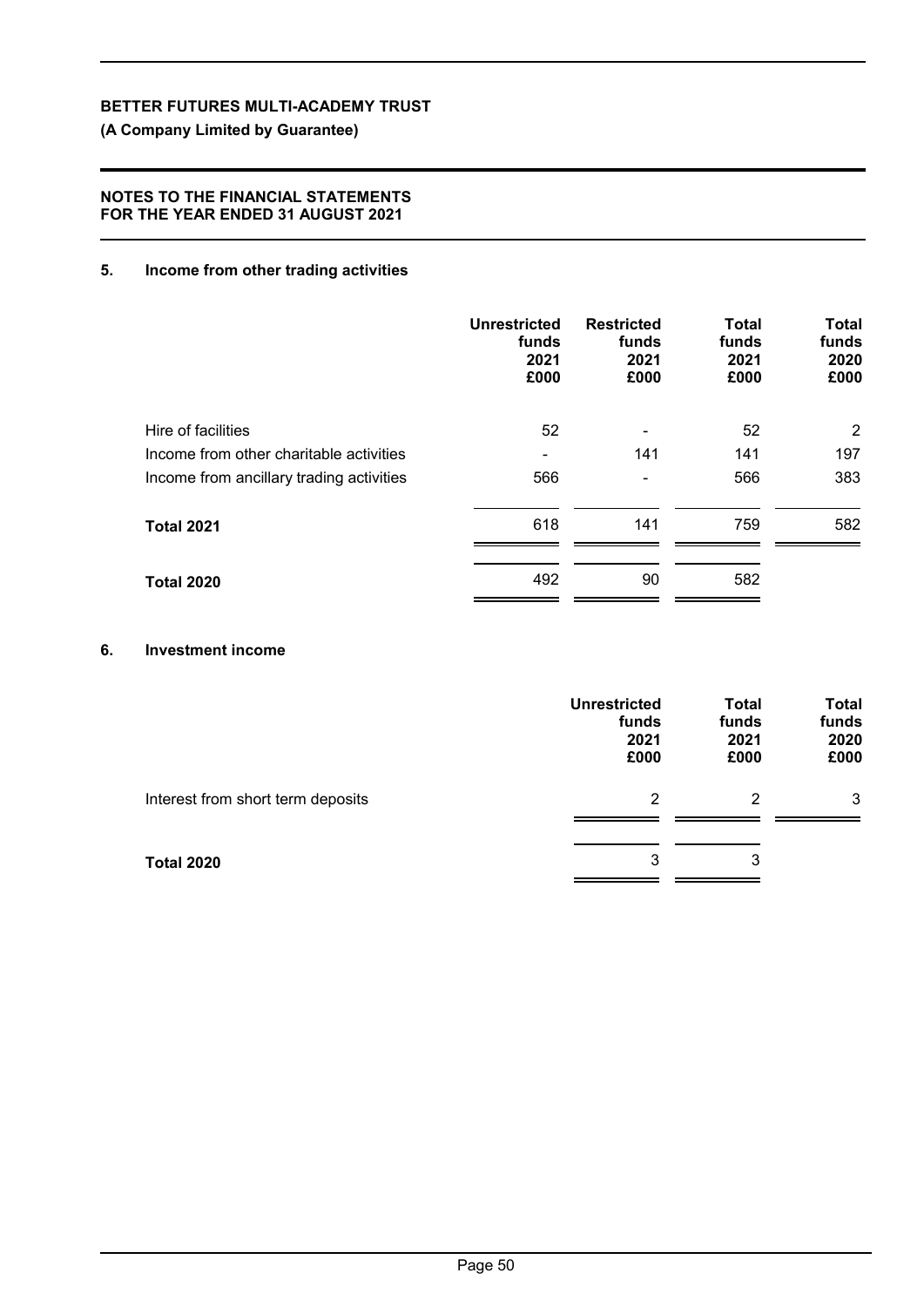**(A Company Limited by Guarantee)**

### **NOTES TO THE FINANCIAL STATEMENTS FOR THE YEAR ENDED 31 AUGUST 2021**

## **7. Expenditure**

|                                                                       | <b>Staff Costs</b><br>2021<br>£000 | <b>Premises</b><br>2021<br>£000 | <b>Other</b><br>2021<br>£000 | Total<br>2021<br>£000 | Total<br>2020<br>£000 |
|-----------------------------------------------------------------------|------------------------------------|---------------------------------|------------------------------|-----------------------|-----------------------|
| Expenditure on fundraising<br>trading activities:                     |                                    |                                 |                              |                       |                       |
| Allocated support costs<br>Academy Trust's educational<br>operations: |                                    |                                 | 604                          | 604                   | 427                   |
| Direct costs                                                          | 13,674                             | 1,113                           | 1,296                        | 16,083                | 10,229                |
| Allocated support costs                                               | 3,535                              | 1,040                           | 1,380                        | 5,955                 | 4,290                 |
| <b>Total 2021</b>                                                     | 17,209                             | 2,153                           | 3,280                        | 22,642                | 14,946                |
| <b>Total 2020</b>                                                     | 11,508                             | 1,329                           | 2,109                        | 14,946                |                       |

## **8. Charitable activities**

|                                        | 2021<br>£000 | 2020<br>£000    |
|----------------------------------------|--------------|-----------------|
| Direct costs - educational operations  | 16,083       | 10,229          |
| Support costs - educational operations | 5,955        | 4,290           |
|                                        | 22,038       | 14,519          |
|                                        | 2021<br>£000 | 2020<br>£000    |
| Support staff costs                    | 3,535        | 2,546           |
| Depreciation                           | 269          | 227             |
| Technology costs                       | 392          | 304             |
| Premises costs                         | 1,040        | 642             |
| Legal costs - other                    | 26           | $6\phantom{1}6$ |
| Other support costs                    | 629          | 516             |
| Governance costs                       | 64           | 49              |
|                                        | 5,955        | 4,290           |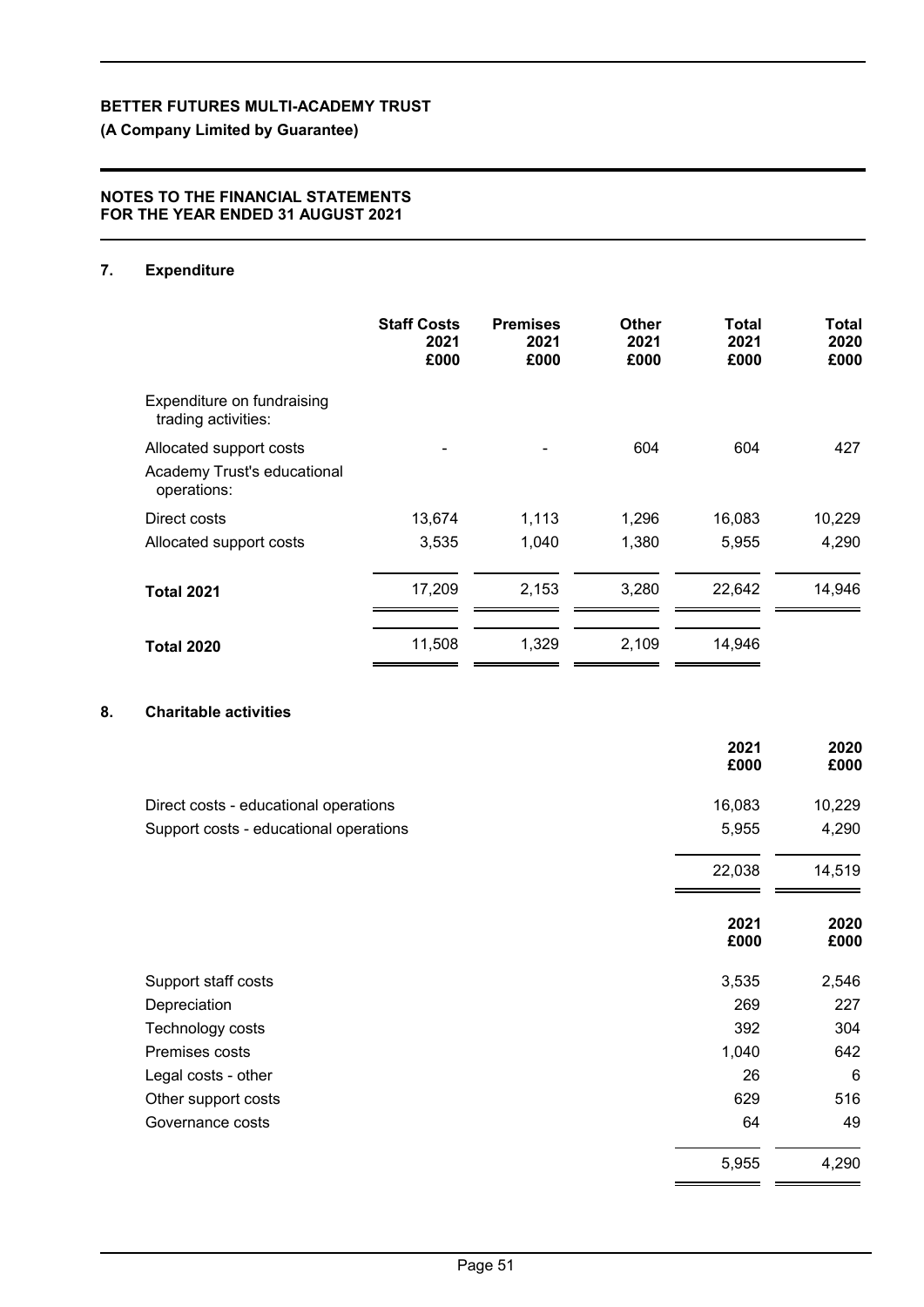**(A Company Limited by Guarantee)**

### **NOTES TO THE FINANCIAL STATEMENTS FOR THE YEAR ENDED 31 AUGUST 2021**

### **9. Net income**

Net income for the year includes:

|                                       | 2021  | 2020 |
|---------------------------------------|-------|------|
|                                       | £000  | £000 |
| Operating lease rentals               | 46    | 67   |
| Depreciation of tangible fixed assets | 1,382 | 914  |
| Fees paid to auditor for:             |       |      |
| - audit                               | 21    | 21   |
| - other services                      | 4     | 2    |
|                                       |       |      |

### **10. Staff**

## **a. Staff costs**

Staff costs during the year were as follows:

|                                     | 2021<br>£000 | 2020<br>£000 |
|-------------------------------------|--------------|--------------|
| Wages and salaries                  | 12,113       | 8,358        |
| Social security costs               | 1,154        | 781          |
| Pension costs                       | 3,543        | 2,266        |
|                                     | 16,810       | 11,405       |
| Agency staff costs                  | 377          | 73           |
| Staff restructuring costs           | 22           | 30           |
|                                     | 17,209       | 11,508       |
| Staff restructuring costs comprise: |              |              |
|                                     | 2021<br>£000 | 2020<br>£000 |
| Redundancy payments                 |              | 3            |
| Severance payments                  | 22           | 27           |
|                                     | 22           | 30           |

### **b. Non-statutory/non-contractual staff severance payments**

Included in staff restructuring costs are non-contractual settlement payments of £7k (2020 - £27k). Individually, the payment was for £7k.

. a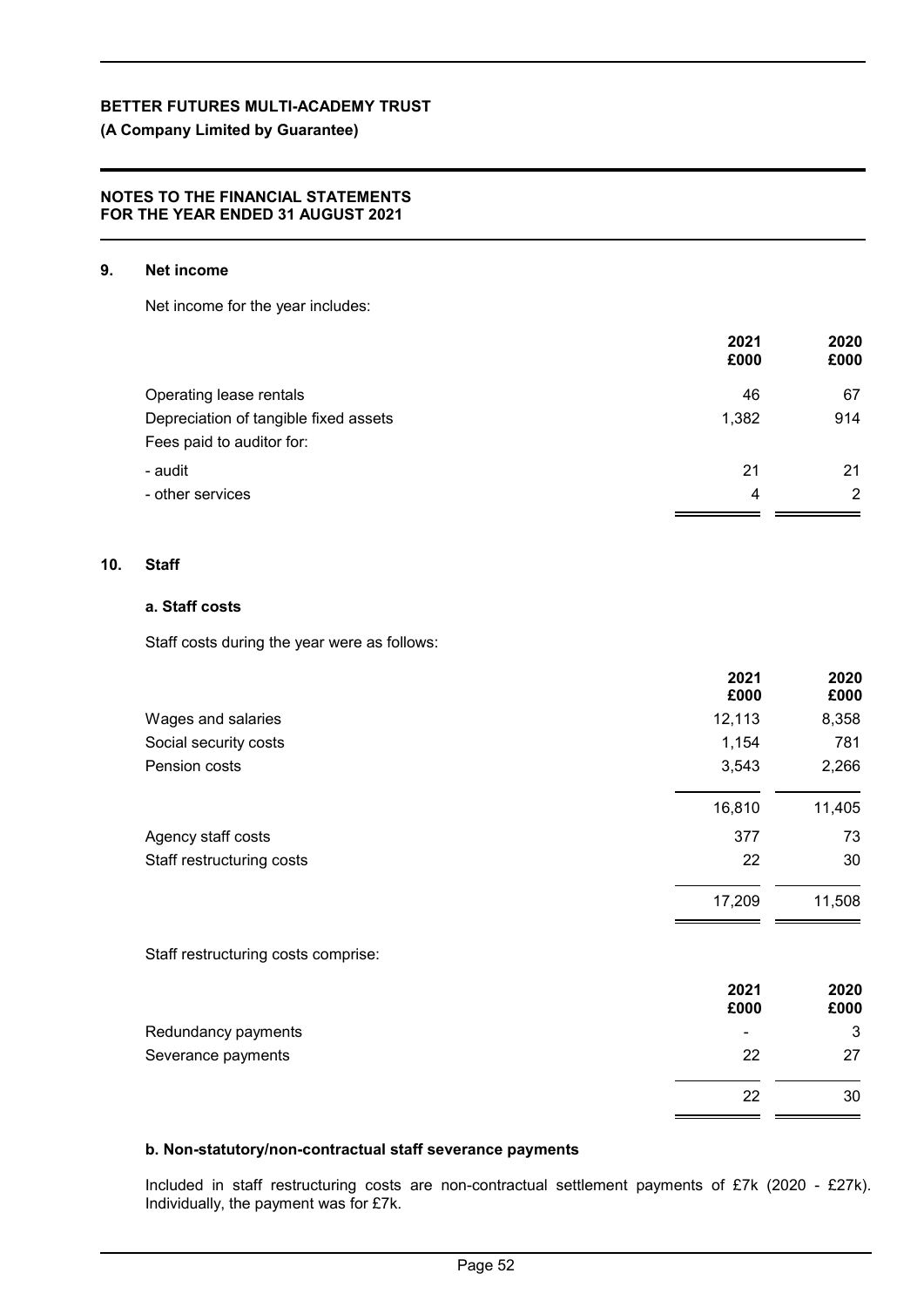## **(A Company Limited by Guarantee)**

### **NOTES TO THE FINANCIAL STATEMENTS FOR THE YEAR ENDED 31 AUGUST 2021**

### **10. Staff (continued)**

## **c. Staff numbers**

The average number of persons employed by the Academy Trust during the year was as follows:

|                                   | 2021<br>No. | 2020<br>No. |
|-----------------------------------|-------------|-------------|
| <b>Teachers</b>                   | 250         | 237         |
| <b>Administration and Support</b> | 212         | 195         |
| Management                        | 20          | 19          |
|                                   | 482         | 451         |

### **d. Higher paid staff**

The number of employees whose employee benefits (excluding employer pension costs) exceeded £60,000 was:

|                                 | 2021<br>No. | 2020<br>No. |
|---------------------------------|-------------|-------------|
| In the band £60,001 - £70,000   | 3           |             |
| In the band £70,001 - £80,000   |             |             |
| In the band £80,001 - £90,000   | 2           | 2           |
| In the band £90,001 - £100,000  |             | 1           |
| In the band £120,001 - £130,000 | ۰           | 1           |
| In the band £130,001 - £140,000 |             |             |

### **e. Key management personnel**

The key management personnel of the Academy Trust comprise the Trustees and the senior management team as listed on page 1. The total amount of employee benefits (including employer pension contributions and employer national insurance contributions) received by key management personnel for their services to the Academy Trust was £812k (2020 *-* £447k).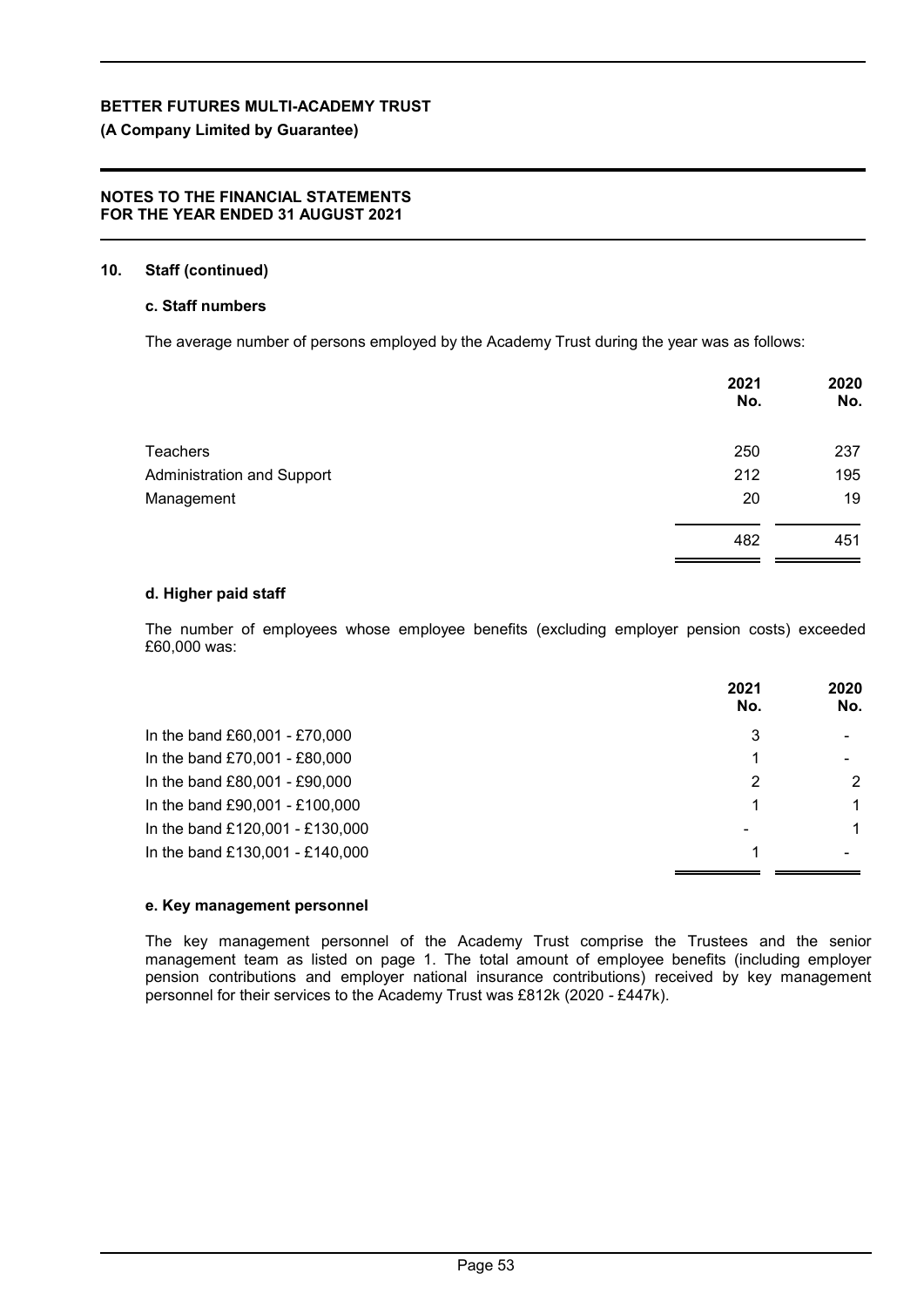### **(A Company Limited by Guarantee)**

### **NOTES TO THE FINANCIAL STATEMENTS FOR THE YEAR ENDED 31 AUGUST 2021**

### **11. Central services**

The Academy Trust has provided the following central services to its academies during the year:

HR, Payroll and Finance

The Academy Trust charges for these services on the following basis:

All central overheads are charged out to schools which amounted to the equivalent of 1.5% of GAG income.

The actual amounts charged during the year were as follows:

|                                      | 2021<br>£000 | 2020<br>£000 |
|--------------------------------------|--------------|--------------|
| <b>Bilborough Sixth Form College</b> | 120          | ۰            |
| Gateway Sixth Form College           | 95           | -            |
| King Edwards College                 | 82           | -            |
| Total                                | 297          | -            |
|                                      |              |              |

### **12. Trustees' remuneration and expenses**

One or more Trustees has been paid remuneration or has received other benefits from an employment with the Academy Trust. The principal and other staff Trustees only receive remuneration in respect of services they provide undertaking the roles of principal and staff members under their contracts of employment. The value of Trustees' remuneration and other benefits was as follows:

|         |                            | 2021      | 2020      |
|---------|----------------------------|-----------|-----------|
|         |                            | £000      | £000      |
| U Lyons | Remuneration               | 130 - 135 | 120 - 125 |
|         | Pension contributions paid | 30 - 35   | $30 - 35$ |

During the year ended 31 August 2021, no Trustee expenses have been incurred (2020 - £NIL).

### **13. Trustees' and Officers' insurance**

In accordance with normal commercial practice, the Academy Trust has purchased insurance to protect Trustees and officers from claims arising from negligent acts, errors or omissions occurring whilst on academy business. The insurance provides cover up to £2,000,000 on any one claim. The cost of this insurance is included in the total insurance cost.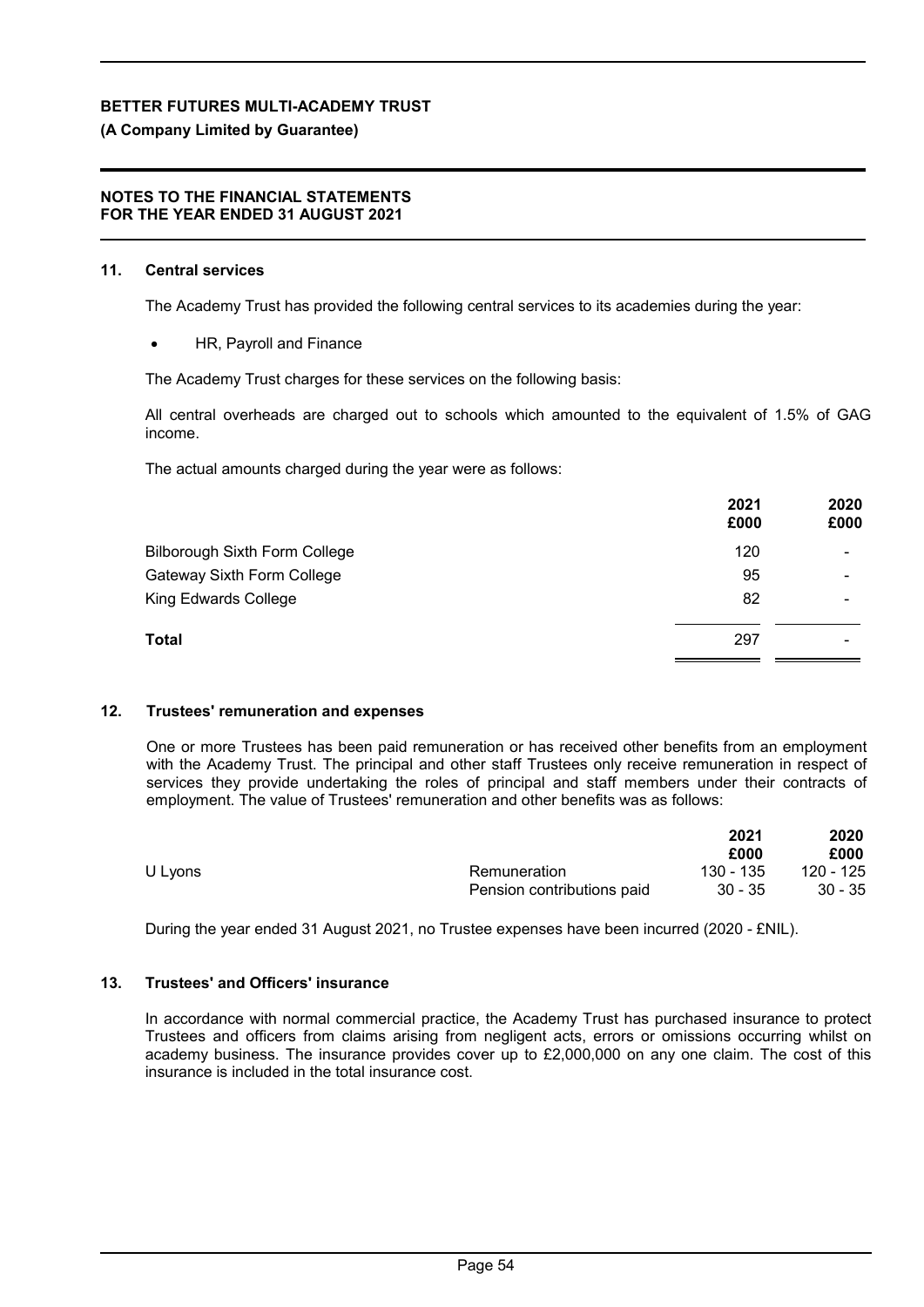**(A Company Limited by Guarantee)**

### **NOTES TO THE FINANCIAL STATEMENTS FOR THE YEAR ENDED 31 AUGUST 2021**

### **14. Tangible fixed assets**

|                     | <b>Freehold</b><br>property<br>£000 | Long-term<br>leasehold<br>property<br>£000 | <b>Furniture</b><br>and<br>equipment<br>£000 | Computer<br>equipment<br>£000 | <b>Motor</b><br>vehicles<br>£000 | <b>Total</b><br>£000 |
|---------------------|-------------------------------------|--------------------------------------------|----------------------------------------------|-------------------------------|----------------------------------|----------------------|
| Cost                |                                     |                                            |                                              |                               |                                  |                      |
| At 1 September 2020 | 42,254                              | 4,509                                      | 757                                          | 457                           | 5                                | 47,982               |
| Additions           |                                     |                                            | 140                                          | 141                           |                                  | 281                  |
| At 31 August 2021   | 42,254                              | 4,509                                      | 897                                          | 598                           | 5                                | 48,263               |
| <b>Depreciation</b> |                                     |                                            |                                              |                               |                                  |                      |
| At 1 September 2020 | 505                                 | 304                                        | 125                                          | 145                           | $\overline{2}$                   | 1,081                |
| Charge for the year | 931                                 | 182                                        | 112                                          | 155                           | $\overline{2}$                   | 1,382                |
| At 31 August 2021   | 1,436                               | 486                                        | 237                                          | 300                           | 4                                | 2,463                |
| Net book value      |                                     |                                            |                                              |                               |                                  |                      |
| At 31 August 2021   | 40,818                              | 4,023                                      | 660                                          | 298                           | 1                                | 45,800               |
| At 31 August 2020   | 41,749                              | 4,205                                      | 632                                          | 312                           | 3                                | 46,901               |

### **15. Debtors**

|                                | 2021<br>£000 | 2020<br>£000 |
|--------------------------------|--------------|--------------|
| Due within one year            |              |              |
| Trade debtors                  | 71           | 58           |
| VAT recoverable                | 168          | 68           |
| Other debtors                  | 1            | ۰            |
| Prepayments and accrued income | 1,155        | 497          |
|                                | 1,395        | 623          |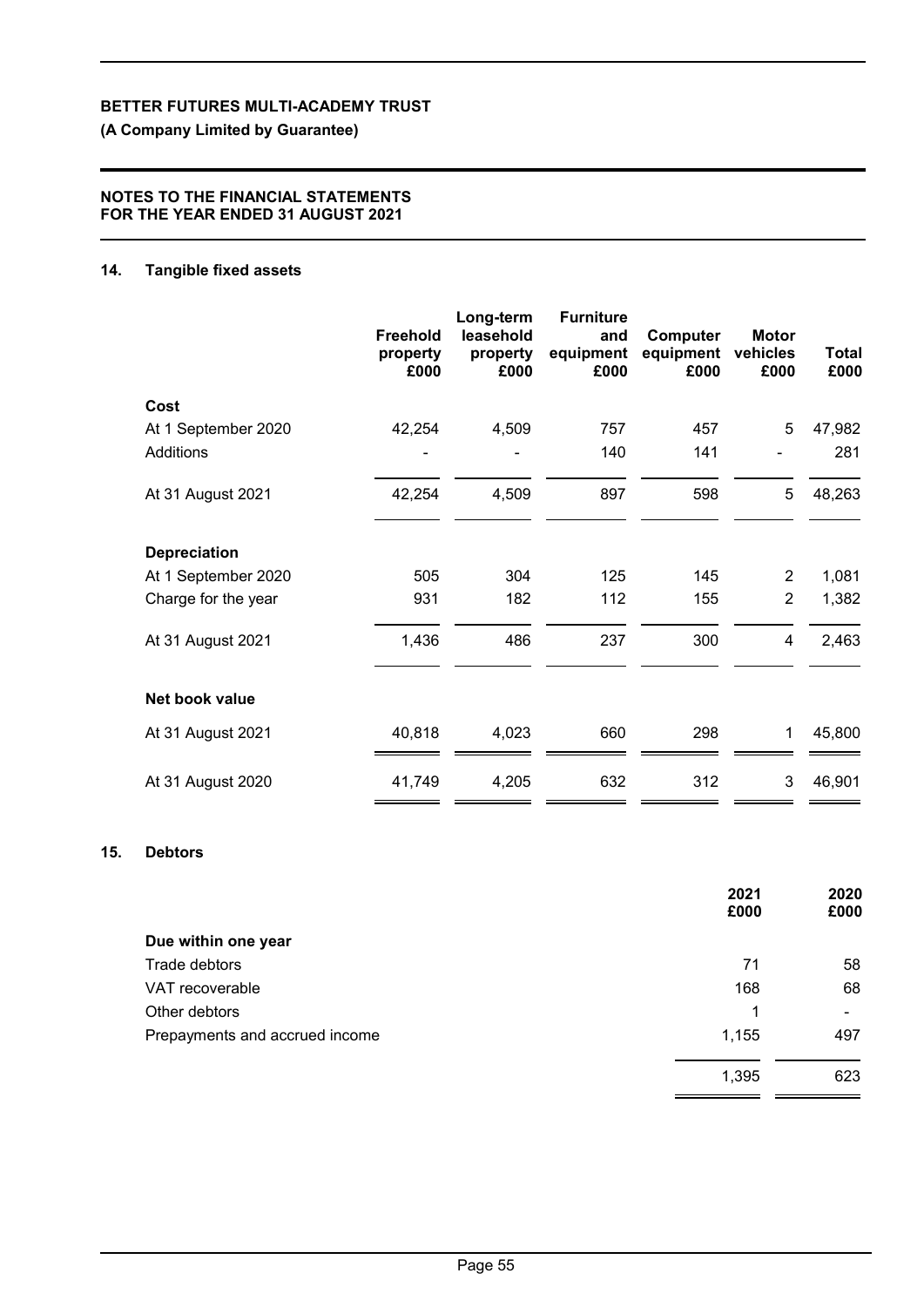**(A Company Limited by Guarantee)**

## **NOTES TO THE FINANCIAL STATEMENTS FOR THE YEAR ENDED 31 AUGUST 2021**

### **16. Creditors: Amounts falling due within one year**

|                                        | 2021<br>£000 | 2020<br>£000 |
|----------------------------------------|--------------|--------------|
| <b>Bank loans</b>                      | 100          | 100          |
| Other loans                            | 4            | 8            |
| Trade creditors                        | 214          | 126          |
| Corporation tax                        | 31           |              |
| Other taxation and social security     | 336          | 276          |
| Other creditors                        | 295          | 270          |
| Accruals and deferred income           | 1,491        | 1,131        |
|                                        | 2,471        | 1,911        |
|                                        | 2021<br>£000 | 2020<br>£000 |
| <b>Deferred income</b>                 |              |              |
| Deferred income as at 1 September 2020 | 873          | 268          |
| Released from previous years           | (873)        | (268)        |
| Resources deferred in the year         | 1,052        | 873          |
|                                        | 1,052        | 873          |

At the Balance Sheet date the Academy Trust was holding funds of £419k Bursary and free school meal income, £59k trip income and £574k of other income.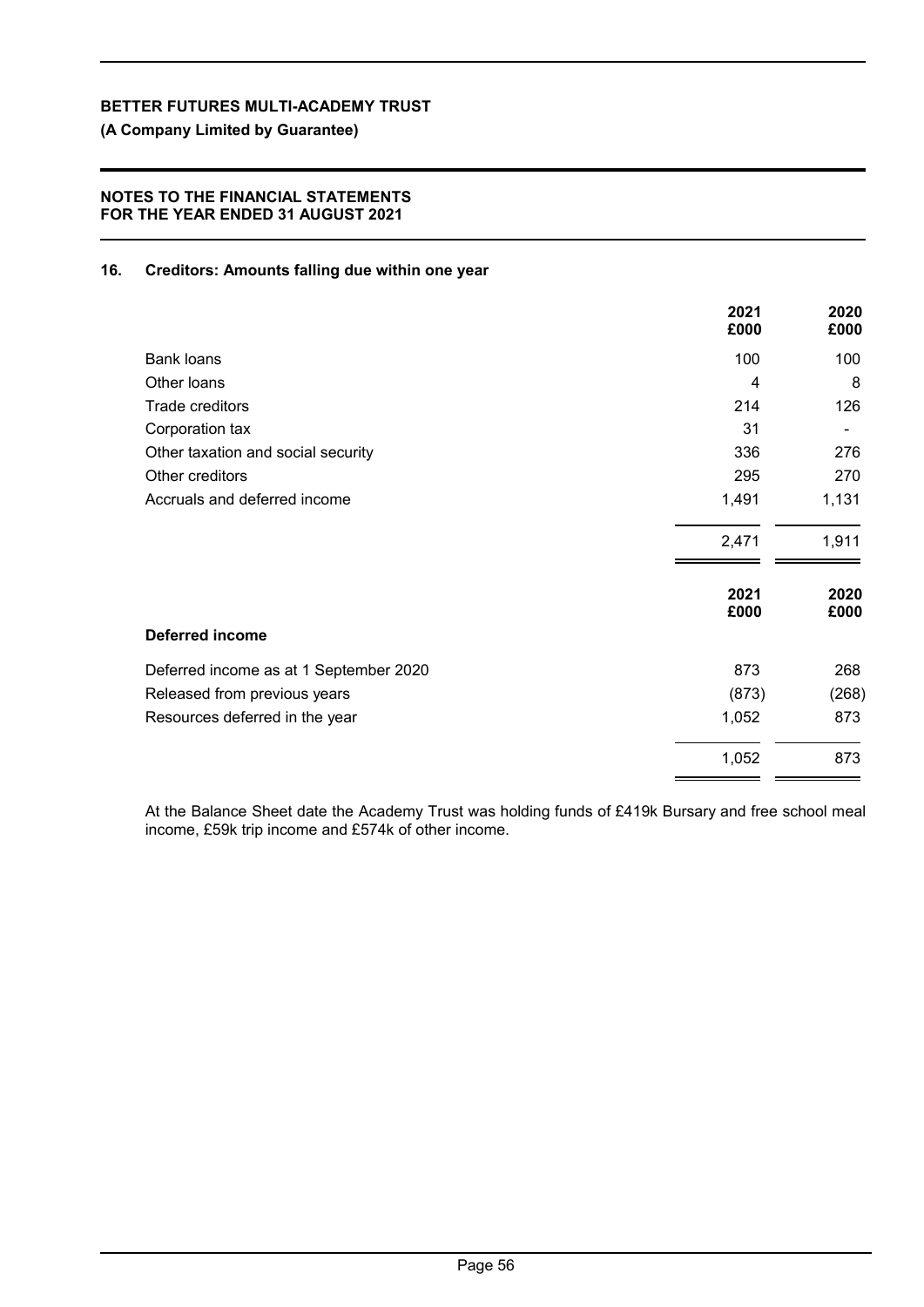**(A Company Limited by Guarantee)**

### **NOTES TO THE FINANCIAL STATEMENTS FOR THE YEAR ENDED 31 AUGUST 2021**

## **17. Creditors: Amounts falling due after more than one year**

|                   | 2021<br>£000 | 2020<br>£000 |
|-------------------|--------------|--------------|
| <b>Bank loans</b> | 1,423        | 1,546        |
| Other loans       | 76           | 29           |
|                   | 1,499        | 1,575        |

Loans include a bank loan of £1,523k with AIB (Allied Irish Bank), which is repayable quarterly over 60 months from 1st November 2019, maturing 31st October 2024, interest is payable at 3 months LIBOR plus margin of 2.7% annum. The Academy Trust has provided security in respect of its AIB borrowings over the freehold property and land at Bilborough College, Bilborough Road, Nottingham, NG8 4DQ.

Loans include £80k in relation to an approved ESFA loans, via the salix loan programme for capital projects. The loan is interest free, unsecured with bi-annual repayments.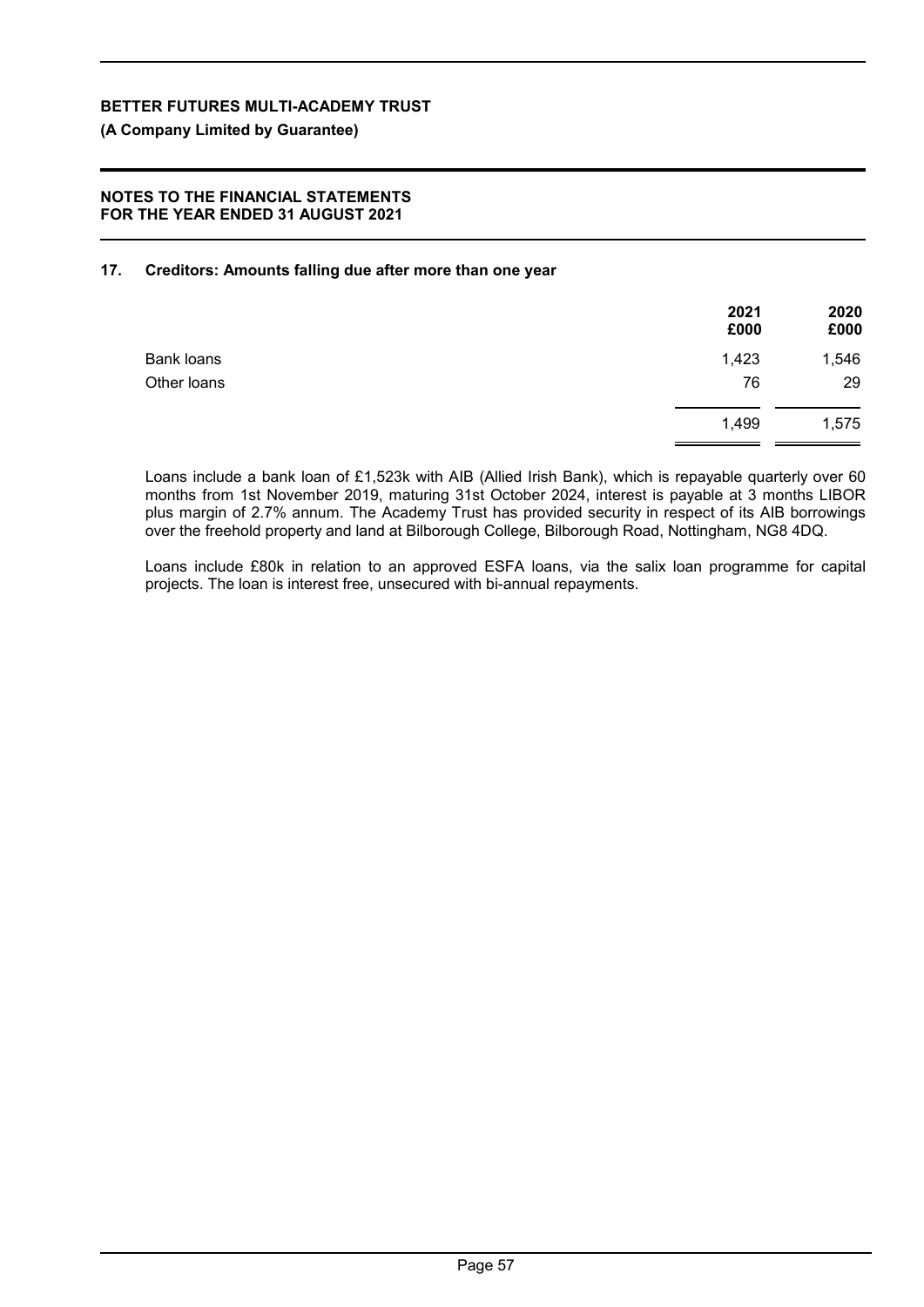**(A Company Limited by Guarantee)**

### **NOTES TO THE FINANCIAL STATEMENTS FOR THE YEAR ENDED 31 AUGUST 2021**

## **18. Statement of funds**

|                                        | <b>Balance at 1</b><br>September<br>2020<br>£000 | £000   | Income Expenditure<br>£000 | <b>Transfers</b><br>in/out<br>£000 | Gains/<br>(Losses)<br>£000 | <b>Balance at</b><br>31 August<br>2021<br>£000 |
|----------------------------------------|--------------------------------------------------|--------|----------------------------|------------------------------------|----------------------------|------------------------------------------------|
| <b>Unrestricted</b><br>funds           |                                                  |        |                            |                                    |                            |                                                |
| <b>General Funds</b>                   | 2,090                                            | 922    | (581)                      |                                    |                            | 2,431                                          |
| <b>Restricted</b><br>general funds     |                                                  |        |                            |                                    |                            |                                                |
| <b>General Annual</b><br>Grant (GAG)   | 36                                               | 19,637 | (17, 431)                  | (412)                              |                            | 1,830                                          |
| Teachers'<br>Pay/Pension<br>Grant      |                                                  | 1,100  | (1, 100)                   |                                    |                            |                                                |
| Other COVID<br>funding                 |                                                  | 85     | (85)                       |                                    |                            |                                                |
| Other grants                           |                                                  | 769    | (769)                      |                                    |                            |                                                |
| Other reserve                          | (1,646)                                          |        | (44)                       | 166                                |                            | (1, 524)                                       |
| Pension reserve                        | (11, 656)                                        |        | (983)                      |                                    | (1,464)                    | (14, 103)                                      |
|                                        | (13, 266)                                        | 21,591 | (20, 412)                  | (246)                              | (1,464)                    | (13, 797)                                      |
| <b>Restricted fixed</b><br>asset funds |                                                  |        |                            |                                    |                            |                                                |
| Transfer on<br>conversion              | 46,820                                           |        | (1, 345)                   |                                    |                            | 45,475                                         |
| DfE/ESFA<br>capital grants             | 257                                              | 1,041  | (304)                      | 246                                |                            | 1,240                                          |
|                                        | 47,077                                           | 1,041  | (1,649)                    | 246                                |                            | 46,715                                         |
| <b>Total Restricted</b><br>funds       | 33,811                                           | 22,632 | (22,061)                   |                                    | (1, 464)                   | 32,918                                         |
| <b>Total funds</b>                     | 35,901                                           | 23,554 | (22, 642)                  |                                    | (1, 464)                   | 35,349                                         |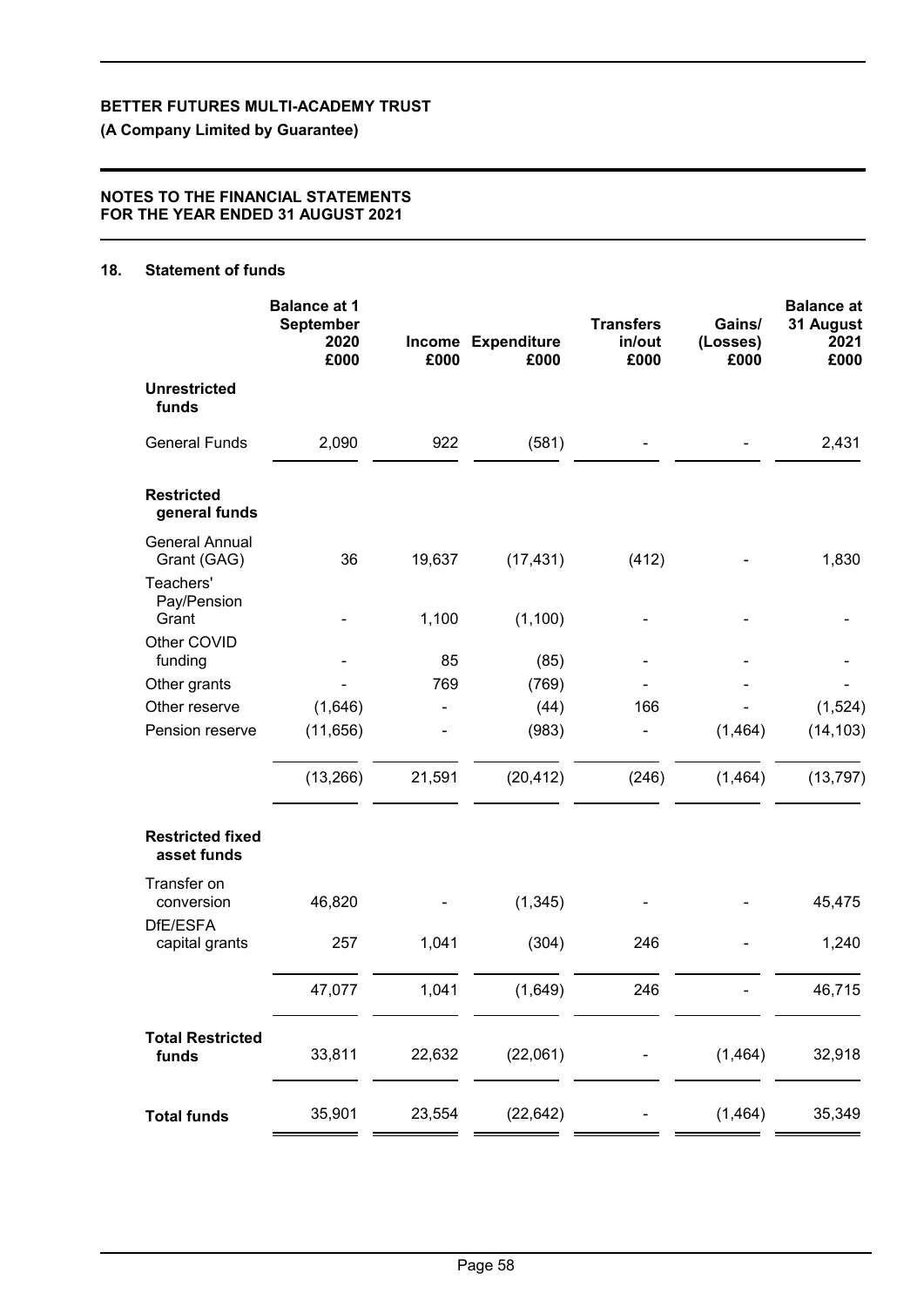### **(A Company Limited by Guarantee)**

### **NOTES TO THE FINANCIAL STATEMENTS FOR THE YEAR ENDED 31 AUGUST 2021**

### **18. Statement of funds (continued)**

The specific purposes for which the funds are to be applied are as follows:

### **Restricted general funds**

The General Annual Grant is the recurrent funding to be used for the educational purposes in accordance with the Academy Trust's Funding Agreement with the DfE. The pension reserve of £14,103k (overdrawn) represents the Academy Trust's share of the deficit in the Staffordshire Pension Fund and the Warwickshire Pension Fund.

Payments are being made in line with those required by the tri annual valuation in order to reduce the Trust's share of the deficit.

### **Restricted other funds**

From time to time, additional fund are applied for as set out above or specific purposes laid down by the grant provider and to be used for educational purposes.

### **Fixed asset funds**

This fund represents the net book value of fixed assets that the Academy Trust has purchased out of grants and donations received or were transferred on conversion. It also includes unspent capital monies at the year end.

### **Unrestricted funds**

The unrestricted funds represent funds available to the Trustees to apply for for the general purposes of the Academy Trust.

Transfers relate to GAG funds used for capital expenditure.

Under the funding agreement with the Secretary of State, the Academy Trust was not subject to a limit on the amount of GAG it could carry forward at 31 August 2021.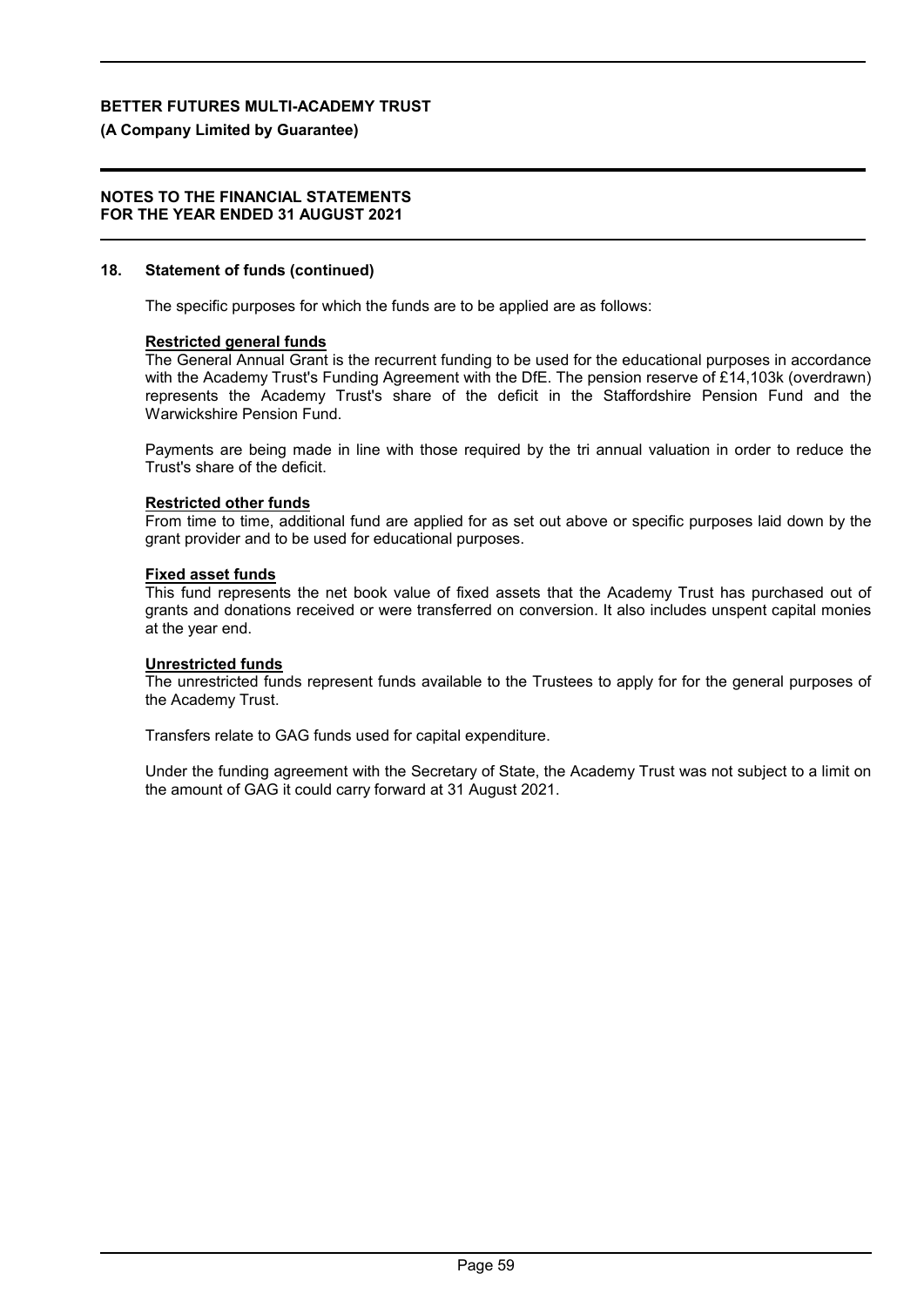**(A Company Limited by Guarantee)**

## **NOTES TO THE FINANCIAL STATEMENTS FOR THE YEAR ENDED 31 AUGUST 2021**

### **18. Statement of funds (continued)**

**Comparative information in respect of the preceding year is as follows:**

|                                        | <b>Balance at</b><br>1<br>September<br>2019<br>£000 | £000     | Income Expenditure<br>£000 | <b>Transfers</b><br>in/out<br>£000 | Gains/<br>(Losses)<br>£000 | <b>Balance at</b><br>31 August<br>2020<br>£000 |
|----------------------------------------|-----------------------------------------------------|----------|----------------------------|------------------------------------|----------------------------|------------------------------------------------|
| <b>Unrestricted</b><br>funds           |                                                     |          |                            |                                    |                            |                                                |
| <b>General Funds</b>                   | 354                                                 | 2,067    | (331)                      |                                    |                            | 2,090                                          |
| <b>Restricted</b><br>general funds     |                                                     |          |                            |                                    |                            |                                                |
| <b>General Annual</b><br>Grant (GAG)   |                                                     | 12,830   | (12, 664)                  | (130)                              |                            | 36                                             |
| Other grants                           |                                                     | 463      | (463)                      |                                    |                            |                                                |
| Other reserve                          |                                                     | (1,731)  | (45)                       | 130                                |                            | (1,646)                                        |
| Pension reserve                        | (1, 919)                                            | (6, 178) | (506)                      |                                    | (3,053)                    | (11, 656)                                      |
|                                        | (1, 919)                                            | 5,384    | (13, 678)                  |                                    | (3,053)                    | (13, 266)                                      |
| <b>Restricted fixed</b><br>asset funds |                                                     |          |                            |                                    |                            |                                                |
| Transfer on<br>conversion              | 4,704                                               | 43,030   | (914)                      |                                    |                            | 46,820                                         |
| DfE/ESFA<br>capital grants             |                                                     | 281      | (24)                       |                                    |                            | 257                                            |
|                                        | 4,704                                               | 43,311   | (938)                      |                                    |                            | 47,077                                         |
| <b>Total Restricted</b><br>funds       | 2,785                                               | 48,695   | (14, 616)                  |                                    | (3,053)                    | 33,811                                         |
| <b>Total funds</b>                     | 3,139                                               | 50,762   | (14, 947)                  |                                    | (3,053)                    | 35,901                                         |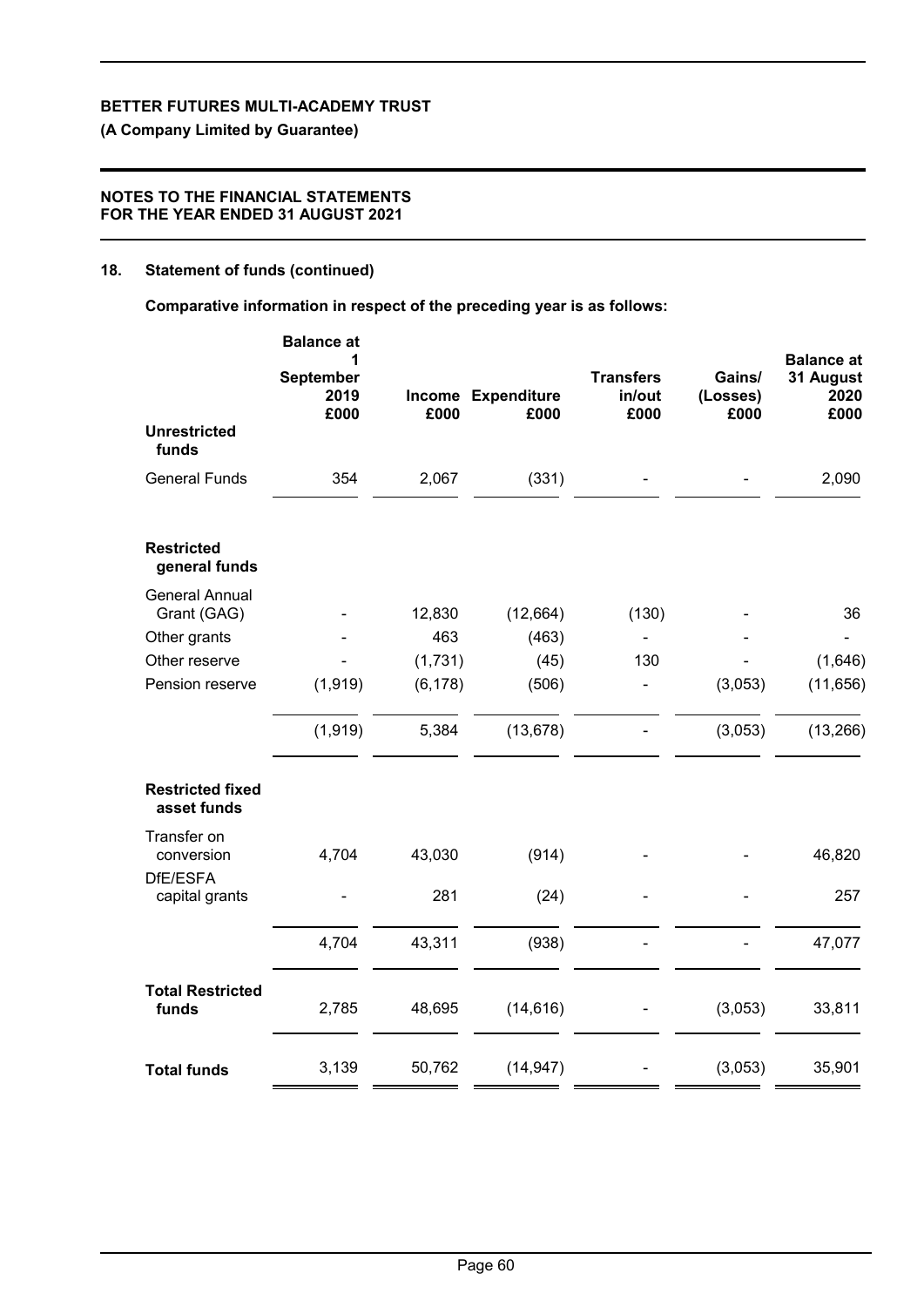**(A Company Limited by Guarantee)**

## **NOTES TO THE FINANCIAL STATEMENTS FOR THE YEAR ENDED 31 AUGUST 2021**

### **18. Statement of funds (continued)**

### **Total funds analysis by academy**

Fund balances at 31 August 2021 were allocated as follows:

|                                                    | 2021<br>£000 | 2020<br>£000 |
|----------------------------------------------------|--------------|--------------|
| Bilborough Sixth Form College - revenue funds      | 1,660        | 790          |
| Bilborough Sixth Form College - Ioan funds         | (1,523)      | (1,646)      |
| Gateway Sixth Form College                         | 1,306        | 625          |
| King Edwards VI College                            | 1,294        | 711          |
| <b>Better Futures MAT</b>                          |              |              |
| Total before fixed asset funds and pension reserve | 2,737        | 480          |
| Restricted fixed asset fund                        | 46,715       | 47,077       |
| Pension reserve                                    | (14, 103)    | (11, 656)    |
| Total                                              | 35,349       | 35,901       |

## **Total cost analysis by academy**

Expenditure incurred by each academy during the year was as follows:

|                               | <b>Teaching</b><br>and<br>educational<br>support<br>staff costs<br>£000 | <b>Other</b><br>support<br>staff costs<br>£000 | <b>Educational</b><br>supplies<br>£000 | Other costs<br>excluding<br>depreciation<br>£000 | Total<br>2021<br>£000 | <b>Total</b><br>2020<br>£000 |
|-------------------------------|-------------------------------------------------------------------------|------------------------------------------------|----------------------------------------|--------------------------------------------------|-----------------------|------------------------------|
| <b>Bilborough Sixth</b>       | 5,395                                                                   | 1,207                                          | 460                                    | 1.164                                            | 8,226                 | 6,195                        |
| Form College                  |                                                                         |                                                |                                        |                                                  |                       |                              |
| Gateway Sixth<br>Form College | 5,205                                                                   | 266                                            | 600                                    | 512                                              | 6,583                 | 2,391                        |
| King Edwards VI<br>College    | 3,073                                                                   | 2,062                                          | 236                                    | 1,080                                            | 6,451                 | 5,446                        |
| <b>Academy Trust</b>          | 13,673                                                                  | 3,535                                          | 1,296                                  | 2,756                                            | 21,260                | 14,032                       |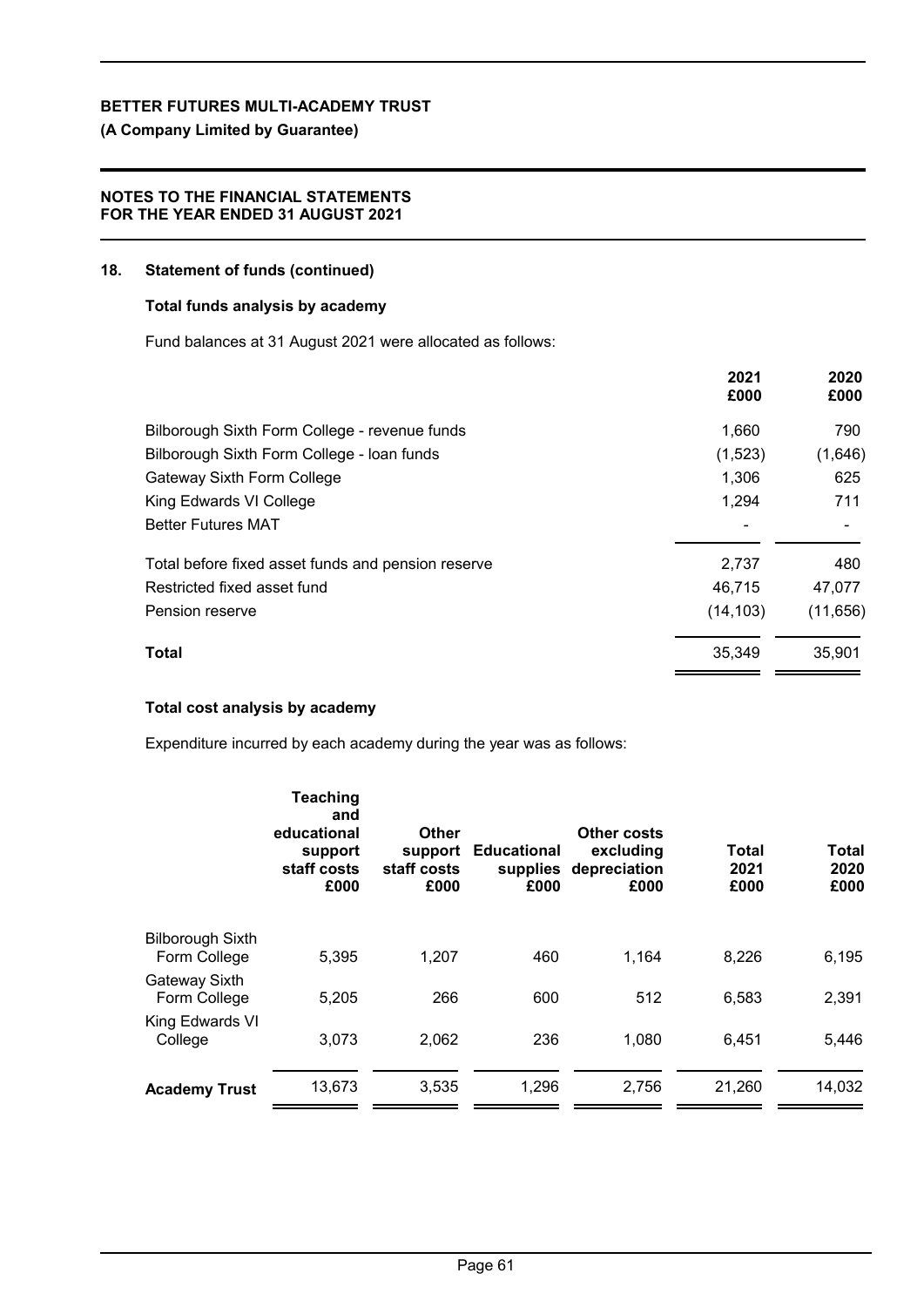**(A Company Limited by Guarantee)**

## **NOTES TO THE FINANCIAL STATEMENTS FOR THE YEAR ENDED 31 AUGUST 2021**

### **19. Analysis of net assets between funds**

**Analysis of net assets between funds - current year**

|                                        | <b>Unrestricted</b><br>funds<br>2021<br>£000 | <b>Restricted</b><br>funds<br>2021<br>£000 | <b>Restricted</b><br>fixed asset<br>funds<br>2021<br>£000 | Total<br>funds<br>2021<br>£000 |
|----------------------------------------|----------------------------------------------|--------------------------------------------|-----------------------------------------------------------|--------------------------------|
| Tangible fixed assets                  |                                              |                                            | 45,800                                                    | 45,800                         |
| <b>Current assets</b>                  | 2,431                                        | 4,276                                      | 915                                                       | 7,622                          |
| Creditors due within one year          |                                              | (2, 471)                                   | -                                                         | (2, 471)                       |
| Creditors due in more than one year    |                                              | (1,499)                                    |                                                           | (1,499)                        |
| Provisions for liabilities and charges |                                              | (14, 103)                                  |                                                           | (14, 103)                      |
| <b>Total</b>                           | 2,431                                        | (13, 797)                                  | 46,715                                                    | 35,349                         |

## **Analysis of net assets between funds - prior year**

|                                        | <b>Unrestricted</b><br>funds<br>2020<br>£000 | <b>Restricted</b><br>funds<br>2020<br>£000 | <b>Restricted</b><br>fixed asset<br>funds<br>2020<br>£000 | <b>Total</b><br>funds<br>2020<br>£000 |
|----------------------------------------|----------------------------------------------|--------------------------------------------|-----------------------------------------------------------|---------------------------------------|
| Tangible fixed assets                  |                                              |                                            | 46,901                                                    | 46,901                                |
| <b>Current assets</b>                  | 2,090                                        | 1,876                                      | 176                                                       | 4,142                                 |
| Creditors due within one year          |                                              | (1, 911)                                   | ۰                                                         | (1, 911)                              |
| Creditors due in more than one year    | $\overline{\phantom{a}}$                     | (1, 575)                                   | ۰                                                         | (1, 575)                              |
| Provisions for liabilities and charges |                                              | (11, 656)                                  |                                                           | (11, 656)                             |
| Total                                  | 2,090                                        | (13,266)                                   | 47.077                                                    | 35,901                                |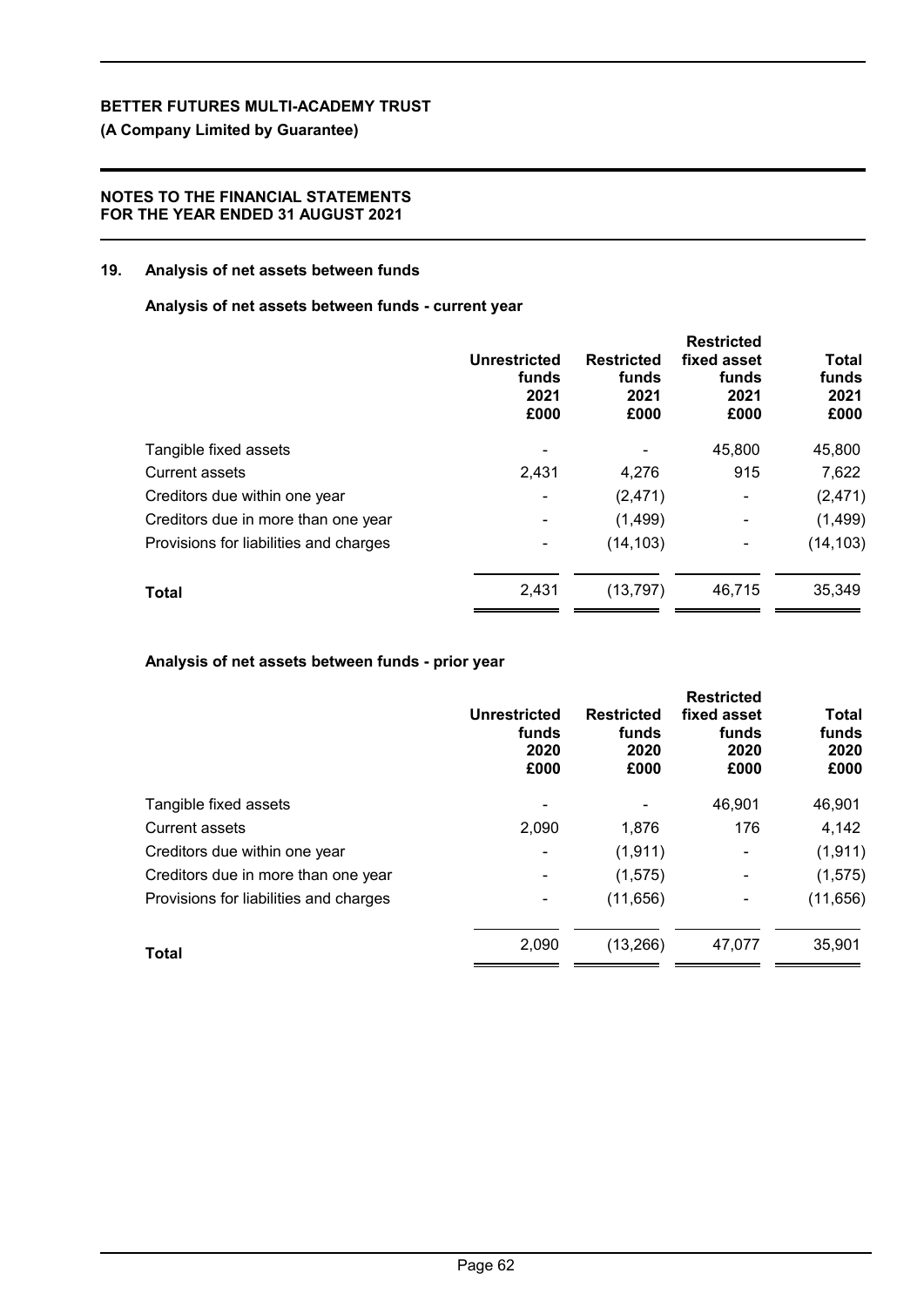**(A Company Limited by Guarantee)**

## **NOTES TO THE FINANCIAL STATEMENTS FOR THE YEAR ENDED 31 AUGUST 2021**

## **20. Reconciliation of net income to net cash flow from operating activities**

|     |                                                                    | 2021<br>£000   | 2020<br>£000 |
|-----|--------------------------------------------------------------------|----------------|--------------|
|     | Net income for the year (as per Statement of Financial Activities) | 912            | 35,815       |
|     | <b>Adjustments for:</b>                                            |                |              |
|     | Transfer on conversion                                             |                | (35, 713)    |
|     | Depreciation charges                                               | 1,382          | 914          |
|     | Capital grants from DfE and other capital income                   | (1,041)        | (281)        |
|     | Investment income                                                  | (2)            | (3)          |
|     | Defined benefit pension scheme cost less contributions payable     | 788            | 384          |
|     | Defined benefit pension scheme finance cost                        | 195            | 122          |
|     | Increase in debtors                                                | (33)           | (504)        |
|     | Increase in creditors                                              | 564            | 1,279        |
|     | Net cash provided by operating activities                          | 2,765          | 2,013        |
| 21. | <b>Cash flows from financing activities</b>                        |                |              |
|     |                                                                    | 2021           | 2020         |
|     |                                                                    | £000           | £000         |
|     | Repayments of borrowing                                            | (80)           | (70)         |
| 22. | Cash flows from investing activities                               |                |              |
|     |                                                                    | 2021<br>£000   | 2020<br>£000 |
|     | Investment income                                                  | $\overline{2}$ | 3            |
|     | Purchase of tangible fixed assets                                  | (281)          | (49)         |
|     | Loan transferred on conversion                                     |                | (1,738)      |
|     | Cash on conversion                                                 |                | 2,286        |
|     | Capital grants from DfE Group                                      | 302            | 281          |
|     | Net cash provided by investing activities                          | 23             | 783          |
|     |                                                                    |                |              |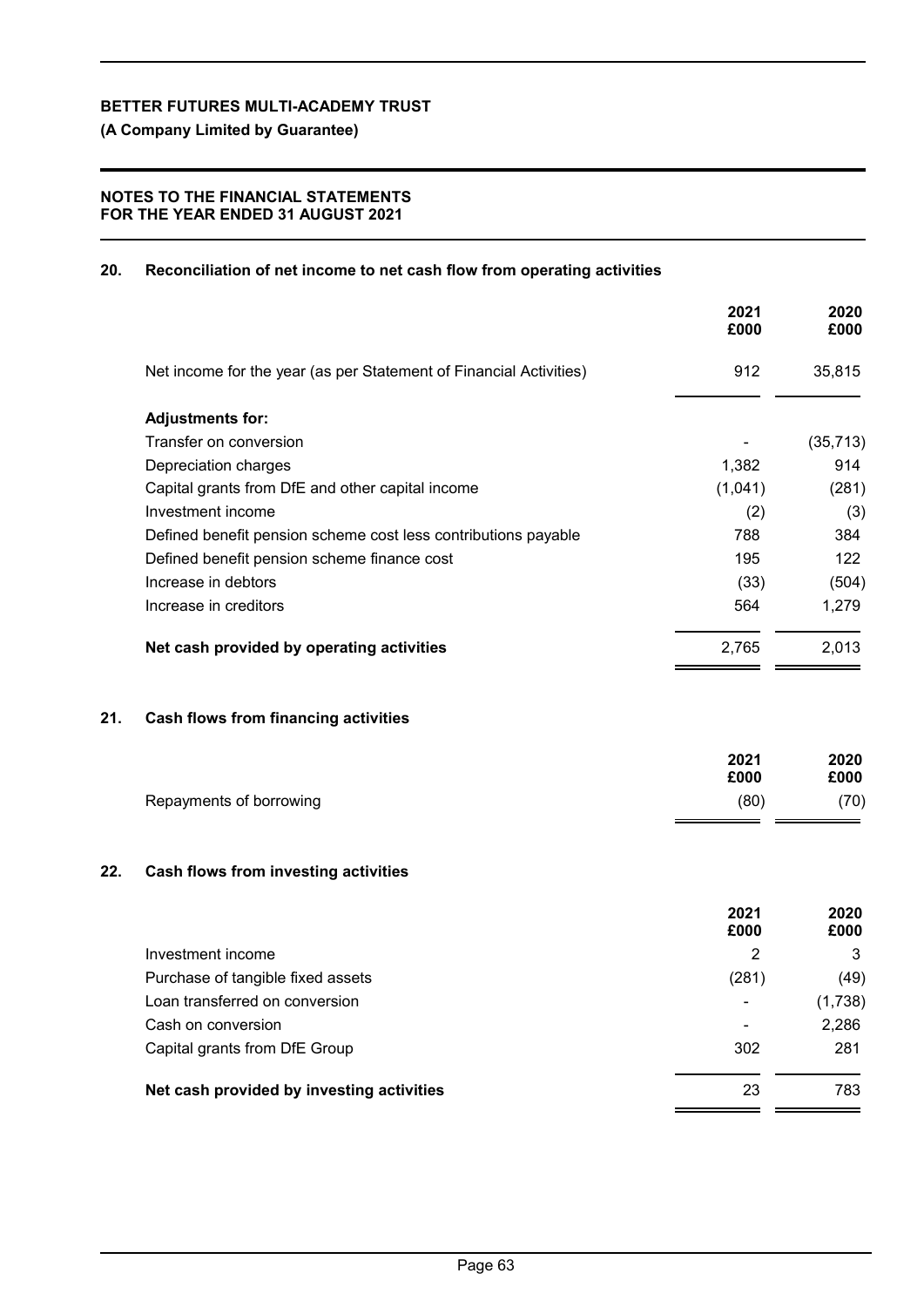**(A Company Limited by Guarantee)**

### **NOTES TO THE FINANCIAL STATEMENTS FOR THE YEAR ENDED 31 AUGUST 2021**

### **23. Analysis of cash and cash equivalents**

|                          | 2021  | 2020  |
|--------------------------|-------|-------|
|                          | £000  | £000  |
| Cash in hand and at bank | 6.227 | 3,519 |

### **24. Analysis of changes in net debt**

|                          | At 1<br><b>September</b><br>2020<br>£000 | £000  | At 31<br>Cash flows August 2021<br>£000 |
|--------------------------|------------------------------------------|-------|-----------------------------------------|
| Cash at bank and in hand | 3,519                                    | 2,708 | 6,227                                   |
| Debt due within 1 year   | (108)                                    | 4     | (104)                                   |
| Debt due after 1 year    | (1, 575)                                 | 76    | (1, 499)                                |
|                          | 1,836                                    | 2,788 | 4,624                                   |

### **25. Pension commitments**

The Academy Trust's employees belong to two principal pension schemes: the Teachers' Pension Scheme England and Wales (TPS) for academic and related staff; and the Local Government Pension Scheme (LGPS) for non-teaching staff, which is managed by Warwickshire County Council. Both are multi-employer defined benefit schemes.

The latest actuarial valuation of the TPS related to the period ended 31 March 2016 and of the LGPS 31 March 2019.

Contributions amounting to £295k were payable to the schemes at 31 August 2021 (2020 - £270k) and are included within creditors.

### **Teachers' Pension Scheme**

The Teachers' Pension Scheme (TPS) is a statutory, contributory, defined benefit scheme, governed by the Teachers' Pension Scheme Regulations 2014. Membership is automatic for full-time teachers in academies. All teachers have the option to opt-out of the TPS following enrolment.

The TPS is an unfunded scheme to which both the member and employer makes contributions, as a percentage of salary - these contributions are credited to the Exchequer. Retirement and other pension benefits are paid by public funds provided by Parliament.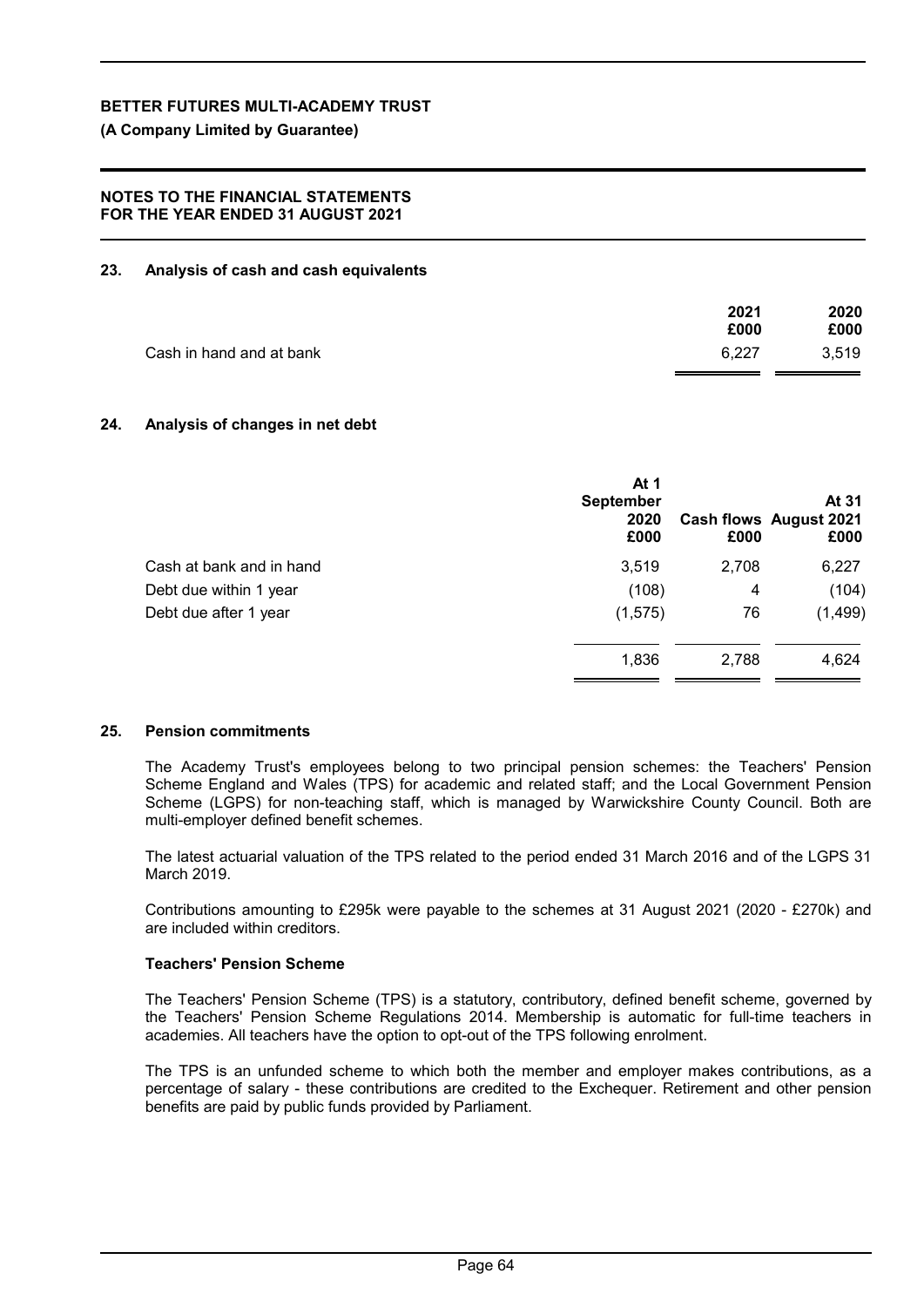### **(A Company Limited by Guarantee)**

### **NOTES TO THE FINANCIAL STATEMENTS FOR THE YEAR ENDED 31 AUGUST 2021**

### **25. Pension commitments (continued)**

### **Valuation of the Teachers' Pension Scheme**

The Government Actuary, using normal actuarial principles, conducts a formal actuarial review of the TPS in accordance with the Public Service Pensions (Valuations and Employer Cost Cap) Directions 2014 published by HM Treasury every 4 years. The aim of the review is to specify the level of future contributions. Actuarial scheme valuations are dependent on assumptions about the value of future costs, design of benefits and many other factors. The latest actuarial valuation of the TPS was carried out as at 31 March 2016. The valuation report was published by the Department for Education on 5 March 2019. The key elements of the valuation and subsequent consultation are:

- employer contribution rates set at 23.68% of pensionable pay (including a 0.08% administration levy)
- total scheme liabilities (pensions currently in payment and the estimated cost of future benefits) for service to the effective date of £218,100 million and notional assets (estimated future contributions together with the notional investments held at the valuation date) of £196,100 million, giving a notional past service deficit of £22,000 million
- the SCAPE rate, set by HMT, is used to determine the notional investment return. The current SCAPE rate is 2.4% above the rate of CPI, assumed real rate of return is 2.4% in excess of prices and 2% in excess of earnings. The rate of real earnings growth is assumed to be 2.2%. The assumed nominal rate of return including earnings growth is 4.45%.

The next valuation result is due to be implemented from 1 April 2023.

The employer's pension costs paid to TPS in the year amounted to £1,948k (2020 - £1,340k).

A copy of the valuation report and supporting documentation is on the Teachers' Pensions website.

Under the definitions set out in FRS 102, the TPS is an unfunded multi-employer pension scheme. The Academy Trust has accounted for its contributions to the scheme as if it were a defined contribution scheme. The Academy Trust has set out above the information available on the scheme.

### **Local Government Pension Scheme**

The LGPS is a funded defined benefit pension scheme, with the assets held in separate Trusteeadministered funds. The total contribution made for the year ended 31 August 2021 was £791k (2020 - £551k), of which employer's contributions totalled £612k (2020 - £398k) and employees' contributions totalled £ 179k (2020 - £113k). The agreed contribution rates for future years are 14 - 18 per cent for employers and 5.5 - 12 per cent for employees.

Parliament has agreed, at the request of the Secretary of State for Education, to a guarantee that, in the event of academy closure, outstanding Local Government Pension Scheme liabilities would be met by the Department for Education. The guarantee came into force on 18 July 2013.

### **Principal actuarial assumptions**

|                                                    | 2021                        | 2020<br>%     |
|----------------------------------------------------|-----------------------------|---------------|
|                                                    | %                           |               |
| Rate of increase in salaries                       | $3.40 - 3.90$ $2.70 - 4.00$ |               |
| Rate of increase for pensions in payment/inflation | 2.90                        | $2.20 - 2.30$ |
| Discount rate for scheme liabilities               | 1 65                        | $1.60 - 1.70$ |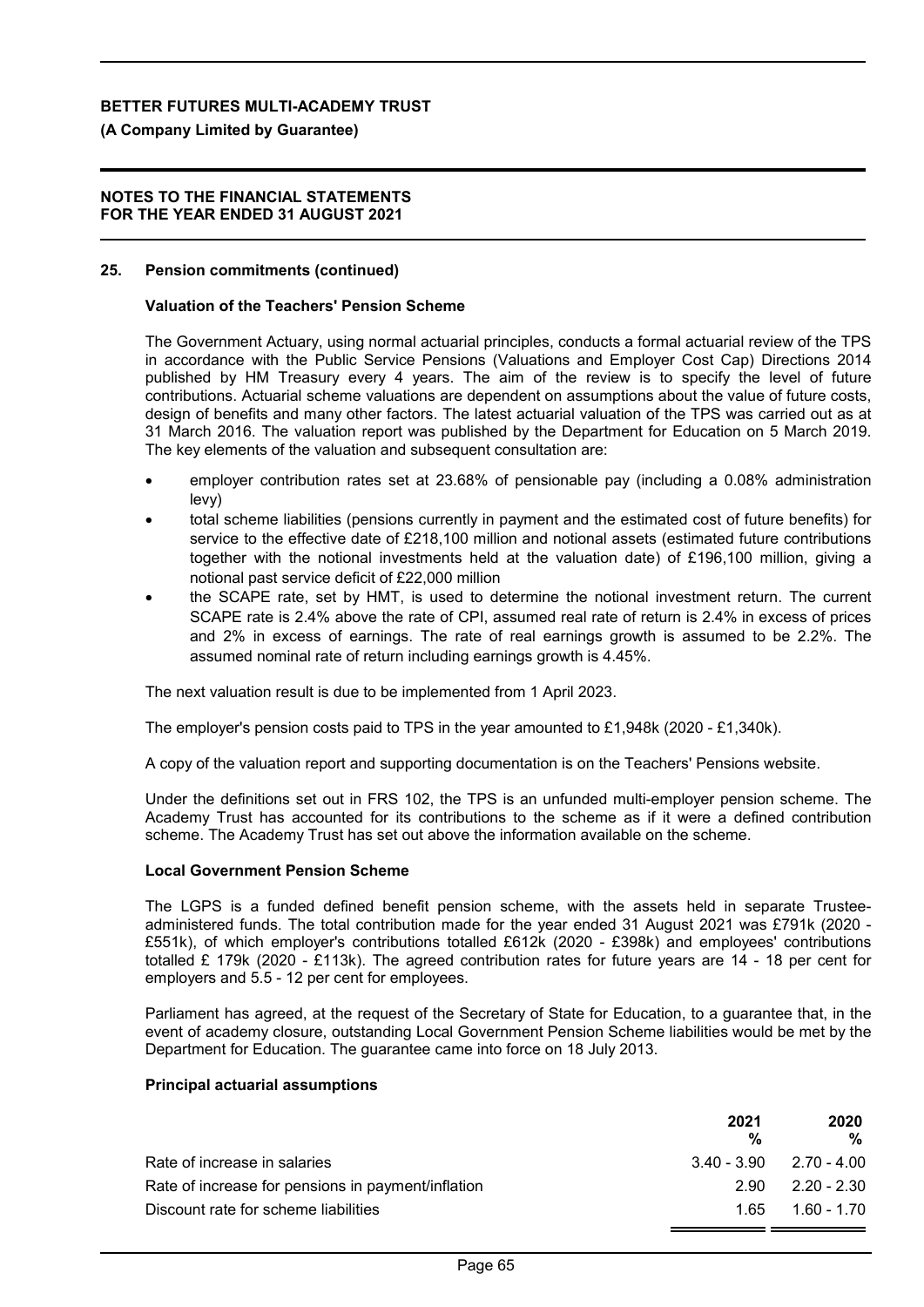## **(A Company Limited by Guarantee)**

## **NOTES TO THE FINANCIAL STATEMENTS FOR THE YEAR ENDED 31 AUGUST 2021**

## **25. Pension commitments (continued)**

The current mortality assumptions include sufficient allowance for future improvements in mortality rates. The assumed life expectations on retirement age 65 are:

|                      | 2021<br>Years | 2020<br>Years |
|----------------------|---------------|---------------|
| Retiring today       |               |               |
| Males                | $21.6 - 21.8$ | $21.5 - 21.8$ |
| Females              | $24.2 - 24.3$ | $23.8 - 24.4$ |
| Retiring in 20 years |               |               |
| Males                | $22.6 - 23.0$ | $22.2 - 23.2$ |
| Females              | $25.7 - 26.1$ | $25.2 - 25.9$ |

## **Sensitivity analysis on defined benefit obligations**

|                     | 2021<br>£000 | 2020<br>£000 |
|---------------------|--------------|--------------|
| Discount rate -0.1% | 803          | 669          |
| CPI rate $+0.1\%$   | 454          | 588          |
| Pay rate $+0.1\%$   | 337          | 72.          |

### **Share of scheme assets**

The Academy Trust's share of the assets in the scheme was:

|                                     | 2021<br>£000 | 2020<br>£000             |
|-------------------------------------|--------------|--------------------------|
| Equities                            | 11,728       | 9,242                    |
| Gilts                               | 232          | $\overline{\phantom{0}}$ |
| Corporate bonds                     | 3,692        | 3,351                    |
| Property                            | 1,747        | 1,732                    |
| Cash and other liquid assets        | 1,662        | 1,199                    |
| <b>Total market value of assets</b> | 19,061       | 15,524                   |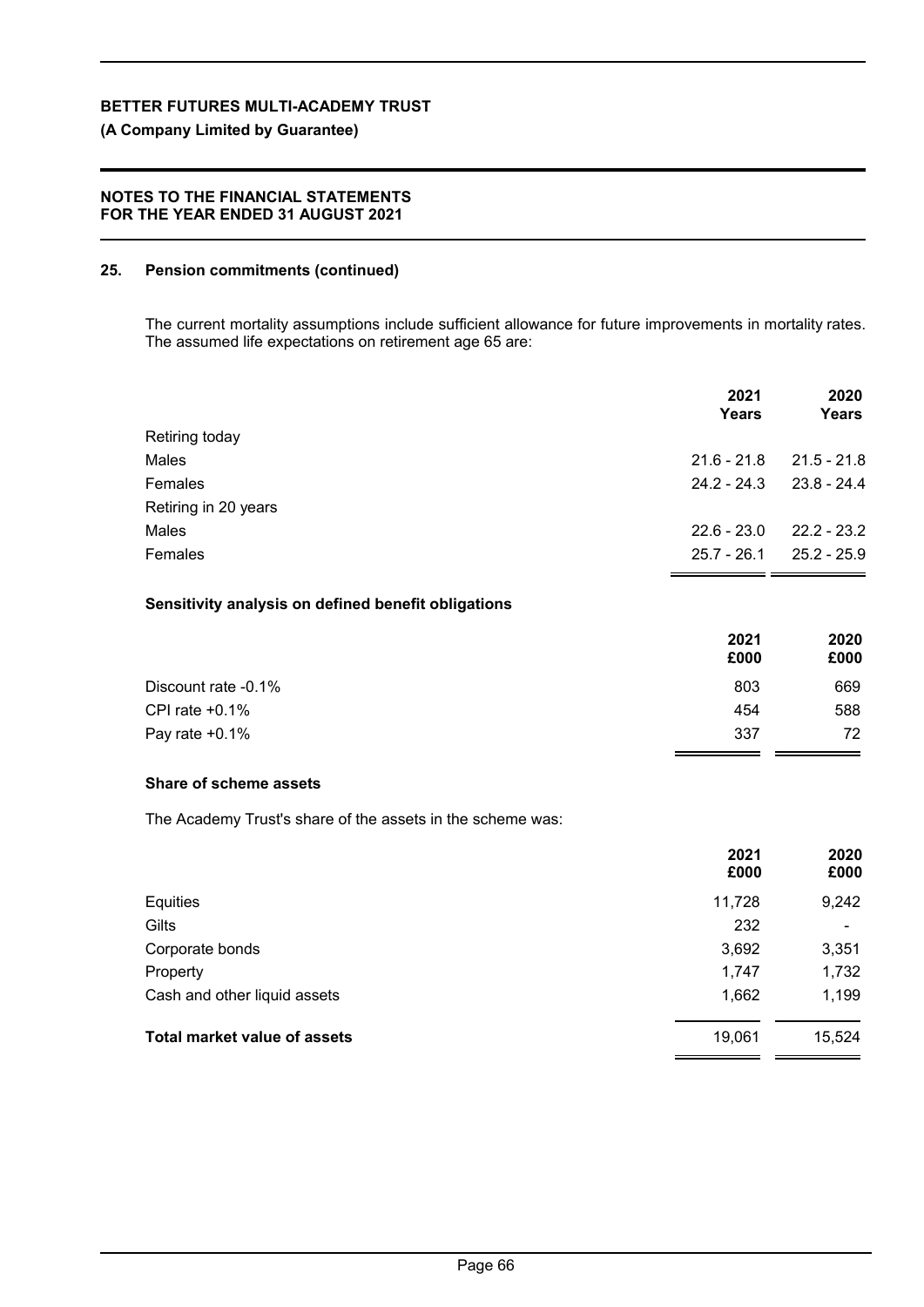## **(A Company Limited by Guarantee)**

## **NOTES TO THE FINANCIAL STATEMENTS FOR THE YEAR ENDED 31 AUGUST 2021**

### **25. Pension commitments (continued)**

The amounts recognised in the Statement of Financial Activities are as follows:

|                                                                  | 2021<br>£000 | 2020<br>£000 |
|------------------------------------------------------------------|--------------|--------------|
| Current service cost                                             | (1, 397)     | (782)        |
| Interest income                                                  | 261          | 212          |
| Interest cost                                                    | (456)        | (332)        |
| Admin expenses                                                   | (3)          |              |
| Total amount recognised in the Statement of Financial Activities | (1, 595)     | (902)        |

Changes in the present value of the defined benefit obligations were as follows:

|                                     | 2021<br>£000   | 2020<br>£000 |
|-------------------------------------|----------------|--------------|
| At 1 September                      | 27,180         | 5,437        |
| <b>Conversion of Academy Trusts</b> | $\blacksquare$ | 17,475       |
| Current service cost                | 1,397          | 782          |
| Interest cost                       | 456            | 332          |
| Employee contributions              | 179            | 113          |
| <b>Actuarial losses</b>             | 4,295          | 3,328        |
| Benefits paid                       | (343)          | (287)        |
| At 31 August                        | 33,164         | 27,180       |

Changes in the fair value of the Academy Trust's share of scheme assets were as follows:

|                                     | 2021<br>£000   | 2020<br>£000 |
|-------------------------------------|----------------|--------------|
| At 1 September                      | 15,524         | 3,516        |
| <b>Conversion of Academy Trusts</b> | $\blacksquare$ | 11,297       |
| Interest income                     | 261            | 212          |
| Actuarial gains                     | 2,831          | 275          |
| <b>Employer contributions</b>       | 612            | 398          |
| Employee contributions              | 179            | 113          |
| Benefits paid                       | (343)          | (287)        |
| Admin expenses                      | (3)            |              |
| At 31 August                        | 19,061         | 15,524       |